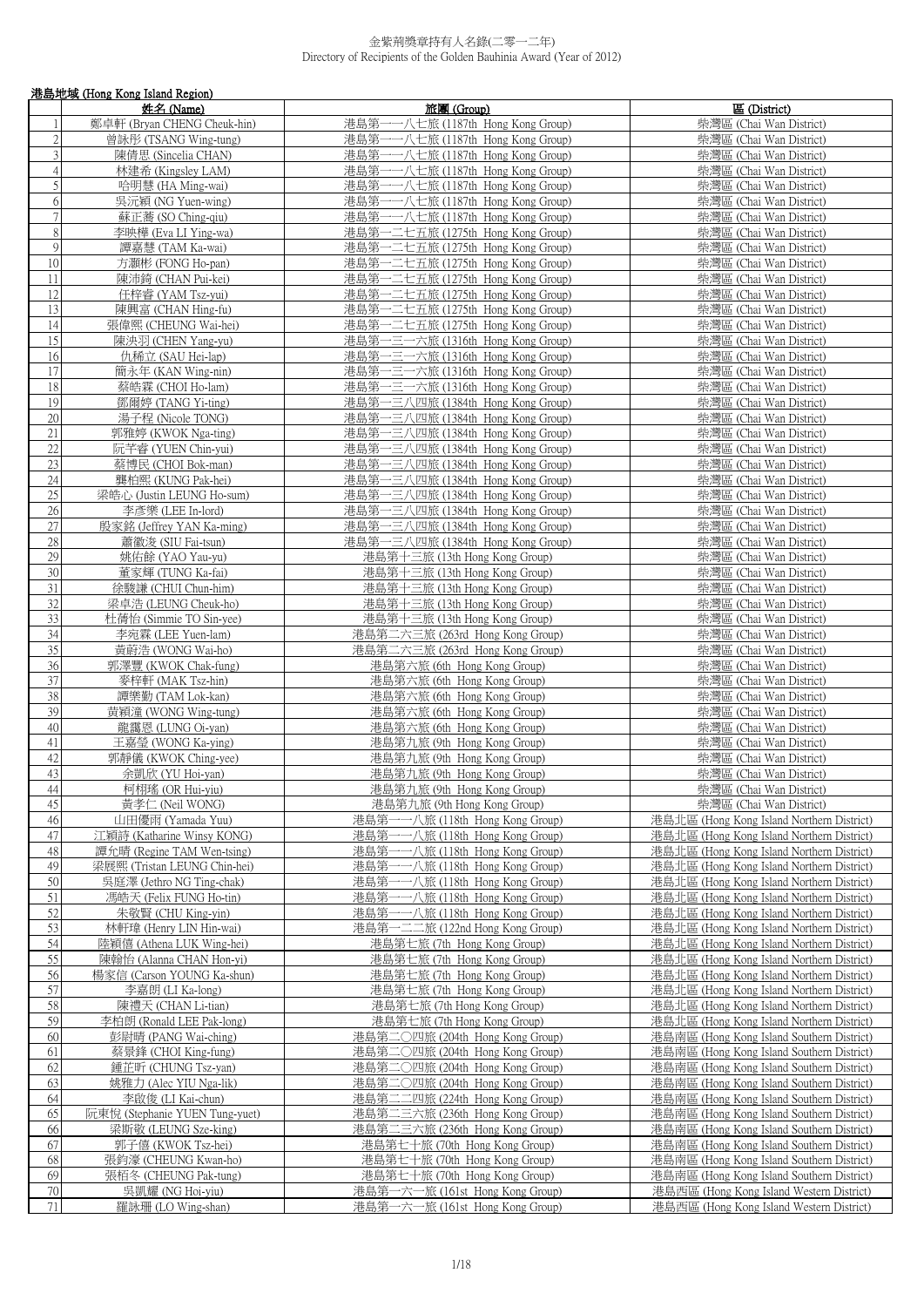|            | 姓名 (Name)                                        | 旅團(Group)                                                                  | 區 (District)                                                 |
|------------|--------------------------------------------------|----------------------------------------------------------------------------|--------------------------------------------------------------|
| 72         | 勞敏龍 (LAW Man-lung)                               | 港島第一六一旅 (161st Hong Kong Group)                                            | 港島西區 (Hong Kong Island Western District)                     |
| 73         | 郭晴 (KWOK Oing)                                   | 港島第一六一旅 (161st Hong Kong Group)                                            | 港島西區 (Hong Kong Island Western District)                     |
| 74         | 楊紀彤 (YOUNG Ki-tung)                              | 港島第一三六八旅 (1368th Hong Kong Group)                                          | 筲箕灣區 (Shau Kei Wan District)                                 |
| 75         | 張文浩 (Matthew CHEUNG Man-ho)                      | 港島第一三六八旅 (1368th Hong Kong Group)                                          | 筲箕灣區 (Shau Kei Wan District)                                 |
| 76<br>77   | 洪琬苑 (HUNG Yuen-yuen)                             | 港島第一五三九旅 (1539th Hong Kong Group)                                          | 筲箕灣區 (Shau Kei Wan District)<br>筲箕灣區 (Shau Kei Wan District) |
| 78         | 林毓峻 (LAM Yuk-chun)<br>陳宛靖 (Ruby CHAN Yuen-ching) | 港島第一五三九旅 (1539th Hong Kong Group)<br>港島第一九六旅 (196th Hong Kong Group)       | 筲箕灣區 (Shau Kei Wan District)                                 |
| 79         | 馬伽穎 (Abby MA)                                    | 港島第一九六旅 (196th Hong Kong Group)                                            | 筲箕灣區 (Shau Kei Wan District)                                 |
| 80         | 劉嘉琪 (LAU Ka-kei)                                 | 港島第二四二旅 (242nd Hong Kong Group)                                            | 筲箕灣區 (Shau Kei Wan District)                                 |
| $81\,$     | 何熲琦 (HO Wing-kei)                                | 港島第二四二旅 (242nd Hong Kong Group)                                            | 筲箕灣區 (Shau Kei Wan District)                                 |
| 82         | 廖喜瑤 (Hallie LIU Hei-viu)                         | 港島第二四二旅 (242nd Hong Kong Group)                                            | 筲箕灣區 (Shau Kei Wan District)                                 |
| 83         | 李澤誠 (LEE Chak-shing)                             | 港島第二四二旅 (242nd Hong Kong Group)                                            | 筲箕灣區 (Shau Kei Wan District)                                 |
| 84         | 沈澤邦 (SHUM Chak-pong)                             | 港島第二四二旅 (242nd Hong Kong Group)                                            | 筲箕灣區 (Shau Kei Wan District)                                 |
| 85         | 吳宇乾 (NG Yu-kin)                                  | 港島第二四二旅 (242nd Hong Kong Group)                                            | 筲箕灣區 (Shau Kei Wan District)                                 |
| 86         | 林子進 (LAM Tsz-chun)                               | 港島第二四二旅 (242nd Hong Kong Group)                                            | 筲箕灣區 (Shau Kei Wan District)                                 |
| 87         | 周晞廷 (Vanessa CHAU Hay-ting)                      | 港島第二四二旅 (242nd Hong Kong Group)                                            | 筲箕灣區 (Shau Kei Wan District)                                 |
| 88<br>89   | 洪銘駿 (HUNG Ming-chun)                             | 港島第二四二旅 (242nd Hong Kong Group)                                            | 筲箕灣區 (Shau Kei Wan District)                                 |
| 90         | 陳錦來 (CHAN Kam-loi)<br>高進 (Eugene KAO)            | 港島第二四二旅 (242nd Hong Kong Group)<br>港島第二四二旅 (242nd Hong Kong Group)         | 筲箕灣區 (Shau Kei Wan District)<br>筲箕灣區 (Shau Kei Wan District) |
| 91         | 邵孟康 (SHAO Mang-hong)                             | 港島第二四二旅 (242nd Hong Kong Group)                                            | 筲箕灣區 (Shau Kei Wan District)                                 |
| 92         | 葉苑雯 (YIP Yuen-man)                               | 港島第二四二旅 (242nd Hong Kong Group)                                            | 筲箕灣區 (Shau Kei Wan District)                                 |
| 93         | 蘇柏熹 (SO Pak-hei)                                 | 港島第二四二旅 (242nd Hong Kong Group)                                            | 筲箕灣區 (Shau Kei Wan District)                                 |
| 94         | 陳灝名 (CHAN Ho-ming)                               | 港島第二四二旅 (242nd Hong Kong Group)                                            | 筲箕灣區 (Shau Kei Wan District)                                 |
| 95         | 朱祐慈 (CHU Yau-chi)                                | 港島第六十一旅 (61st Hong Kong Group)                                             | 筲箕灣區 (Shau Kei Wan District)                                 |
| 96         | 劉倚珊 (LAU Yee-shan)                               | 港島第六十一旅 (61st Hong Kong Group)                                             | 筲箕灣區 (Shau Kei Wan District)                                 |
| 97         | 洪采泳 (HUNG Tsoi-wing)                             | 港島第八十六旅 (86th Hong Kong Group)                                             | 筲箕灣區 (Shau Kei Wan District)                                 |
| 98         | 鄺明欣 (KWONG Ming-yan)                             | 港島第一一五五旅 (1155th Hong Kong Group)                                          | 維多利亞城區 (Victoria District)                                   |
| 99         | 岑偉濤 (SHUM Wai-to)                                | 港島第一一五五旅 (1155th Hong Kong Group)                                          | 維多利亞城區 (Victoria District)                                   |
| 100<br>101 | 林安喆 (Nicole LAM On-chit)<br>廖珮閔 (LIU Pui-man)    | 一五五旅 (1155th Hong Kong Group)<br>港島第<br>港島第一一五五旅 (1155th Hong Kong Group)  | 維多利亞城區 (Victoria District)<br>維多利亞城區 (Victoria District)     |
| 102        | 連樂禧 (Alex LIN Lok-hei)                           | 港島第一一五五旅 (1155th Hong Kong Group)                                          | 維多利亞城區 (Victoria District)                                   |
| 103        | 林心妍 (LAM Sum-yin)                                | 港島第-<br>一五五旅 (1155th Hong Kong Group)                                      | 維多利亞城區 (Victoria District)                                   |
| 104        | 崔雯淨 (CHUI Man-ching)                             | 港島第一一五五旅 (1155th Hong Kong Group)                                          | 維多利亞城區 (Victoria District)                                   |
| 105        | 王名晙 (WANG Ming-chun)                             | 港島第一<br>一五五旅 (1155th Hong Kong Group)                                      | 維多利亞城區 (Victoria District)                                   |
| 106        | 江杰文 (Thomas KONG Kit-man)                        | 港島第<br>一五五旅 (1155th Hong Kong Group)                                       | 維多利亞城區 (Victoria District)                                   |
| 107        | 葉皓晴 (IP Ho-ching)                                | 港島第-<br>一五五旅 (1155th Hong Kong Group)                                      | 維多利亞城區 (Victoria District)                                   |
| 108        | 歐思哲 (AU Sze-chit)                                | 港島第一一五五旅 (1155th Hong Kong Group)                                          | 維多利亞城區 (Victoria District)                                   |
| 109        | 陳芳婷 (CHAN Fong-ting)                             | 港島第-<br>一五五旅 (1155th Hong Kong Group)                                      | 維多利亞城區 (Victoria District)                                   |
| 110        | 梁巧欣 (LEUNG Hau-yan)                              | 港島第-<br>一五五旅 (1155th Hong Kong Group)                                      | 維多利亞城區 (Victoria District)                                   |
| 111<br>112 | 曾卓棱 (TSANG Cheuk-ling)<br>楊玟軒 (YEUNG Man-hin)    | 港島第一一五五旅 (1155th Hong Kong Group)<br>港島第-<br>一五五旅 (1155th Hong Kong Group) | 維多利亞城區 (Victoria District)<br>維多利亞城區 (Victoria District)     |
| 113        | 崔珈軒 (Gaston TSUI)                                | 港島第一一五五旅 (1155th Hong Kong Group)                                          | 維多利亞城區 (Victoria District)                                   |
| 114        | 林瓏 (LAM Lung)                                    | 港島第一一五五旅 (1155th Hong Kong Group)                                          | 維多利亞城區 (Victoria District)                                   |
| 115        | 吳浩霖 (NG Ho-lam)                                  | 港島第一一五五旅 (1155th Hong Kong Group)                                          | 維多利亞城區 (Victoria District)                                   |
| 116        | 黃俊燊 (Jason WONG Chun-sun)                        | 港島第一一五五旅 (1155th Hong Kong Group)                                          | 維多利亞城區 (Victoria District)                                   |
| 117        | 翁家譽 (Kyle YUNG)                                  | 港島第一四六二旅 (1462nd Hong Kong Group)                                          | 維多利亞城區 (Victoria District)                                   |
| 118        | 黃德明 (Michael WONG Tak-ming)                      | 港島第一四六二旅 (1462nd Hong Kong Group)                                          | 維多利亞城區 (Victoria District)                                   |
| 119        | 潘穎彤 (Natalie POON Wing-tung)                     | 港島第一四六二旅 (1462nd Hong Kong Group)                                          | 維多利亞城區 (Victoria District)                                   |
| 120        | 蕭奕恩 (Shania Grace Yu SIU)                        | 港島第一四六二旅 (1462nd Hong Kong Group)                                          | 維多利亞城區 (Victoria District)                                   |
| 121        | 蔡晉諺 (Nicholas TSOI Chun-yin)                     | 港島第一旅 (1st Hong Kong Group)                                                | 維多利亞城區 (Victoria District)                                   |
| 122<br>123 | 吴杲森 (NG Ko-sam)<br>馮卓泓 (Samuel FUNG Cheuk-wan)   | 港島第一旅 (1st Hong Kong Group)<br>港島第一旅 (1st Hong Kong Group)                 | 維多利亞城區 (Victoria District)<br>維多利亞城區 (Victoria District)     |
| 124        | 李思銘 (Martin LEE Sze-ming)                        | 港島第一旅 (1st Hong Kong Group)                                                | 維多利亞城區 (Victoria District)                                   |
| 125        | 盧晉楷 (Jacky LO Chun-kai)                          | 港島第一旅 (1st Hong Kong Group)                                                | 維多利亞城區 (Victoria District)                                   |
| 126        | 李柏浩 (LI Pak-ho)                                  | 港島第一旅 (1st Hong Kong Group)                                                | 維多利亞城區 (Victoria District)                                   |
| 127        | 鄧悉哲 (Arthur Sarek TANG Xi-zhe)                   | 港島第一旅 (1st Hong Kong Group)                                                | 維多利亞城區 (Victoria District)                                   |
| 128        | 鍾榮浚 (Anson CHUNG Wing-tsun)                      | 港島第一旅 (1st Hong Kong Group)                                                | 維多利亞城區 (Victoria District)                                   |
| 129        | 陳柏澔 (Pacco CHAN Pak-ho)                          | 港島第一旅 (1st Hong Kong Group)                                                | 維多利亞城區 (Victoria District)                                   |
| 130        | 林柏言 (Renzo LAM Pak-yin)                          | 港島第一旅 (1st Hong Kong Group)                                                | 維多利亞城區 (Victoria District)                                   |
| 131        | 鄭柏浩 (Parco CHENG Pak-ho)                         | 港島第一旅 (1st Hong Kong Group)                                                | 維多利亞城區 (Victoria District)                                   |
| 132        | 謝嘉浚 (Carson TSE Ka-tsun)                         | 港島第一旅 (1st Hong Kong Group)                                                | 維多利亞城區 (Victoria District)                                   |
| 133        | 馮顯博 (Cyrus FUNG Hin-pok)                         | 港島第一旅 (1st Hong Kong Group)                                                | 維多利亞城區 (Victoria District)                                   |
| 134<br>135 | 陳炯褌 (CHAN Kwing-fai)<br>蘇耀熙 (Michael SO Yiu-hei) | 港島第一旅 (1st Hong Kong Group)<br>港島第一旅 (1st Hong Kong Group)                 | 維多利亞城區 (Victoria District)<br>維多利亞城區 (Victoria District)     |
| 136        | 趙梓晞 (CHIU Tsz-hei)                               | 港島第一旅 (1st Hong Kong Group)                                                | 維多利亞城區 (Victoria District)                                   |
| 137        | 畢子楷 (Gaia BUTT Chi-kai)                          | 港島第一旅 (1st Hong Kong Group)                                                | 維多利亞城區 (Victoria District)                                   |
| 138        | 楊卓燁 (Justin YEUNG Cheuk-ip)                      | 港島第一旅 (1st Hong Kong Group)                                                | 維多利亞城區 (Victoria District)                                   |
| 139        | 陳子謙 (CHAN Tse-him)                               | 港島第一旅 (1st Hong Kong Group)                                                | 維多利亞城區 (Victoria District)                                   |
| 140        | 詹卓錀 (JIM Cheuk-lun)                              | 港島第一旅 (1st Hong Kong Group)                                                | 維多利亞城區 (Victoria District)                                   |
| 141        | 翟子丰 (CHAK Tsz-fung)                              | 港島第六十六旅 (66th Hong Kong Group)                                             | 維多利亞城區 (Victoria District)                                   |
| 142        | 文朗晴 (MAN Long-ching)                             | 港島第六十六旅 (66th Hong Kong Group)                                             | 維多利亞城區 (Victoria District)                                   |
| 143        | 劉宗皓 (LAU Chung-ho)                               | 港島第六十六旅 (66th Hong Kong Group)                                             | 維多利亞城區 (Victoria District)                                   |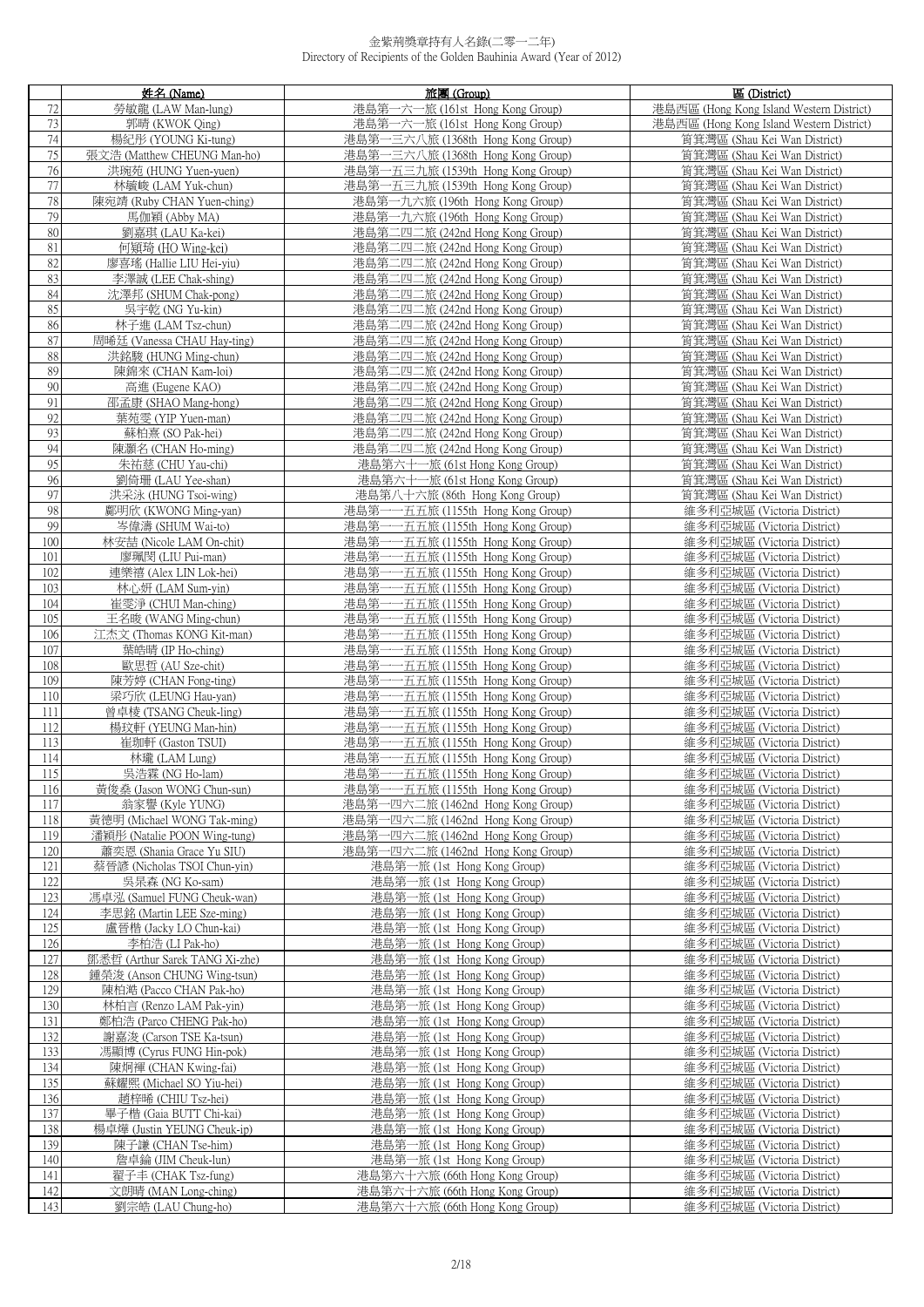|     | 姓名 (Name)                    | 旅團 (Group)                               | 區 (District)               |
|-----|------------------------------|------------------------------------------|----------------------------|
| 144 | 鍾卓君 (CHUNG Cheuk-kwan)       | 港島第六十六旅 (66th Hong Kong Group)           | 維多利亞城區 (Victoria District) |
| 145 | 馬嘉駿 (Michael MA Ka-chun)     | 港島第九十四旅 (94th Hong Kong Group)           | 維多利亞城區 (Victoria District) |
| 146 | 黃鈺昌 (Justin WONG Yuk-cheong) | 港島第九十四旅 (94th Hong Kong Group)           | 維多利亞城區 (Victoria District) |
| 147 | 陳成恩 (Ryan CHAN Shing-yan)    | 港島第九十四旅 (94th Hong Kong Group)           | 維多利亞城區 (Victoria District) |
| 148 | 劉祉朗 (LAU Tze-long)           | 港島第九十九旅 (99th Hong Kong Group)           | 維多利亞城區 (Victoria District) |
| 149 | 郭啓仁 (Martin KWOK Kai-yan)    | 港島第九十九旅 (99th Hong Kong Group)           | 維多利亞城區 (Victoria District) |
| 150 | 王維丹 (WONG Wai-tan)           | 港島第九十九旅 (99th Hong Kong Group)           | 維多利亞城區 (Victoria District) |
| 151 | 李瑋軒 (LI Wai-hin)             | 港島第九十九旅 (99th Hong Kong Group)           | 維多利亞城區 (Victoria District) |
| 152 | 馮驥 (FUNG Kei)                | 港島第九十九旅 (99th Hong Kong Group)           | 維多利亞城區 (Victoria District) |
| 153 | 黃俊禧 (WONG Chun-hay)          | 港島第九十九旅 (99th Hong Kong Group)           | 維多利亞城區 (Victoria District) |
| 154 | 楊景麟 (YEUNG King-lun)         | 港島第九十九旅 (99th Hong Kong Group)           | 維多利亞城區 (Victoria District) |
| 155 | 陳澤喬 (CHAN Chak-kiu)          | 港島第九十九旅 (99th Hong Kong Group)           | 維多利亞城區 (Victoria District) |
| 156 | 梁日禧 (LEUNG Yat-hei)          | 港島第十五旅 (15th Hong Kong Group)            | 灣仔區 (Wan Chai District)    |
| 157 | 程暐然 (CHING Wai-yin)          | 港島第十五旅 (15th Hong Kong Group)            | 灣仔區 (Wan Chai District)    |
| 158 | 蘇嘉泓 (SO Ka-wang)             | 港島第十五旅 (15th Hong Kong Group)            | 灣仔區 (Wan Chai District)    |
| 159 | 余思揚 (YU Si-yeung)            | 港島第十五旅 (15th Hong Kong Group)            | 灣仔區 (Wan Chai District)    |
| 160 | 劉浚霆 (Christopher Trevor LAU) | 港島第十五旅 (15th Hong Kong Group)            | 灣仔區 (Wan Chai District)    |
| 161 | 楊傳節 (Piers YEUNG Chuen-chit) | 港島第十五旅 (15th Hong Kong Group)            | 灣仔區 (Wan Chai District)    |
| 162 | 陳瑋杰 (Ricky CHAN Wai-kit)     | 港島第一八六旅 (186th Hong Kong Group)          | 灣仔區 (Wan Chai District)    |
| 163 | 潘嘉蔚 (Tiffany POON Ka-wai)    | 港島第一八六旅 (186th Hong Kong Group)          | 灣仔區 (Wan Chai District)    |
| 164 | 張凱瑩 (CHEUNG Hoi-ying)        | 港島第一八六旅 (186th Hong Kong Group)          | 灣仔區 (Wan Chai District)    |
| 165 | 鄭皓仍 (CHENG Ho-ying)          | 港島第一八六旅 (186th Hong Kong Group)          | 灣仔區 (Wan Chai District)    |
| 166 | 陳子傑 (CHAN Tsz-kit)           | 港島第一八六旅 (186th Hong Kong Group)          | 灣仔區 (Wan Chai District)    |
| 167 | 施文軒 (SZE Man-hin)            | 港島第一八六旅 (186th Hong Kong Group)          | 灣仔區 (Wan Chai District)    |
| 168 | 馮康源 (Ryan FUNG)              | 港島第一八六旅 (186th Hong Kong Group)          | 灣仔區 (Wan Chai District)    |
| 169 | 譚迦軒 (TAM Ka-hin)             | 港島第一八六旅 (186th Hong Kong Group)          | 灣仔區 (Wan Chai District)    |
| 170 | 楊凱婷 (YEUNG Hoi-ting)         | 港島第十八旅 (18th Hong Kong Group)            | 灣仔區 (Wan Chai District)    |
| 171 | 江尚堯 (Shannon KONG)           | 港島第十八旅 (18th Hong Kong Group)            | 灣仔區 (Wan Chai District)    |
| 172 | 黃卓琳 (WONG Cheuk-lam)         | 港島第十八旅 (18th Hong Kong Group)            | 灣仔區 (Wan Chai District)    |
| 173 | 何肇天 (Angus HO Shiu-tin)      | 港島第十八旅 (18th Hong Kong Group)            | 灣仔區 (Wan Chai District)    |
| 174 | 陳志宏 (Samson CHAN Chi-wang)   | 港島第二〇八旅 (208th Hong Kong Group)          | 灣仔區 (Wan Chai District)    |
| 175 | 侯晴 (HOU Ching)               | 港島第二〇八旅 (208th Hong Kong Group)          | 灣仔區 (Wan Chai District)    |
| 176 | 楊子弘 (YEUNG Tze-wang)         | 港島第二〇八旅 (208th Hong Kong Group)          | 灣仔區 (Wan Chai District)    |
| 177 | 陳泓熺 (CHAN Wang-hei)          | 港島第二〇八旅 (208th Hong Kong Group)          | 灣仔區 (Wan Chai District)    |
| 178 | 韓昕睿 (Matthew HON Yen-yui)    | 港島第二〇八旅 (208th Hong Kong Group)          | 灣仔區 (Wan Chai District)    |
| 179 | 梁建朗 (LEUNG Kin-long)         | 港島第二〇八旅 (208th Hong Kong Group)          | 灣仔區 (Wan Chai District)    |
| 180 | 何梓軒 (HO Tsz-hin)             | 港島第二〇八旅 (208th Hong Kong Group)          | 灣仔區 (Wan Chai District)    |
| 181 | 何俊軒 (HO Chun-hin)            | 港島第二〇八旅 (208th Hong Kong Group)          | 灣仔區 (Wan Chai District)    |
| 182 | 尹鍵璋 (Clement WAN Kin-cheung) | 港島第二〇八旅 (208th Hong Kong Group)          | 灣仔區 (Wan Chai District)    |
| 183 | 鄺子鈞 (Caspar KWONG Tsz-kwan)  | 港島第二〇八旅 (208th Hong Kong Group)          | 灣仔區 (Wan Chai District)    |
| 184 | 溫子皓 (WAN Tsz-ho)             | 港島第二〇八旅 (208th Hong Kong Group)          | 灣仔區 (Wan Chai District)    |
| 185 | 李文熙 (LI Man-hei)             | 港島第二〇八旅 (208th Hong Kong Group)          | 灣仔區 (Wan Chai District)    |
| 186 | 黃靖然 (WONG Ching-yin)         | 港島第二〇八旅 (208th Hong Kong Group)          | 灣仔區 (Wan Chai District)    |
| 187 | 李文謙 (LI Man-him)             | 港島第二〇八旅 (208th Hong Kong Group)          | 灣仔區 (Wan Chai District)    |
| 188 | 梁俊偉 (LEUNG Chun-wai)         | 港島第二〇八旅 (208th Hong Kong Group)          | 灣仔區 (Wan Chai District)    |
| 189 | 麥睿謙 (MAK Yui-him)            | 港島第二〇八旅 (208th Hong Kong Group)          | 灣仔區 (Wan Chai District)    |
| 190 | 朱偉澤 (Victor CHU Wai-chak)    | 港島第二〇八旅 (208th Hong Kong Group)          | 灣仔區 (Wan Chai District)    |
| 191 | 陳政廷 (CHAN Ching-ting)        | 港島第二〇八旅 (208th Hong Kong Group)          | 灣仔區 (Wan Chai District)    |
| 192 | 李明心 (LI Ming-sum)            | 港島第二二九旅 (229th Hong Kong Group)          | 灣仔區 (Wan Chai District)    |
| 193 | 楊俊 (Angus YEUNG)             | 港島第二二九旅 (229th Hong Kong Group)          | 灣仔區 (Wan Chai District)    |
| 194 | 陳婧愷 (CHAN Jing-hoi)          | 港島第二二九旅 (229th Hong Kong Group)          | 灣仔區 (Wan Chai District)    |
| 195 | 雷碩輝 (LUI Shek-fai)           | 港島第二二九旅 (229th Hong Kong Group)          | 灣仔區 (Wan Chai District)    |
| 196 | 吳浚彥 (NG Tsun-yin)            | 港島第二二九旅 (229th Hong Kong Group)          | 灣仔區 (Wan Chai District)    |
| 197 | 翟家宝 (CHAP Ka-po)             | 港島第二六九旅 (269th Hong Kong Group)          | 灣仔區 (Wan Chai District)    |
| 198 | 梁仲鑫 (LEUNG Chong-yam)        | 港島第二六九旅 (269th Hong Kong Group)          | 灣仔區 (Wan Chai District)    |
| 199 | 陳卓和 (CHAN Cheuk-wo)          | 港島第五海童軍旅 (5th Hong Kong Sea Scout Group) | 灣仔區 (Wan Chai District)    |
| 200 | 梁啓灝 (LEUNG Kai-ho)           | 港島第五海童軍旅 (5th Hong Kong Sea Scout Group) | 灣仔區 (Wan Chai District)    |
| 201 | 張晉浩 (CHEUNG Chun-ho)         | 港島第五海童軍旅 (5th Hong Kong Sea Scout Group) | 灣仔區 (Wan Chai District)    |
| 202 | 李敏熙 (LI Man-hei)             | 港島第五海童軍旅 (5th Hong Kong Sea Scout Group) | 灣仔區 (Wan Chai District)    |
| 203 | 陳恩琳 (Stephanie CHAN Yan-lam) | 港島第五海童軍旅 (5th Hong Kong Sea Scout Group) | 灣仔區 (Wan Chai District)    |

| 九龍地域 (Kowloon Region) |  |
|-----------------------|--|
|-----------------------|--|

|              | 社々<br>(Name.                          | 旅厚<br>(Group)<br><b>ALL DET</b>        | 叵<br>(District)                   |
|--------------|---------------------------------------|----------------------------------------|-----------------------------------|
| 204          | <b>251</b><br>-wing<br>一一岁儿不只<br>-na- | " 語 竿<br>KOWloon 1<br>. Group)<br>山阳已分 | Tin District<br>Man<br>ᆺ⊔ᄤ<br>110 |
| 205<br>ZUJ " | $\cdots$<br>Shuk-ling<br>AIN<br>小人云云  | ∟龍第<br>7th<br>ciroup).<br>. Kowloon    | Tin District<br>(Ho Man           |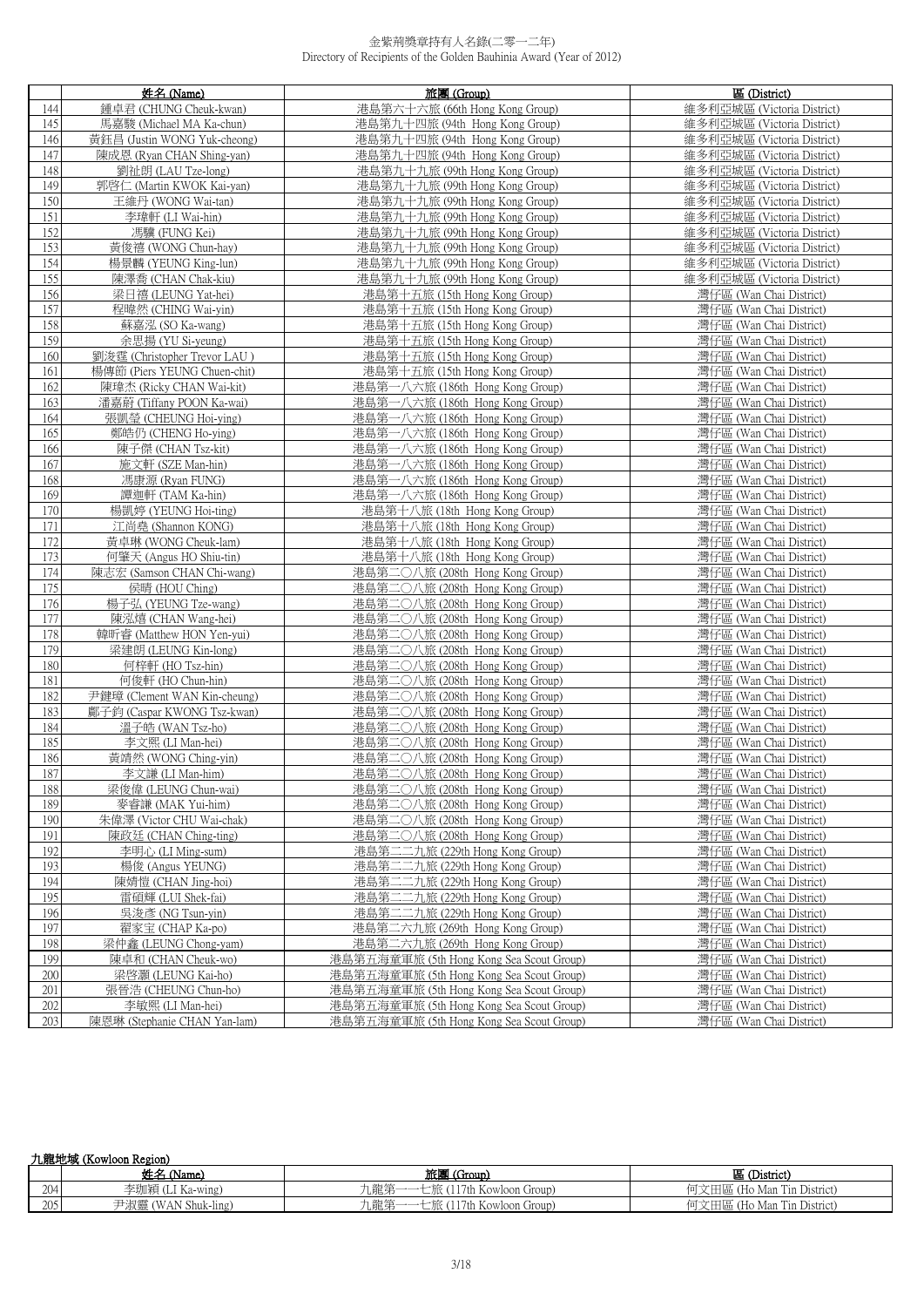|            | 姓名 (Name)                                       | 旅團 (Group)                                                         | 區 (District)                                                 |
|------------|-------------------------------------------------|--------------------------------------------------------------------|--------------------------------------------------------------|
| 206        | 劉燕沁 (LAU Yin-sum)                               | 九龍第·<br>-七旅 (117th Kowloon Group)                                  | 何文田區 (Ho Man Tin District)                                   |
| 207        | 陳靖霖 (CHAN Ching-lam)                            | 九龍第二〇五旅 (205th Kowloon Group)                                      | 何文田區 (Ho Man Tin District)                                   |
| 208        | 林旻軒 (LAM Man-hin)                               | 九龍第二〇五旅 (205th Kowloon Group)                                      | 何文田區 (Ho Man Tin District)                                   |
| 209        | 周德熙 (CHAU Tak-hei)                              | 九龍第三十一海童軍旅 (31st Kowloon Sea Scout Group)                          | 何文田區 (Ho Man Tin District)                                   |
| 210        | 湯信華 (TONG Shun-wa)                              | 九龍第三十一海童軍旅 (31st Kowloon Sea Scout Group)                          | 何文田區 (Ho Man Tin District)                                   |
| 211        | 戴婉晴 (TAI Yuen-ching)                            | 九龍第三十一海童軍旅 (31st Kowloon Sea Scout Group)                          | 何文田區 (Ho Man Tin District)                                   |
| 212        | 文仕龍 (MAN Shi-lung)                              | 九龍第三十一海童軍旅 (31st Kowloon Sea Scout Group)                          | 何文田區 (Ho Man Tin District)                                   |
| 213        | 蘇嘉熙 (JACK SO)                                   | 九龍第三十一海童軍旅 (31st Kowloon Sea Scout Group)                          | 何文田區 (Ho Man Tin District)                                   |
| 214        | 黎俊彥 (LAI Chun-yin)                              | 九龍第七十八旅 (78th Kowloon Group)                                       | 何文田區 (Ho Man Tin District)                                   |
| 215        | 王梓浩 (WONG Chi-ho)                               | 九龍第七十八旅 (78th Kowloon Group)                                       | 何文田區 (Ho Man Tin District)                                   |
| 216        | 黃志傑 (WONG Chi-kit)                              | 九龍第七十八旅 (78th Kowloon Group)                                       | 何文田區 (Ho Man Tin District)                                   |
| 217        | 吳浩林 (NG Ho-lam)                                 | 九龍第七十八旅 (78th Kowloon Group)                                       | 何文田區 (Ho Man Tin District)                                   |
| 218<br>219 | 林詠詩 (LAM Wing-sze)<br>何采楠 (HO Tsoi-nam)         | 九龍第七十八旅 (78th Kowloon Group)<br>九龍第七十八旅 (78th Kowloon Group)       | 何文田區 (Ho Man Tin District)<br>何文田區 (Ho Man Tin District)     |
| 220        | 羅葦婷 (LAW Wei-ting)                              | 九龍第七十八旅 (78th Kowloon Group)                                       | 何文田區 (Ho Man Tin District)                                   |
| 221        | 王子銘 (WONG Tsz-ming)                             | 九龍第七十八旅 (78th Kowloon Group)                                       | 何文田區 (Ho Man Tin District)                                   |
| 222        | 司徒嘉熹 (SETO Ka-hei)                              | 九龍第七十八旅 (78th Kowloon Group)                                       | 何文田區 (Ho Man Tin District)                                   |
| 223        | 梁蕊旆 (LEUNG Yui-pui)                             | 九龍第七十八旅 (78th Kowloon Group)                                       | 何文田區 (Ho Man Tin District)                                   |
| 224        | 周雋軒 (CHOW Chun-hin)                             | 九龍第七十九旅 (79th Kowloon Group)                                       | 何文田區 (Ho Man Tin District)                                   |
| 225        | 馮偉航 (FUNG Wai-hong)                             | 九龍第七十九旅 (79th Kowloon Group)                                       | 何文田區 (Ho Man Tin District)                                   |
| 226        | 陳文豐 (CHAN Man-fung)                             | 九龍第七十九旅 (79th Kowloon Group)                                       | 何文田區 (Ho Man Tin District)                                   |
| 227        | 楊樂心 (YEUNG Lok-sum, Lilian)                     | 九龍第七十九旅 (79th Kowloon Group)                                       | 何文田區 (Ho Man Tin District)                                   |
| 228        | 凌采恩 (LING Choi-yan, Cynthia)                    | 九龍第七十九旅 (79th Kowloon Group)                                       | 何文田區 (Ho Man Tin District)                                   |
| 229        | 李恩立 (LI Yan-lap)                                | 九龍第七十九旅 (79th Kowloon Group)                                       | 何文田區 (Ho Man Tin District)                                   |
| 230        | 蔡欣林 (CHOI Yan-lam)                              | 九龍第一二七二旅 (1272nd Kowloon Group)                                    | 紅磡區 (Hung Hom District)                                      |
| 231        | 何浚麒 (HO Tsun-ki, Vincent)                       | 九龍第一二七二旅 (1272nd Kowloon Group)                                    | 紅磡區 (Hung Hom District)                                      |
| 232        | 梁皓竣 (LEUNG Ho-chun)                             | 九龍第一二七二旅 (1272nd Kowloon Group)                                    | 紅磡區 (Hung Hom District)                                      |
| 233<br>234 | 曾梓喬 (TSANG Tsz-kiu)<br>歐陽俊諺 (AU YEUNG Chun-yin) | 九龍第一二七二旅 (1272nd Kowloon Group)<br>九龍第一二七二旅 (1272nd Kowloon Group) | 紅磡區 (Hung Hom District)<br>紅磡區 (Hung Hom District)           |
| 235        | 葉曉彤 (YIP Hiu-tung)                              | 九龍第一二七二旅 (1272nd Kowloon Group)                                    | 紅磡區 (Hung Hom District)                                      |
| 236        | 顏思朗 (NGAN See-long)                             | 九龍第一二七二旅 (1272nd Kowloon Group)                                    | 紅磡區 (Hung Hom District)                                      |
| 237        | 陳凱晴 (CHAN Hoi-ching)                            | 九龍第一二七二旅 (1272nd Kowloon Group)                                    | 紅磡區 (Hung Hom District)                                      |
| 238        | 祁靖霖 (KEE Ching-lam)                             | 九龍第一二七二旅 (1272nd Kowloon Group)                                    | 紅磡區 (Hung Hom District)                                      |
| 239        | 王穎婷 (WONG Wing-ting)                            | 九龍第一二七二旅 (1272nd Kowloon Group)                                    | 紅磡區 (Hung Hom District)                                      |
| 240        | 鄭皓光 (CHENG Ho-kwong)                            | 九龍第一二七二旅 (1272nd Kowloon Group)                                    | 紅磡區 (Hung Hom District)                                      |
| 241<br>242 | 李兆南 (LEE Siu-nam)                               | 九龍第一二七二旅 (1272nd Kowloon Group)                                    | 紅磡區 (Hung Hom District)                                      |
| 243        | 周亮欣 (CHAU Leong-yan)<br>周亮杰 (CHAU Leong-kit)    | 九龍第一二八八旅 (1288th Kowloon Group)<br>九龍第一二八八旅 (1288th Kowloon Group) | 紅磡區 (Hung Hom District)<br>紅磡區 (Hung Hom District)           |
| 244        | 陳藝元 (CHAN Ngai-yuen)                            | 九龍第一二八八旅 (1288th Kowloon Group)                                    | 紅磡區 (Hung Hom District)                                      |
| 245        | 區皓菁 (AU Hou-ching)                              | 九龍第一二八八旅 (1288th Kowloon Group)                                    | 紅磡區 (Hung Hom District)                                      |
| 246        | 郭駿勤 (KEVIN KWOK)                                | 九龍第一三五八旅 (1358th Kowloon Group)                                    | 紅磡區 (Hung Hom District)                                      |
| 247        | 張恪倫 (CHANG Keh-luen)                            | 九龍第一三五八旅 (1358th Kowloon Group)                                    | 紅磡區 (Hung Hom District)                                      |
| 248        | 黃櫪霆 (WONG Lik-ting)                             | 九龍第一三五八旅 (1358th Kowloon Group)                                    | 紅磡區 (Hung Hom District)                                      |
| 249        | 林欣廷 (LAM Yen-ting, Louis)                       | 九龍第四十二旅 (42nd Kowloon Group)                                       | 紅磡區 (Hung Hom District)                                      |
| 250<br>251 | 歐陽灝然 (AU YANG Ho-yin)                           | 九龍第四十二旅 (42nd Kowloon Group)                                       | 紅磡區 (Hung Hom District)                                      |
| 252        | 鄧令意 (TANG Ling-E)<br>譚麗恩 (TAM Lai-yan)          | 九龍第四十二旅 (42nd Kowloon Group)<br>九龍第四十二旅 (42nd Kowloon Group)       | 紅磡區 (Hung Hom District)<br>紅磡區 (Hung Hom District)           |
| 253        | 吳景晴 (NG King-ching)                             | 九龍第四十二旅 (42nd Kowloon Group)                                       | 紅磡區 (Hung Hom District)                                      |
| 254        | 祁栢希 (KAY Pak-hei)                               | 九龍第四十二旅 (42nd Kowloon Group)                                       | 紅磡區 (Hung Hom District)                                      |
| 255        | 馬芷欣 (MA Tsz-yan)                                | 九龍第一三三五旅 (1335th Kowloon Group)                                    | 九龍城區 (Kowloon City District)                                 |
| 256        | 鍾俊星 (CHUNG Chun-sing)                           | 九龍第一四〇旅 (140th Kowloon Group)                                      | 九龍城區 (Kowloon City District)                                 |
| 257        | 伍曉胤 (NG Hiu-yan)                                | 九龍第一四〇旅 (140th Kowloon Group)                                      | 九龍城區 (Kowloon City District)                                 |
| 258        | 黃德天 (WONG Tak-tin)                              | 九龍第一四〇旅 (140th Kowloon Group)                                      | 九龍城區 (Kowloon City District)                                 |
| 259        | 李永謙 (LEE Wing-him)<br>梁嘉健 (LEUNG Ka-kin)        | 九龍第一四〇旅 (140th Kowloon Group)<br>九龍第一四〇旅 (140th Kowloon Group)     | 九龍城區 (Kowloon City District)                                 |
| 260<br>261 | 鄧文卓 (TANG Man-cheuk)                            | 九龍第一四〇旅 (140th Kowloon Group)                                      | 九龍城區 (Kowloon City District)<br>九龍城區 (Kowloon City District) |
| 262        | 林瑋諾 (LAM Wai-lok)                               | 九龍第一四〇旅 (140th Kowloon Group)                                      | 九龍城區 (Kowloon City District)                                 |
| 263        | 劉韜 (LAU To)                                     | 九龍第一四〇旅 (140th Kowloon Group)                                      | 九龍城區 (Kowloon City District)                                 |
| 264        | 陳量祺 (CHAN Leong-ki)                             | 九龍第一四〇旅 (140th Kowloon Group)                                      | 九龍城區 (Kowloon City District)                                 |
| 265        | 余栢熙 (YU Pak-hei)                                | 九龍第一四〇旅 (140th Kowloon Group)                                      | 九龍城區 (Kowloon City District)                                 |
| 266        | 盧浩進 (LOO Ho-chun)                               | 九龍第一六一旅 (161st Kowloon Group)                                      | 九龍城區 (Kowloon City District)                                 |
| 267        | 倫禮進 (LUN Lai-chun)                              | 九龍第一六一旅 (161st Kowloon Group)                                      | 九龍城區 (Kowloon City District)                                 |
| 268        | 關家浩 (KWAN Ka-ho)                                | 九龍第一六一旅 (161st Kowloon Group)                                      | 九龍城區 (Kowloon City District)                                 |
| 269<br>270 | 張如萍 (CHEUNG Yu-ping)<br>汪智源 (WONG Chi-yuen)     | 九龍第一六一旅 (161st Kowloon Group)<br>九龍第一六一旅 (161st Kowloon Group)     | 九龍城區 (Kowloon City District)<br>九龍城區 (Kowloon City District) |
| 271        | 何蔓怡 (HO Man-yi)                                 | 九龍第一六一旅 (161st Kowloon Group)                                      | 九龍城區 (Kowloon City District)                                 |
| 272        | 李霆鈞 (LEE Ting-kwan)                             | 九龍第一六六一旅 (1661st Kowloon Group)                                    | 九龍城區 (Kowloon City District)                                 |
| 273        | 鍾栩楠 (CHUNG Hui-nam)                             | 九龍第一六六一旅 (1661st Kowloon Group)                                    | 九龍城區 (Kowloon City District)                                 |
| 274        | 林澤生 (LAM JACKSON)                               | 九龍第十七旅 (17th Kowloon Group)                                        | 九龍城區 (Kowloon City District)                                 |
| 275        | 李俊諾 (LEE Chun-lok)                              | 九龍第十七旅 (17th Kowloon Group)                                        | 九龍城區 (Kowloon City District)                                 |
| 276        | 余德諾 (YU Tak-nok)                                | 九龍第十七旅 (17th Kowloon Group)                                        | 九龍城區 (Kowloon City District)                                 |
| 277        | 龔亮容 (KUNG Leong-yung)                           | 九龍第十七旅 (17th Kowloon Group)                                        | 九龍城區 (Kowloon City District)                                 |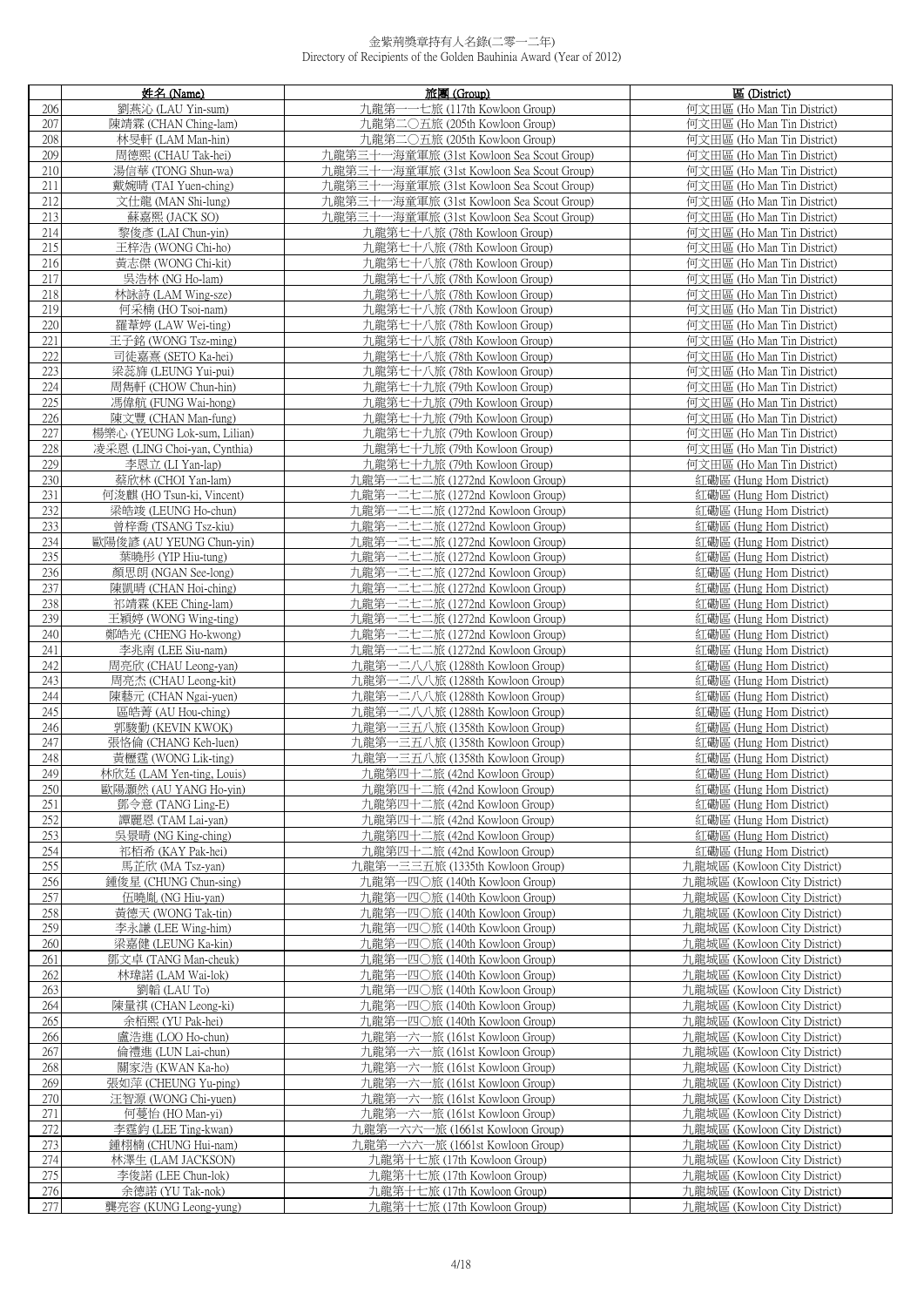|            | 姓名 (Name)                                 | 旅團 (Group)                                                     | 區 (District)                                                   |
|------------|-------------------------------------------|----------------------------------------------------------------|----------------------------------------------------------------|
| 278        | 麥浩熙 (MAK Ho-hei)                          | 九龍第十七旅 (17th Kowloon Group)                                    | 九龍城區 (Kowloon City District)                                   |
| 279        | 黃浩堯 (WONG Ho-yiu)                         | 九龍第十七旅 (17th Kowloon Group)                                    | 九龍城區 (Kowloon City District)                                   |
| 280        | 劉弘憲 (LAU Wang-hin)                        | 九龍第十七旅 (17th Kowloon Group)                                    | 九龍城區 (Kowloon City District)                                   |
| 281        | 蘇芍文 (SAO Cheuk-man)                       | 九龍第四十一旅 (41st Kowloon Group)                                   | 九龍城區 (Kowloon City District)                                   |
| 282        | 張俊熙 (CHEUNG Chun-hei)                     | 九龍第四十一旅 (41st Kowloon Group)                                   | 九龍城區 (Kowloon City District)                                   |
| 283        | 鄭名軒 (CHENG Ming-hin)                      | 九龍第四十一旅 (41st Kowloon Group)                                   | 九龍城區 (Kowloon City District)                                   |
| 284        | 鄭鍵峰 (CHENG Kin-fung)                      | 九龍第四十一旅 (41st Kowloon Group)                                   | 九龍城區 (Kowloon City District)                                   |
| 285        | 陳耀宗 (CHAN Yiu-chung)                      | 九龍第四十一旅 (41st Kowloon Group)                                   | 九龍城區 (Kowloon City District)                                   |
| 286        | 李立仁 (LEE Lap-yan)                         | 九龍第四十一旅 (41st Kowloon Group)                                   | 九龍城區 (Kowloon City District)                                   |
| 287        | 史栢豪 (SZE Pak-hou)                         | 九龍第五十三旅 (53rd Kowloon Group)                                   | 九龍城區 (Kowloon City District)                                   |
| 288        | 袁顥焜 (YUEN Ho-kwan)                        | 九龍第五十三旅 (53rd Kowloon Group)                                   | 九龍城區 (Kowloon City District)                                   |
| 289        | 陳樂謙 (CHAN Lok-him)                        | 九龍第五十三旅 (53rd Kowloon Group)                                   | 九龍城區 (Kowloon City District)                                   |
| 290        | 關浩星 (KWAN Ho-sing)                        | 九龍第五十三旅 (53rd Kowloon Group)                                   | 九龍城區 (Kowloon City District)                                   |
| 291<br>292 | 周旻杰 (CHOW Man-kit)                        | 九龍第五十三旅 (53rd Kowloon Group)                                   | 九龍城區 (Kowloon City District)                                   |
| 293        | 黃子維 (WONG Tze-wei)<br>談灝樑 (TAM Ho-leung)  | 九龍第五十三旅 (53rd Kowloon Group)<br>九龍第五十三旅 (53rd Kowloon Group)   | 九龍城區 (Kowloon City District)<br>九龍城區 (Kowloon City District)   |
| 294        | 馮劭翀 (FUNG Shiu-chung)                     | 九龍第五十三旅 (53rd Kowloon Group)                                   | 九龍城區 (Kowloon City District)                                   |
| 295        | 劉頌睎 (LAU Chung-hei)                       | 九龍第五十三旅 (53rd Kowloon Group)                                   | 九龍城區 (Kowloon City District)                                   |
| 296        | 陳梓添 (CHAN Tsz-tim)                        | 九龍第五十三旅 (53rd Kowloon Group)                                   | 九龍城區 (Kowloon City District)                                   |
| 297        | 黎曉雋 (LAI Hiu-chun)                        | 九龍第五十三旅 (53rd Kowloon Group)                                   | 九龍城區 (Kowloon City District)                                   |
| 298        | 楊皓竣 (YONG Ho-chun)                        | 九龍第五十三旅 (53rd Kowloon Group)                                   | 九龍城區 (Kowloon City District)                                   |
| 299        | 羅奕軒 (LO Yik-hin)                          | 九龍第五十三旅 (53rd Kowloon Group)                                   | 九龍城區 (Kowloon City District)                                   |
| 300        | 劉逸朗 (LAU Yat-long)                        | 九龍第十一海童軍旅 (11th Kowloon Sea Scout Group)                       | 九龍塘區 (Kowloong Tong District)                                  |
| 301        | 李嘉曦 (LEE Ka-hei, Eunis)                   | 九龍第十一海童軍旅 (11th Kowloon Sea Scout Group)                       | 九龍塘區 (Kowloong Tong District)                                  |
| 302        | 丘栩洋 (YAU Hui-yeung)                       | 九龍第十一海童軍旅 (11th Kowloon Sea Scout Group)                       | 九龍塘區 (Kowloong Tong District)                                  |
| 303        | 蔡富棋 (CHOY Fu-ki, Matthew)                 | 九龍第十一海童軍旅 (11th Kowloon Sea Scout Group)                       | 九龍塘區 (Kowloong Tong District)                                  |
| 304        | 周景燊 (CHOW King-sun, Caleb)                | 九龍第十一海童軍旅 (11th Kowloon Sea Scout Group)                       | 九龍塘區 (Kowloong Tong District)                                  |
| 305        | 易崇熙 (ANDREW YICK)                         | 九龍第十一海童軍旅 (11th Kowloon Sea Scout Group)                       | 九龍塘區 (Kowloong Tong District)                                  |
| 306        | 胡秉正 (DAVID HU)                            | 九龍第十三旅 (13th Kowloon Group)                                    | 九龍塘區 (Kowloong Tong District)                                  |
| 307        | 葉柏伶 (YIP Pak-ling, Priscilla)             | 九龍第十三旅 (13th Kowloon Group)                                    | 九龍塘區 (Kowloong Tong District)                                  |
| 308        | 樊璧蔚 (FAN Pik-wai)                         | 九龍第五十七旅 (57th Kowloon Group)                                   | 九龍塘區 (Kowloong Tong District)                                  |
| 309        | 朱穎芯 (CHU Wing-sum)                        | 九龍第五十七旅 (57th Kowloon Group)                                   | 九龍塘區 (Kowloong Tong District)                                  |
| 310        | 楊其亨 (YEUNG Ki-heng)                       | 九龍第五十七旅 (57th Kowloon Group)                                   | 九龍塘區 (Kowloong Tong District)                                  |
| 311        | 余卓芝 (YU Cheuk-chi)                        | 九龍第五十七旅 (57th Kowloon Group)                                   | 九龍塘區 (Kowloong Tong District)                                  |
| 312        | 宋樂欣 (SUNG Lok-yan)                        | 九龍第五十七旅 (57th Kowloon Group)                                   | 九龍塘區 (Kowloong Tong District)                                  |
| 313<br>314 | 吳瑞桉 (NG Sui-on)<br>吳佩恩 (NG Pui-yan)       | 九龍第五十七旅 (57th Kowloon Group)<br>九龍第五十七旅 (57th Kowloon Group)   | 九龍塘區 (Kowloong Tong District)<br>九龍塘區 (Kowloong Tong District) |
| 315        | 吳嘉穎 (NG Ka-wing)                          | 九龍第五十七旅 (57th Kowloon Group)                                   | 九龍塘區 (Kowloong Tong District)                                  |
| 316        | 陳蒨懷 (CHAN Shin-wai)                       | 九龍第五十七旅 (57th Kowloon Group)                                   | 九龍塘區 (Kowloong Tong District)                                  |
| 317        | 黃奕瑋 (WONG Yik-wai)                        | 九龍第五十七旅 (57th Kowloon Group)                                   | 九龍塘區 (Kowloong Tong District)                                  |
| 318        | 唐嘉穎 (TONG Ka-wing)                        | 九龍第六十一旅 (61st Kowloon Group)                                   | 九龍塘區 (Kowloong Tong District)                                  |
| 319        | 西田昭雄 (NISHIDA Chiu-hung, Norman)          | 九龍第六十一旅 (61st Kowloon Group)                                   | 九龍塘區 (Kowloong Tong District)                                  |
| 320        | 林灝 (LAM Ho, Wylie)                        | 九龍第一〇〇旅 (100th Kowloon Group)                                  | 旺角區 (Mong Kok District)                                        |
| 321        | 陳尚恆 (IAIN CHEN)                           | 九龍第一〇〇旅 (100th Kowloon Group)                                  | 旺角區 (Mong Kok District)                                        |
| 322        | 鄺子成 (KWONG Tsz-shing)                     | 九龍第一〇〇旅 (100th Kowloon Group)                                  | 旺角區 (Mong Kok District)                                        |
| 323        | 陳諾賢 (CHAN Nok-yin)                        | 九龍第一〇〇旅 (100th Kowloon Group)                                  | 旺角區 (Mong Kok District)                                        |
| 324        | 黃鎧宏 (WONG Hoi-wang)                       | 九龍第一〇〇旅 (100th Kowloon Group)                                  | 旺角區 (Mong Kok District)                                        |
| 325        | 張卓愉 (CHANG Cheuk-yu)                      | 九龍第一〇〇旅 (100th Kowloon Group)                                  | 旺角區 (Mong Kok District)                                        |
| 326        | 嚴可欣 (YIM Ho-yan Yammi)                    | 九龍第一〇〇旅 (100th Kowloon Group)                                  | 旺角區 (Mong Kok District)                                        |
| 327        | 范垂政 (FAN Sui-ching)                       | 九龍第一〇〇旅 (100th Kowloon Group)                                  | 旺角區 (Mong Kok District)                                        |
| 328        | 莫啟迪 (Marcus MOK Kai-tik)                  | 九龍第一〇〇旅 (100th Kowloon Group)                                  | 旺角區 (Mong Kok District)                                        |
| 329        | 曾建衡 (TSANG Kin-hang, Percy)               | 九龍第一〇〇旅 (100th Kowloon Group)                                  | 旺角區 (Mong Kok District)                                        |
| 330<br>331 | 黃浩顓 (WONG Ho-chuen)<br>楊伊南 (YEUNG Yi-nam) | 九龍第一〇〇旅 (100th Kowloon Group)<br>九龍第一〇〇旅 (100th Kowloon Group) | 旺角區 (Mong Kok District)<br>旺角區 (Mong Kok District)             |
| 332        | 徐海明 (TSUI Hoi-ming)                       | 九龍第十旅 (10th Kowloon Group)                                     | 旺角區 (Mong Kok District)                                        |
| 333        | 劉蕊寧 (LAU Yui-ning)                        | 九龍第十旅 (10th Kowloon Group)                                     | 旺角區 (Mong Kok District)                                        |
| 334        | 鍾浩泓 (CHUNG Ho-wang, Matthew)              | 九龍第十旅 (10th Kowloon Group)                                     | 旺角區 (Mong Kok District)                                        |
| 335        | 任啟安 (YAM Kai-on, Barnabas)                | 九龍第十旅 (10th Kowloon Group)                                     | 旺角區 (Mong Kok District)                                        |
| 336        | 唐煒峰 (TONG Wai-fung)                       | 九龍第十旅 (10th Kowloon Group)                                     | 旺角區 (Mong Kok District)                                        |
| 337        | 葉詠珊 (YIP Wing-shan)                       | 九龍第十旅 (10th Kowloon Group)                                     | 旺角區 (Mong Kok District)                                        |
| 338        | 鄭啟栢 (CHENG Kai-pak)                       | 九龍第十旅 (10th Kowloon Group)                                     | 旺角區 (Mong Kok District)                                        |
| 339        | 馬鈺琋 (MA Yuk-hai, Benny)                   | 九龍第十旅 (10th Kowloon Group)                                     | 旺角區 (Mong Kok District)                                        |
| 340        | 梁卓軒 (LEUNG Cheuk-hin)                     | 九龍第十旅 (10th Kowloon Group)                                     | 旺角區 (Mong Kok District)                                        |
| 341        | 麥嘉蕙 (MAK Ka-wai)                          | 九龍第十旅 (10th Kowloon Group)                                     | 旺角區 (Mong Kok District)                                        |
| 342        | 周允升 (CHOW Wan-sing)                       | 九龍第十旅 (10th Kowloon Group)                                     | 旺角區 (Mong Kok District)                                        |
| 343        | 蕭曉彤 (SIU Hiu-Tung)                        | 九龍第十旅 (10th Kowloon Group)                                     | 旺角區 (Mong Kok District)                                        |
| 344        | 容字軒 (YUNG Yu-hin)                         | 九龍第十旅 (10th Kowloon Group)                                     | 旺角區 (Mong Kok District)                                        |
| 345        | 羅浩洋 (LAW Ho-yeung)                        | 九龍第十旅 (10th Kowloon Group)                                     | 旺角區 (Mong Kok District)                                        |
| 346<br>347 | 翁婉庭 (YUNG Yuen-ting )                     | 九龍第十旅 (10th Kowloon Group)<br>九龍第十旅 (10th Kowloon Group)       | 旺角區 (Mong Kok District)                                        |
| 348        | 湯鈞淇 (TONG Kwan-ki)<br>吳岱諺 (NG Toi-yin)    | 九龍第十旅 (10th Kowloon Group)                                     | 旺角區 (Mong Kok District)<br>旺角區 (Mong Kok District)             |
| 349        | 劉卓盈 (LAU Cheuk-ying)                      | 九龍第十旅 (10th Kowloon Group)                                     | 旺角區 (Mong Kok District)                                        |
|            |                                           |                                                                |                                                                |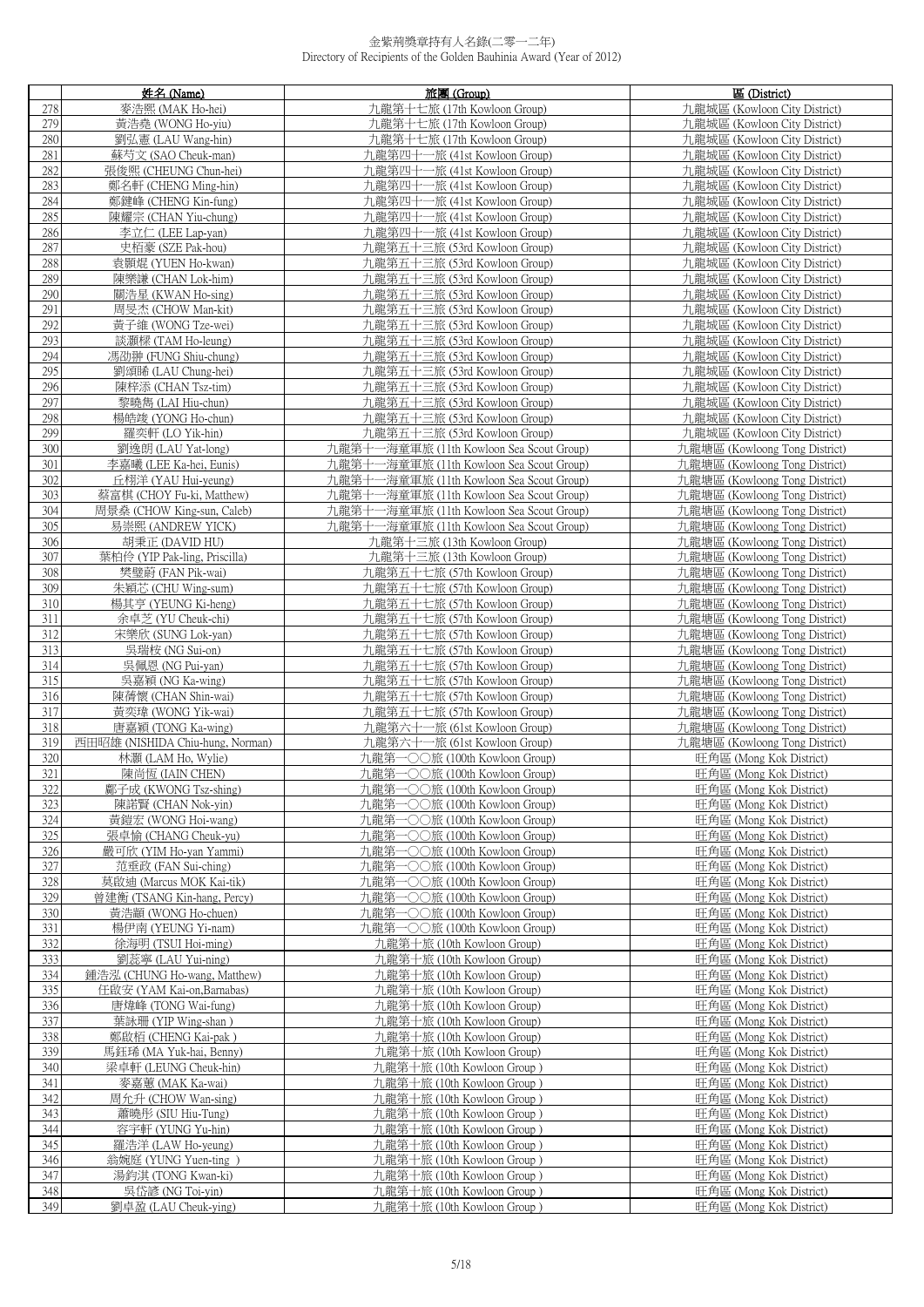|            | 姓名 (Name)                                           | 旅團 (Group)                                                          | 區 (District)                                                             |
|------------|-----------------------------------------------------|---------------------------------------------------------------------|--------------------------------------------------------------------------|
| 350        | 周顥哲 (CHAU Ho-chit)                                  | 九龍第十旅 (10th Kowloon Group)                                          | 旺角區 (Mong Kok District)                                                  |
| 351        | 沈君逸 (SHAM Kwan-yat)                                 | 九龍第一三六旅 (136th Kowloon Group)                                       | 旺角區 (Mong Kok District)                                                  |
| 352        | 許顥耀 (HUI Ho-yiu)                                    | 九龍第一三六旅 (136th Kowloon Group)                                       | 旺角區 (Mong Kok District)                                                  |
| 353        | 梁耀恒 (LEUNG Yiu-hang)                                | 九龍第一三六旅 (136th Kowloon Group)                                       | 旺角區 (Mong Kok District)                                                  |
| 354<br>355 | 李知浩 (LEE Chi-ho)<br>羅福臨 (LAW Fook-lam)              | 九龍第一三六旅 (136th Kowloon Group)<br>九龍第一三六旅 (136th Kowloon Group)      | 旺角區 (Mong Kok District)<br>旺角區 (Mong Kok District)                       |
| 356        | 勞志睿 (LO Chi-yui)                                    | 九龍第一三六旅 (136th Kowloon Group)                                       | 旺角區 (Mong Kok District)                                                  |
| 357        | 葉蘊賢 (YIP Wan-yin)                                   | 九龍第一三六旅 (136th Kowloon Group)                                       | 旺角區 (Mong Kok District)                                                  |
| 358        | 容嘉怡 (YUNG Ka-yi)                                    | 九龍第七十六旅 (76th Kowloon Group)                                        | 旺角區 (Mong Kok District)                                                  |
| 359        | 何心璇 (HO Sum-sheun)                                  | 九龍第七十六旅 (76th Kowloon Group)                                        | 旺角區 (Mong Kok District)                                                  |
| 360        | 蔡方培 (TSOI Fong-pui)                                 | 九龍第七十六旅 (76th Kowloon Group)                                        | 旺角區 (Mong Kok District)                                                  |
| 361        | 陳煒豪 (CHAN Wai-ho)                                   | 九龍第七十六旅 (76th Kowloon Group)                                        | 旺角區 (Mong Kok District)                                                  |
| 362        | 莫卓霖 (MOK Cheuk-lam)                                 | 九龍第七十六旅 (76th Kowloon Group)                                        | 旺角區 (Mong Kok District)                                                  |
| 363        | 文寶欣 (MAN Po-yan)                                    | 九龍第七十六旅 (76th Kowloon Group)                                        | 旺角區 (Mong Kok District)                                                  |
| 364        | 蕭詠兒 (SIU Wing-yi)                                   | 九龍第七十六旅 (76th Kowloon Group)                                        | 旺角區 (Mong Kok District)                                                  |
| 365        | 劉振安 (LAU Chun-on)                                   | 九龍第七十六旅 (76th Kowloon Group)                                        | 旺角區 (Mong Kok District)                                                  |
| 366<br>367 | 勞子姍 (LO Tsz-shan)<br>何田豐 (DENVER HALL)              | 九龍第七十六旅 (76th Kowloon Group)<br>九龍第一二〇一旅 (1201st Kowloon Group)     | 旺角區 (Mong Kok District)<br>深旺區 (Sham Mong District)                      |
| 368        | 黃焯賢 (WONG Cheuk-yin)                                | 九龍第一二〇一旅 (1201st Kowloon Group)                                     | 深旺區 (Sham Mong District)                                                 |
| 369        | 雷萬霆 (LUI Man-ting)                                  | 九龍第一二〇一旅 (1201st Kowloon Group)                                     | 深旺區 (Sham Mong District)                                                 |
| 370        | 張瀚霖 (CHEUNG Hon-lam)                                | 九龍第一二〇一旅 (1201st Kowloon Group)                                     | 深旺區 (Sham Mong District)                                                 |
| 371        | 李雅雯 (LI Nga-man)                                    | 九龍第一二〇一旅 (1201st Kowloon Group)                                     | 深旺區 (Sham Mong District)                                                 |
| 372        | 李思熺 (LI Sze-hei)                                    | 九龍第一二〇一旅 (1201st Kowloon Group)                                     | 深旺區 (Sham Mong District)                                                 |
| 373        | 譚煒諾 (TAM Wai-lok)                                   | 九龍第一二〇一旅 (1201st Kowloon Group)                                     | 深旺區 (Sham Mong District)                                                 |
| 374        | 張凱雯 (CHEUNG Sharen)                                 | - 二〇一旅 (1201st Kowloon Group)<br>九龍第                                | 深旺區 (Sham Mong District)                                                 |
| 375        | 楊曉林 (YEUNG Hiu-lam)                                 | 九龍第一二〇一旅 (1201st Kowloon Group)                                     | 深旺區 (Sham Mong District)                                                 |
| 376        | 鄭懿蒨 (CHENG Yi-sin)                                  | 九龍第一二〇一旅 (1201st Kowloon Group)                                     | 深旺區 (Sham Mong District)                                                 |
| 377<br>378 | 鄧詠儀 (TANG Wing-yee)                                 | 九龍第一二〇一旅 (1201st Kowloon Group)                                     | 深旺區 (Sham Mong District)                                                 |
| 379        | 溫巧明 (WAN Hau-ming)<br>吳銘曦 (NG Ming-hei)             | 九龍第一二〇一旅 (1201st Kowloon Group )<br>九龍第一四一七旅 (1417th Kowloon Group) | 深旺區 (Sham Mong District)<br>深旺區 (Sham Mong District)                     |
| 380        | 黃子軒 (WONG Justin Chi-hin)                           | 九龍第一四一七旅 (1417th Kowloon Group)                                     | 深旺區 (Sham Mong District)                                                 |
| 381        | 鄧綽穎 (TANG Jessica Cheuk-wing)                       | 九龍第一四一七旅 (1417th Kowloon Group)                                     | 深旺區 (Sham Mong District)                                                 |
| 382        | 陳銳庭 (CHAN Yui-ting)                                 | 九龍第一四一七旅 (1417th Kowloon Group)                                     | 深旺區 (Sham Mong District)                                                 |
| 383        | 曾寶兒 (TSANG Bo-yi)                                   | 九龍第一四一七旅 (1417th Kowloon Group)                                     | 深旺區 (Sham Mong District)                                                 |
| 384        | 陳家軒 (CHAN Ka-hin)                                   | 九龍第一四一七旅 (1417th Kowloon Group)                                     | 深旺區 (Sham Mong District)                                                 |
| 385        | 林寶瑤 (LAM Po-yiu)                                    | 九龍第一四一七旅 (1417th Kowloon Group)                                     | 深旺區 (Sham Mong District)                                                 |
| 386        | 葉佩霖 (YIP Pui-lam)                                   | 九龍第一四一七旅 (1417th Kowloon Group)                                     | 深旺區 (Sham Mong District)                                                 |
| 387<br>388 | 李澤鏗 (LEE Chuk-hang, James)<br>張爾晴 (CHEUNG Yi-ching) | 九龍第一五五五旅 (1555th Kowloon Group)<br>九龍第一五五五旅 (1555th Kowloon Group)  | 深旺區 (Sham Mong District)<br>深旺區 (Sham Mong District)                     |
| 389        | 梁嘉頌 (LEUNG Ka-chung)                                | 九龍第一五五五旅 (1555th Kowloon Group)                                     | 深旺區 (Sham Mong District)                                                 |
| 390        | 梁耀舜 (LEUNG Yiu-shun)                                | 九龍第一五五五旅 (1555th Kowloon Group)                                     | 深旺區 (Sham Mong District)                                                 |
| 391        | 陳愷欣 (CHAN Hoi-yan)                                  | 九龍第一五五五旅 (1555th Kowloon Group)                                     | 深旺區 (Sham Mong District)                                                 |
| 392        | 陳業偉 (CHAN Yip-wai)                                  | 九龍第一五五五旅 (1555th Kowloon Group)                                     | 深旺區 (Sham Mong District)                                                 |
| 393        | 顏謙文 (NGAN Him-man)                                  | 九龍第一五五五旅 (1555th Kowloon Group)                                     | 深旺區 (Sham Mong District)                                                 |
| 394        | 文俊熹 (MAN Chun-hei, Jeffrey)                         | 九龍第七十五旅 (75th Kowloon Group)                                        | 深旺區 (Sham Mong District)                                                 |
| 395        | 謝濬謙 (TSE Chun-him)                                  | 九龍第七十五旅 (75th Kowloon Group)                                        | 深旺區 (Sham Mong District)                                                 |
| 396        | 張耀殷 (CHEUNG Yiu-yan, Ivan)                          | 九龍第七十五旅 (75th Kowloon Group)                                        | 深旺區 (Sham Mong District)                                                 |
| 397        | 彭俊浩 (PANG Chun-ho)<br>黃雋浩 (WONG Chun-ho)            | 九龍第七十五旅 (75th Kowloon Group)                                        | 深旺區 (Sham Mong District)                                                 |
| 398<br>399 | 王頌翹 (WONG Chung-kiu)                                | 九龍第七十五旅 (75th Kowloon Group)<br>九龍第七十五旅 (75th Kowloon Group)        | 深旺區 (Sham Mong District)<br>深旺區 (Sham Mong District)                     |
| 400        | 劉灝倫 (LAU Ho-lun)                                    | 九龍第七十五旅 (75th Kowloon Group)                                        | 深旺區 (Sham Mong District)                                                 |
| 401        | 周卓旻 (CHOW Cheuk-man)                                | 九龍第七十五旅 (75th Kowloon Group)                                        | 深旺區 (Sham Mong District)                                                 |
| 402        | 吳嘉俊 (NG Ka-chun)                                    | 九龍第七十五旅 (75th Kowloon Group)                                        | 深旺區 (Sham Mong District)                                                 |
| 403        | 葉永浩 (IP Wing-ho)                                    | 九龍第七十五旅 (75th Kowloon Group)                                        | 深旺區 (Sham Mong District)                                                 |
| 404        | 連恩祺 (LIN Yan-ki)                                    | 九龍第七十五旅 (75th Kowloon Group)                                        | 深旺區 (Sham Mong District)                                                 |
| 405        | 陳傑夫 (CHAN Kit-fu, Jeff)                             | 九龍第七十五旅 (75th Kowloon Group)                                        | 深旺區 (Sham Mong District)                                                 |
| 406        | 陳梓聰 (CHAN Chi-chung)                                | 九龍第七十五旅 (75th Kowloon Group)                                        | 深旺區 (Sham Mong District)                                                 |
| 407        | 池力豪 (TSHI Lik-ho)                                   | 九龍第一八八旅 (188th Kowloon Group)                                       | 深水埗東區 (Sham Shui Po East District)                                       |
| 408<br>409 | 陳俊達 (CHAN Chun-tat)<br>關啟哲 (ISAAC KWAN)             | 九龍第一八八旅 (188th Kowloon Group)                                       | 深水埗東區 (Sham Shui Po East District)<br>深水埗東區 (Sham Shui Po East District) |
| 410        | 葉浩宗 (YIP Ho-chung)                                  | 九龍第三旅 (3rd Kowloon Group)<br>九龍第三旅 (3rd Kowloon Group)              | 深水埗東區 (Sham Shui Po East District)                                       |
| 411        | 張栢滔 (CHEUNG Pak-to)                                 | 九龍第三旅 (3rd Kowloon Group)                                           | 深水埗東區 (Sham Shui Po East District)                                       |
| 412        | 李澤庭 (LEE Chak-ting)                                 | 九龍第三旅 (3rd Kowloon Group)                                           | 深水埗東區 (Sham Shui Po East District)                                       |
| 413        | 陳俊文 (CHAN Chun-man)                                 | 九龍第四十八旅 (48th Kowloon Group)                                        | 深水埗東區 (Sham Shui Po East District)                                       |
| 414        | 陳衍嘉 (CHAN Hin-ka)                                   | 九龍第四十八旅 (48th Kowloon Group)                                        | 深水埗東區 (Sham Shui Po East District)                                       |
| 415        | 梁鈞淳 (LEUNG Kwan-shun)                               | 九龍第四十八旅 (48th Kowloon Group)                                        | 深水埗東區 (Sham Shui Po East District)                                       |
| 416        | 黃韻澄 (WONG Wan-ching)                                | 九龍第四十八旅 (48th Kowloon Group)                                        | 深水埗東區 (Sham Shui Po East District)                                       |
| 417        | 洪俊諾 (TOBY HUNG)                                     | 九龍第六十二旅 (62nd Kowloon Group)                                        | 深水埗東區 (Sham Shui Po East District)                                       |
| 418        | 王可心 (WONG Ho-sum)                                   | 九龍第一三〇四旅 (1304th Kowloon Group)                                     | 深水埗西區 (Sham Shui Po West District)                                       |
| 419<br>420 | 陳美寶 (CHAN Mei-po)<br>蔡展庭 (CHOY Chin-ting)           | 九龍第一三〇四旅 (1304th Kowloon Group)<br>九龍第一三〇四旅 (1304th Kowloon Group)  | 深水埗西區 (Sham Shui Po West District)<br>深水埗西區 (Sham Shui Po West District) |
| 421        | 蔡雯靜 (CHOI Man-ching)                                | 九龍第一三〇四旅 (1304th Kowloon Group)                                     | 深水埗西區 (Sham Shui Po West District)                                       |
|            |                                                     |                                                                     |                                                                          |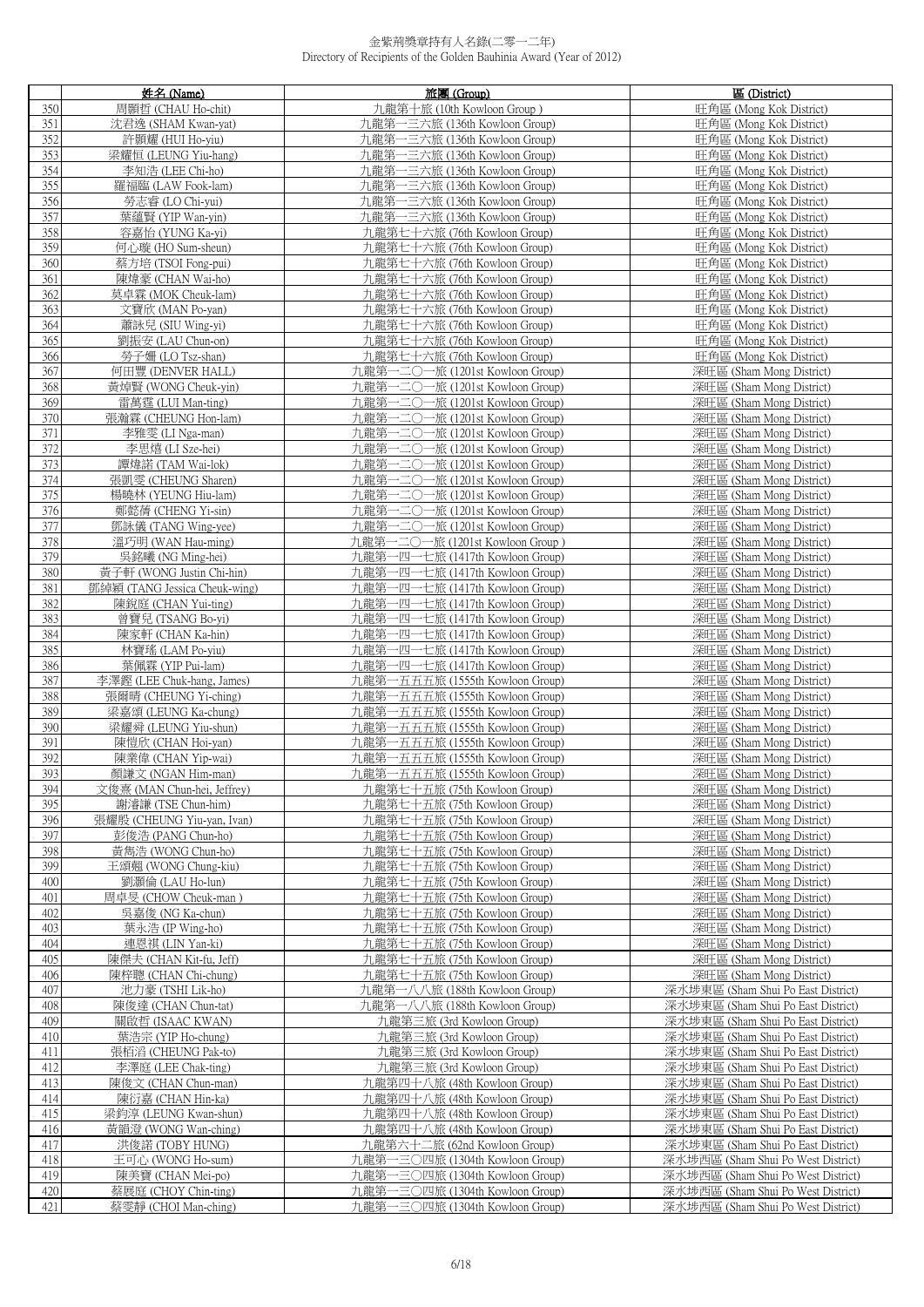|            | 姓名 (Name)                                     | 旅團 (Group)                                                         | 區 (District)                                                             |
|------------|-----------------------------------------------|--------------------------------------------------------------------|--------------------------------------------------------------------------|
| 422        | 譚中傑 (TAM Chung-kit)                           | 九龍第一三〇四旅 (1304th Kowloon Group)                                    | 深水埗西區 (Sham Shui Po West District)                                       |
| 423        | 鄧愷盈 (TANG Hoi-ying)                           | 九龍第一三〇四旅 (1304th Kowloon Group)                                    | 深水埗西區 (Sham Shui Po West District)                                       |
| 424        | 楊凌鏢 (YEUNG Ling-piu)                          | 九龍第一六〇二旅 (1602nd Kowloon Group)                                    | 深水埗西區 (Sham Shui Po West District)                                       |
| 425        | 陸永霖 (LUK Weng-lam)                            | 九龍第一八七旅 (187th Kowloon Group)                                      | 深水埗西區 (Sham Shui Po West District)                                       |
| 426        | 馬萬昌 (MAR Man-cheong)                          | 九龍第一八七旅 (187th Kowloon Group)                                      | 深水埗西區 (Sham Shui Po West District)                                       |
| 427        | 黄慧娟 (WONG Wai-kuen)                           | 九龍第一八七旅 (187th Kowloon Group)                                      | 深水埗西區 (Sham Shui Po West District)                                       |
| 428        | 尹紹康 (WAN Siu-hon, Keith)                      | 九龍第三十三旅 (33rd Kowloon Group)                                       | 深水埗西區 (Sham Shui Po West District)                                       |
| 429        | 鍾昊桓 (CHUNG Ho-wun)                            | 九龍第三十三旅 (33rd Kowloon Group)                                       | 深水埗西區 (Sham Shui Po West District)                                       |
| 430        | 李宛曈 (LI Uen-tung)                             | 九龍第三十三旅 (33rd Kowloon Group)                                       | 深水埗西區 (Sham Shui Po West District)                                       |
| 431        | 劉智敏 (LAU Chi-man)                             | 九龍第三十三旅 (33rd Kowloon Group)                                       | 深水埗西區 (Sham Shui Po West District)                                       |
| 432<br>433 | 羅浩彥 (LO Ho-yin)                               | 九龍第五十四旅 (54th Kowloon Group)                                       | 深水埗西區 (Sham Shui Po West District)                                       |
| 434        | 曹悅晴 (TSO Yuet-ching)<br>曾鳳婷 (TSANG Fung-ting) | 九龍第五十四旅 (54th Kowloon Group)<br>九龍第五十四旅 (54th Kowloon Group)       | 深水埗西區 (Sham Shui Po West District)<br>深水埗西區 (Sham Shui Po West District) |
| 435        | 陳彥廷 (CHAN Yin-ting)                           | 九龍第九十旅 (90th Kowloon Group)                                        | 深水埗西區 (Sham Shui Po West District)                                       |
| 436        | 鄭宛蕎 (CHENG Yuen-kiu)                          | 九龍第九十旅 (90th Kowloon Group)                                        | 深水埗西區 (Sham Shui Po West District)                                       |
| 437        | 羅安兆 (LAW On-siu)                              | 九龍第九十旅 (90th Kowloon Group)                                        | 深水埗西區 (Sham Shui Po West District)                                       |
| 438        | 梁澤豪 (LEUNG Chak-ho)                           | 九龍第九十旅 (90th Kowloon Group)                                        | 深水埗西區 (Sham Shui Po West District)                                       |
| 439        | 繆巧慧 (MAU Hau-wai)                             | 九龍第九十旅 (90th Kowloon Group)                                        | 深水埗西區 (Sham Shui Po West District)                                       |
| 440        | 唐楚翹 (TONG Cho-kiu)                            | 九龍第九十旅 (90th Kowloon Group)                                        | 深水埗西區 (Sham Shui Po West District)                                       |
| 441        | 梁思敏 (LIANG Sze-man)                           | 九龍第一三二旅 (132nd Kowloon Group)                                      | 油尖區 (Yau Tsim District)                                                  |
| 442        | 謝洋家 (TSE Yeung-ka)                            | 九龍第一三二旅 (132nd Kowloon Group)                                      | 油尖區 (Yau Tsim District)                                                  |
| 443        | 雷麗華 (LUI Man-ting)                            | 九龍第一三二旅 (132nd Kowloon Group)                                      | 油尖區 (Yau Tsim District)                                                  |
| 444        | 陸韻祺 (LUK Wan-ki)                              | 九龍第一三二旅 (132nd Kowloon Group)                                      | 油尖區 (Yau Tsim District)                                                  |
| 445        | 韓誠龍 (HON Shing-lung)                          | 九龍第一三二旅 (132nd Kowloon Group)                                      | 油尖區 (Yau Tsim District)                                                  |
| 446        | 莊承軒 (CHONG Shing-hin, Clarence)               | 九龍第一三七〇旅 (1370th Kowloon Group)                                    | 油尖區 (Yau Tsim District)                                                  |
| 447<br>448 | 譚皓安 (TAM Ho-on)<br>劉浩輝 (LAU Ho-fai)           | 九龍第一三七〇旅 (1370th Kowloon Group)<br>九龍第一三七〇旅 (1370th Kowloon Group) | 油尖區 (Yau Tsim District)<br>油尖區 (Yau Tsim District)                       |
| 449        | 黃睿晴 (WONG Yui-ching)                          | 九龍第一三七〇旅 (1370th Kowloon Group)                                    | 油尖區 (Yau Tsim District)                                                  |
| 450        | 葉柏滔 (IP Pak-to)                               | 九龍第一三七〇旅 (1370th Kowloon Group)                                    | 油尖區 (Yau Tsim District)                                                  |
| 451        | 施正浩 (SZE Ching-ho, Edmund)                    | 九龍第一三七〇旅 (1370th Kowloon Group)                                    | 油尖區 (Yau Tsim District)                                                  |
| 452        | 楊鏗 (YEUNG Heng)                               | 九龍第一三七〇旅 (1370th Kowloon Group)                                    | 油尖區 (Yau Tsim District)                                                  |
| 453        | 張浩霖 (CHEUNG Ho-lam)                           | 九龍第一七〇五旅 (1705th Kowloon Group)                                    | 油尖區 (Yau Tsim District)                                                  |
| 454        | 曾可琳 (TSANG Ho-lam)                            | 九龍第一七〇五旅 (1705th Kowloon Group)                                    | 油尖區 (Yau Tsim District)                                                  |
| 455        | 楊均培 (YEUNG Kwan-pui)                          | 九龍第十八旅 (18th Kowloon Group)                                        | 油尖區 (Yau Tsim District)                                                  |
| 456        | 黎行健 (LAI Royston)                             | 九龍第十八旅 (18th Kowloon Group)                                        | 油尖區 (Yau Tsim District)                                                  |
| 457<br>458 | 梁頌揚 (LEUNG Sung-yang)<br>符傳康 (FU Chuen-hong)  | 九龍第十八旅 (18th Kowloon Group)<br>九龍第十八旅 (18th Kowloon Group)         | 油尖區 (Yau Tsim District)<br>油尖區 (Yau Tsim District)                       |
| 459        | 連海良 (LIN Hoi-leung)                           | 九龍第十八旅 (18th Kowloon Group)                                        | 油尖區 (Yau Tsim District)                                                  |
| 460        | 林瑋晟 (LIN Wai-shing)                           | 九龍第十八旅 (18th Kowloon Group)                                        | 油尖區 (Yau Tsim District)                                                  |
| 461        | 余忠培 (YU Chung-pui)                            | 九龍第十八旅 (18th Kowloon Group)                                        | 油尖區 (Yau Tsim District)                                                  |
| 462        | 梁晉僑 (LEUNG Chun-kiu)                          | 九龍第十八旅 (18th Kowloon Group)                                        | 油尖區 (Yau Tsim District)                                                  |
| 463        | 易朗熙 (YIK Long-hei)                            | 九龍第十八旅 (18th Kowloon Group)                                        | 油尖區 (Yau Tsim District)                                                  |
| 464        | 葉欣欣 (IP Yan-yan)                              | 九龍第十九旅 (19th Kowloon Group)                                        | 油尖區 (Yau Tsim District)                                                  |
| 465        | 鄧剴琳 (TANG Hoi-lam)                            | 九龍第十九旅 (19th Kowloon Group)                                        | 油尖區 (Yau Tsim District)                                                  |
| 466<br>467 | 何琛然 (HO Sum-yin)<br>黃心怡 (WONG Sum-yi)         | 九龍第十九旅 (19th Kowloon Group)<br>九龍第十九旅 (19th Kowloon Group)         | 油尖區 (Yau Tsim District)<br>油尖區 (Yau Tsim District)                       |
| 468        | 冼卓妍 (SIN Sharis)                              | 九龍第十九旅 (19th Kowloon Group)                                        | 油尖區 (Yau Tsim District)                                                  |
| 469        | 馮思翰 (FUNG Sze-hon)                            | 九龍第十九旅 (19th Kowloon Group)                                        | 油尖區 (Yau Tsim District)                                                  |
| 470        | 麥皓淙 (MAK Ho-chung)                            | 九龍第十九旅 (19th Kowloon Group)                                        | 油尖區 (Yau Tsim District)                                                  |
| 471        | 張中鳴 (CHEUNG Chung-ming)                       | 九龍第十九旅 (19th Kowloon Group)                                        | 油尖區 (Yau Tsim District)                                                  |
| 472        | 余永晞 (YU Ryan Wing-hei)                        | 九龍第十九旅 (19th Kowloon Group)                                        | 油尖區 (Yau Tsim District)                                                  |
| 473        | 魏澤謙 (NGAI Chak-him)                           | 九龍第十九旅 (19th Kowloon Group)                                        | 油尖區 (Yau Tsim District)                                                  |
| 474        | 周筱悠 (CHOW Siu-yan)                            | 九龍第十九旅 (19th Kowloon Group)                                        | 油尖區 (Yau Tsim District)                                                  |
| 475<br>476 | 梁詠萱 (LEUNG Wing-huen)<br>張文軒 (CHANG Man-hin)  | 九龍第十九旅 (19th Kowloon Group)<br>九龍第十九旅 (19th Kowloon Group)         | 油尖區 (Yau Tsim District)<br>油尖區 (Yau Tsim District)                       |
| 477        | 關樂宜 (KWAN Lok-yi)                             | 九龍第十九旅 (19th Kowloon Group)                                        | 油尖區 (Yau Tsim District)                                                  |
| 478        | 莫家杰 (MOK Ka-kit)                              | 九龍第十九旅 (19th Kowloon Group)                                        | 油尖區 (Yau Tsim District)                                                  |
| 479        | 蔡芷喬 (CHOI Tsz-kiu)                            | 九龍第十九旅 (19th Kowloon Group)                                        | 油尖區 (Yau Tsim District)                                                  |
| 480        | 周芷芊 (CHOW Tsz-chin)                           | 九龍第十九旅 (19th Kowloon Group)                                        | 油尖區 (Yau Tsim District)                                                  |
| 481        | 曾慧儀 (TSANG Wai-yee)                           | 九龍第二十一旅 (21st Kowloon Group)                                       | 油尖區 (Yau Tsim District)                                                  |
| 482        | 岑穎貽 (SHUM Wing-yee)                           | 九龍第二十一旅 (21st Kowloon Group)                                       | 油尖區 (Yau Tsim District)                                                  |
| 483        | 司徒浩文 (SZETO Ho-man)                           | 九龍第二十一旅 (21st Kowloon Group)                                       | 油尖區 (Yau Tsim District)                                                  |
| 484<br>485 | 陳汶禧 (CHAN Man-hei)<br>周珀琳 (CHAU Pak-lam)      | 九龍第二十一旅 (21st Kowloon Group)<br>九龍第二十一旅 (21st Kowloon Group)       | 油尖區 (Yau Tsim District)<br>油尖區 (Yau Tsim District)                       |
| 486        | 黃詠嵐 (WONG Wing-laam)                          | 九龍第二十一旅 (21st Kowloon Group)                                       | 油尖區 (Yau Tsim District)                                                  |
| 487        | 葉晴 (YIP Ching)                                | 九龍第二十一旅 (21st Kowloon Group)                                       | 油尖區 (Yau Tsim District)                                                  |
| 488        | 張凱琳 (CHEUNG Hoi-lam)                          | 九龍第二十一旅 (21st Kowloon Group)                                       | 油尖區 (Yau Tsim District)                                                  |
| 489        | 呂璟謙 (LUI King-him)                            | 九龍第二十一旅 (21st Kowloon Group)                                       | 油尖區 (Yau Tsim District)                                                  |
| 490        | 鄧國鈞 (TANG Kwok-kwan)                          | 九龍第二十一旅 (21st Kowloon Group)                                       | 油尖區 (Yau Tsim District)                                                  |
| 491        | 黃焯稘 (WONG Check-ki)                           | 九龍第二十一旅 (21st Kowloon Group)                                       | 油尖區 (Yau Tsim District)                                                  |
| 492        | 羅子陶 (LAW Chi-to)                              | 九龍第二十一旅 (21st Kowloon Group)                                       | 油尖區 (Yau Tsim District)                                                  |
| 493        | 梁嘉麟 (LEUNG Ka-luen)                           | 九龍第二十一旅 (21st Kowloon Group)                                       | 油尖區 (Yau Tsim District)                                                  |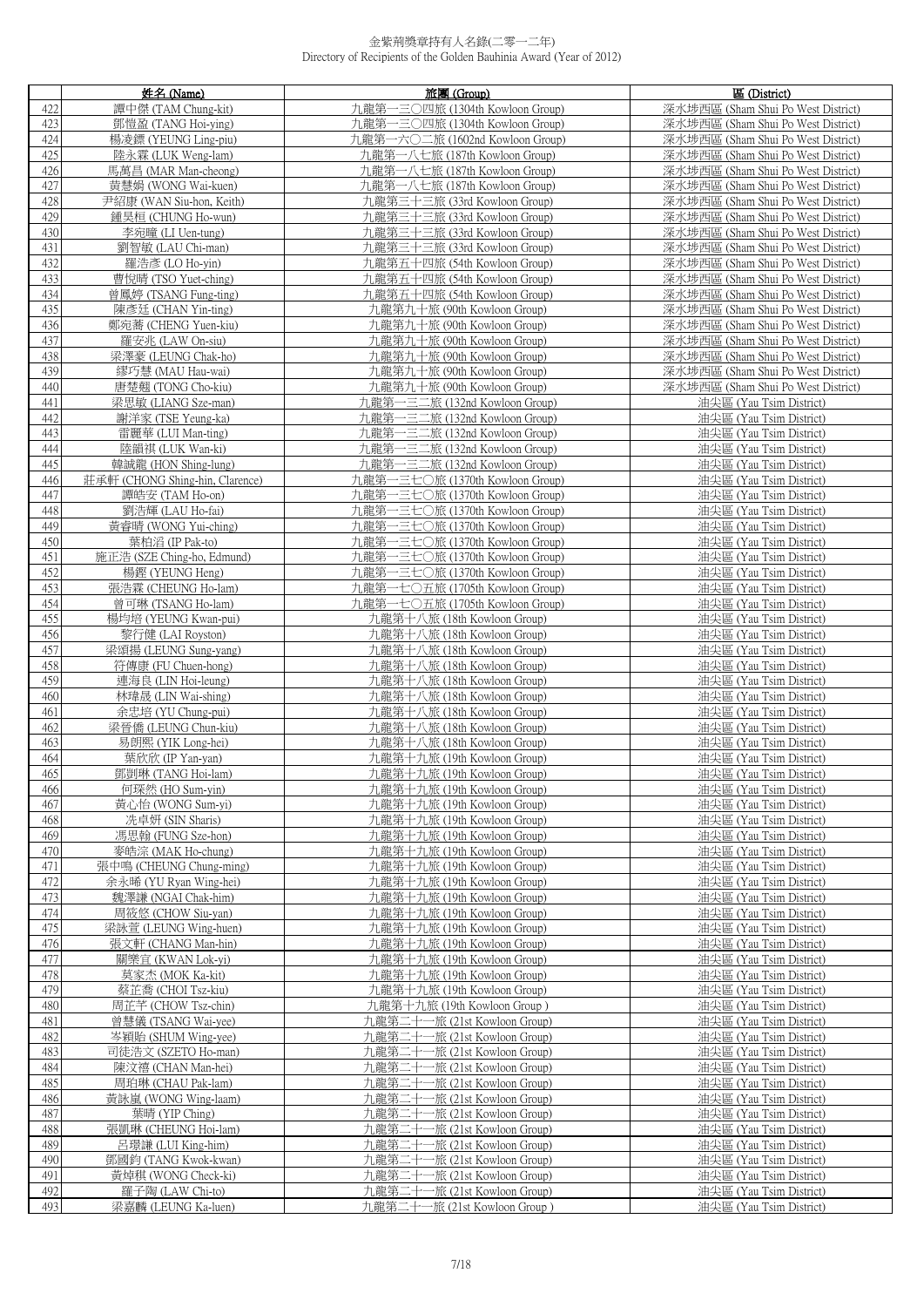|     | 枇立<br>, (Name)                           | 旅團<br>(Group)                        | 匩(<br>(District)                                          |
|-----|------------------------------------------|--------------------------------------|-----------------------------------------------------------|
| 494 | Cheuk-ving<br>(WONG<br>-盈<br>ᅭ           | 龍筆[<br>(47th Kowloon Group)<br>.PIE. | $\sim$ $\sim$<br>$\sim$<br>油尖區<br>Tsim District)<br>'Y au |
| 495 | <sup>三</sup> 柘倫(A、<br>(AU Pak-lun)<br>血化 | L龍第四<br>(47th Kowloon Group)         | 油尖區<br>$T^*$<br>con a<br>I'sim District)<br>Y au          |

|            | 東九龍地域 (Kowloon East Region)                          |                                                                                    |                                                            |  |
|------------|------------------------------------------------------|------------------------------------------------------------------------------------|------------------------------------------------------------|--|
|            | 姓名 (Name)                                            | 旅團 (Group)                                                                         | 區 (District)                                               |  |
| 496        | 羅樂生 (LO Lok-sang)                                    | 東九龍第一三二四旅 (1324th East Kowloon Group)                                              | 九龍灣區 (Kowloon Bay District)                                |  |
| 497        | 黃昱燃 (WONG Yuk-vin)                                   | 東九龍第一三二四旅 (1324th East Kowloon Group)                                              | 九龍灣區 (Kowloon Bay District)                                |  |
| 498        | 龍泓溍 (LUNG Wang-chun)                                 | 東九龍第一三二四旅 (1324th East Kowloon Group)                                              | 九龍灣區 (Kowloon Bay District)                                |  |
| 499        | 羅焯禧 (LO Cheuk-hei, Nacos)                            | 東九龍第一三二四旅 (1324th East Kowloon Group)                                              | 九龍灣區 (Kowloon Bay District)                                |  |
| 500        | 曾思澄 (TSANG Sze-ching)                                | 東九龍第一三八旅 (138th East Kowloon Group)                                                | 九龍灣區 (Kowloon Bay District)                                |  |
| 501        | 潘智朗 (PUN Chi-long)                                   | 東九龍第一三八旅 (138th East Kowloon Group)                                                | 九龍灣區 (Kowloon Bay District)                                |  |
| 502        | 林倩雯 (LAM Sin-man)                                    | 東九龍第一三八旅 (138th East Kowloon Group)                                                | 九龍灣區 (Kowloon Bay District)                                |  |
| 503        | 鄧卓然 (TANG Cheuk-yin)                                 | 東九龍第一三八旅 (138th East Kowloon Group)                                                | 九龍灣區 (Kowloon Bay District)                                |  |
| 504        | 彭俊棠 (PANG Chun-tong)                                 | 東九龍第一三八旅 (138th East Kowloon Group)                                                | 九龍灣區 (Kowloon Bay District)                                |  |
| 505        | 馮詠桐 (FUNG Wing-tung)                                 | 東九龍第一三八旅 (138th East Kowloon Group)                                                | 九龍灣區 (Kowloon Bay District)                                |  |
| 506<br>507 | 董彥彰 (TUNG Yin-cheung)<br>周穎津 (CHOW Wing-chun, Tracy) | 東九龍第一三八旅 (138th East Kowloon Group)<br>東九龍第一三八旅 (138th East Kowloon Group)         | 九龍灣區 (Kowloon Bay District)<br>九龍灣區 (Kowloon Bay District) |  |
| 508        | 游展鵬 (YAU Chin-pang)                                  | 東九龍第一三八旅 (138th East Kowloon Group)                                                | 九龍灣區 (Kowloon Bay District)                                |  |
| 509        | 黃劍樂 (WONG Kim-lok, Kimson)                           | 東九龍第二三八旅 (238th East Kowloon Group)                                                | 九龍灣區 (Kowloon Bay District)                                |  |
| 510        | 梁曉怡 (LEUNG Hiu-yi)                                   | 東九龍第二三八旅 (238th East Kowloon Group)                                                | 九龍灣區 (Kowloon Bay District)                                |  |
| 511        | 譚偉諾 (TAM Wai-nok)                                    | 東九龍第二三八旅 (238th East Kowloon Group)                                                | 九龍灣區 (Kowloon Bay District)                                |  |
| 512        | 麥家進 (MAK Ka-chun)                                    | 東九龍第二三八旅 (238th East Kowloon Group)                                                | 九龍灣區 (Kowloon Bay District)                                |  |
| 513        | 馮雯茵 (FUNG Man-yan)                                   | 東九龍第二三八旅 (238th East Kowloon Group)                                                | 九龍灣區 (Kowloon Bay District)                                |  |
| 514        | 吳振熙 (NG Chun-hei)                                    | 東九龍第二三八旅 (238th East Kowloon Group)                                                | 九龍灣區 (Kowloon Bay District)                                |  |
| 515        | 李宗科 (LI Zongke)                                      | 東九龍第二三八旅 (238th East Kowloon Group)                                                | 九龍灣區 (Kowloon Bay District)                                |  |
| 516        | 俞子明 (YU Tsz-ming)                                    | 東九龍第十二旅 (12th East Kowloon Group)                                                  | 觀塘區 (Kwun Tong District)                                   |  |
| 517        | 何芊蘊 (HO Chin-wan)                                    | 東九龍第十二旅 (12th East Kowloon Group)                                                  | 觀塘區 (Kwun Tong District)                                   |  |
| 518        | 呂嘉龍 (LUI Ka-lung)                                    | 東九龍第一五九旅 (159th East Kowloon Group)                                                | 觀塘區 (Kwun Tong District)                                   |  |
| 519        | 羅嘉媚 (LO Kai-mei)                                     | 東九龍第一五九旅 (159th East Kowloon Group)                                                | 觀塘區 (Kwun Tong District)                                   |  |
| 520        | 蘇子龍 (SO Tsz-lung)                                    | 東九龍第一五九旅 (159th East Kowloon Group)                                                | 觀塘區 (Kwun Tong District)                                   |  |
| 521        | 蔡潤生 (CHOI Yun-sang)                                  | 東九龍第一五九旅 (159th East Kowloon Group)                                                | 觀塘區 (Kwun Tong District)                                   |  |
| 522<br>523 | 余嘉寶 (YU Ka-po)<br>陳希為 (CHAN Hei-wai)                 | 東九龍第一五九旅 (159th East Kowloon Group)<br>東九龍第一五九旅 (159th East Kowloon Group)         | 觀塘區 (Kwun Tong District)<br>觀塘區 (Kwun Tong District)       |  |
| 524        | 潘明佑 (POON Ming-yau)                                  | 東九龍第一五九旅 (159th East Kowloon Group)                                                | 觀塘區 (Kwun Tong District)                                   |  |
| 525        | 許樂敏 (HUI Lok-man)                                    | 東九龍第十五旅 (15th East Kowloon Group)                                                  | 觀塘區 (Kwun Tong District)                                   |  |
| 526        | 周仲芝 (CHAU Chung-chi)                                 | 東九龍第十五旅 (15th East Kowloon Group)                                                  | 觀塘區 (Kwun Tong District)                                   |  |
| 527        | 沙煒城 (SHA Wai-shing Ryan)                             | 東九龍第十五旅 (15th East Kowloon Group)                                                  | 觀塘區 (Kwun Tong District)                                   |  |
| 528        | 姚灝朗 (YIU Ho-long)                                    | 東九龍第十五旅 (15th East Kowloon Group)                                                  | 觀塘區 (Kwun Tong District)                                   |  |
| 529        | 劉凱桐 (LAU Hoi-tung)                                   | 東九龍第十五旅 (15th East Kowloon Group)                                                  | 觀塘區 (Kwun Tong District)                                   |  |
| 530        | 李翊瑜 (LEE Yik-yu)                                     | 東九龍第十五旅 (15th East Kowloon Group)                                                  | 觀塘區 (Kwun Tong District)                                   |  |
| 531        | 鄭芷蔚 (CHANG Tsz-wai)                                  | 東九龍第十五旅 (15th East Kowloon Group)                                                  | 觀塘區 (Kwun Tong District)                                   |  |
| 532        | 林美瑩 (LAM Mei-ying)                                   | 東九龍第十五旅 (15th East Kowloon Group)                                                  | 觀塘區 (Kwun Tong District)                                   |  |
| 533        | 陳佩怡 (CHAN Pui-yi)                                    | 東九龍第一八二旅 (182nd East Kowloon Group)                                                | 觀塘區 (Kwun Tong District)                                   |  |
| 534<br>535 | 張希婷 (CHEUNG Hei-ting)<br>尹珮晴 (WAN Pui-ching)         | 東九龍第一八二旅 (182nd East Kowloon Group)                                                | 觀塘區 (Kwun Tong District)<br>觀塘區 (Kwun Tong District)       |  |
| 536        | 呂梓淳 (LUI Tsz-shun)                                   | 東九龍第一八二旅 (182nd East Kowloon Group)<br>東九龍第一八二旅 (182nd East Kowloon Group)         | 觀塘區 (Kwun Tong District)                                   |  |
| 537        | 余俊峰 (YU Chun-fung)                                   | 東九龍第一八二旅 (182nd East Kowloon Group)                                                | 觀塘區 (Kwun Tong District)                                   |  |
| 538        | 梁安盈 (LEUNG On-ying)                                  | 東九龍第一八二旅 (182nd East Kowloon Group)                                                | 觀塘區 (Kwun Tong District)                                   |  |
| 539        | 盧卓言 (LO Cheuk-yin)                                   | 東九龍第一八二旅 (182nd East Kowloon Group)                                                | 觀塘區 (Kwun Tong District)                                   |  |
| 540        | 梁子瑜 (LEUNG Tsz-yu)                                   | 東九龍第一八二旅 (182nd East Kowloon Group)                                                | 觀塘區 (Kwun Tong District)                                   |  |
| 541        | 楊定維 (YEUNG Ting-wai)                                 | 東九龍第一八二旅 (182nd East Kowloon Group)                                                | 觀塘區 (Kwun Tong District)                                   |  |
| 542        | 葉富星 (YIP Fu-sing)                                    | 東九龍第一八二旅 (182nd East Kowloon Group)                                                | 觀塘區 (Kwun Tong District)                                   |  |
| 543        | 葉嘉賢 (YIP Ka-yin)                                     | 東九龍第一八二旅 (182nd East Kowloon Group)                                                | 觀塘區 (Kwun Tong District)                                   |  |
| 544        | 梁浩然 (LEUNG Ho-yin)                                   | 東九龍第一八二旅 (182nd East Kowloon Group)                                                | 觀塘區 (Kwun Tong District)                                   |  |
| 545        | 陳嘉弘 (CHAN Ka-wang)                                   | 東九龍第一八<br>二旅 (182nd East Kowloon Group)                                            | 觀塘區 (Kwun Tong District)                                   |  |
| 546        | 勞嘉希 (LO Ka-hei)                                      | 東九龍第一八二旅 (182nd East Kowloon Group)                                                | 觀塘區 (Kwun Tong District)                                   |  |
| 547<br>548 | 任成謙 (YAM Shing-him)<br>熊雋培 (HUNG Tsun-pui)           | 東九龍第一八二旅 (182nd East Kowloon Group)<br>東九龍第一八二旅 (182nd East Kowloon Group)         | 觀塘區 (Kwun Tong District)<br>觀塘區 (Kwun Tong District)       |  |
| 549        | 鄧穎潼 (TANG Wing-tung)                                 | 東九龍第一八二旅 (182nd East Kowloon Group)                                                | 觀塘區 (Kwun Tong District)                                   |  |
| 550        | 越孝暉 (YUET Hau-fai)                                   | 東九龍第一八二旅 (182nd East Kowloon Group)                                                | 觀塘區 (Kwun Tong District)                                   |  |
| 551        | 盧冠希 (LO Kwun-hei)                                    | 二旅 (182nd East Kowloon Group)<br>東九龍第<br>ー八                                        | 觀塘區 (Kwun Tong District)                                   |  |
| 552        | 胡詠甄 (WU Wing-yan)                                    | 東九龍第二三一旅 (231st East Kowloon Group)                                                | 觀塘區 (Kwun Tong District)                                   |  |
| 553        | 蔡弘哲 (TSOI Wang-chit)                                 | 東九龍第二三一旅 (231st East Kowloon Group)                                                | 觀塘區 (Kwun Tong District)                                   |  |
| 554        | 范詠欣 (FAN Wing-yan)                                   | 東九龍第二三一旅 (231st East Kowloon Group)                                                | 觀塘區 (Kwun Tong District)                                   |  |
| 555        | 謝裕琳 (TSE Yu-lam)                                     | 東九龍第二四七旅 (247th East Kowloon Group)                                                | 觀塘區 (Kwun Tong District)                                   |  |
| 556        | 沈俊杰 (SUM Chun-kit)                                   | −○二旅 (1102nd East Kowloon Group)<br>東九龍第·                                          | 鯉魚門區 (Lei Yue Mun District)                                |  |
| 557        | 胡洹沅 (WU Yuen-yuen)                                   | 東九龍第<br>•○二旅 (1102nd East Kowloon Group)                                           | 鯉魚門區 (Lei Yue Mun District)                                |  |
| 558        | 黃泳蒨 (WONG Wing-sin)                                  | 東九龍第<br>-〇二旅 (1102nd East Kowloon Group)                                           | 鯉魚門區 (Lei Yue Mun District)                                |  |
| 559        | 黃泳霖 (WONG Wing-lam)                                  | ─○二旅 (1102nd East Kowloon Group)<br>東九龍第-                                          | 鯉魚門區 (Lei Yue Mun District)                                |  |
| 560<br>561 | 黃愷琳 (WONG Ching-lam Ady)<br>陳嘉駿 (CHAN Ka-chun)       | 東九龍第-<br>−○二旅 (1102nd East Kowloon Group)<br>東九龍第一一〇二旅 (1102nd East Kowloon Group) | 鯉魚門區 (Lei Yue Mun District)<br>鯉魚門區 (Lei Yue Mun District) |  |
|            |                                                      |                                                                                    |                                                            |  |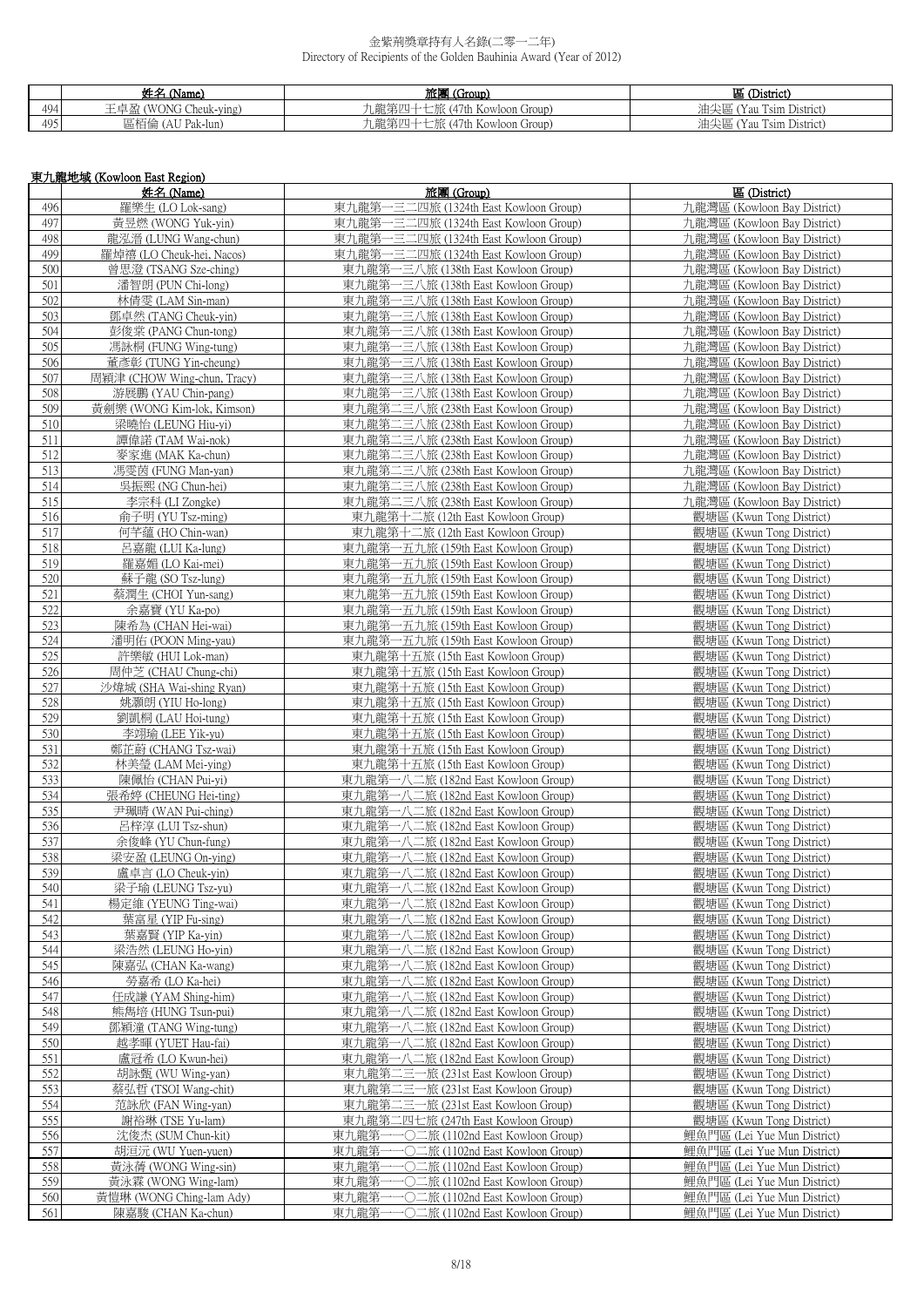|            | 姓名 (Name)                                 | 旅團 (Group)                                                                     | 區 (District)                                                 |
|------------|-------------------------------------------|--------------------------------------------------------------------------------|--------------------------------------------------------------|
| 562        | 李羲賢 (LEE Hei-yin)                         | 東九龍第-<br>─○二旅 (1102nd East Kowloon Group)                                      | 鯉魚門區 (Lei Yue Mun District)                                  |
| 563        | 胡澤鋒 (WU Chak-fung)                        | 東九龍第一一〇二旅 (1102nd East Kowloon Group)                                          | 鯉魚門區 (Lei Yue Mun District)                                  |
| 564        | 林浩然 (LAM Ho-vin)                          | 東九龍第一一〇二旅 (1102nd East Kowloon Group)                                          | 鯉魚門區 (Lei Yue Mun District)                                  |
| 565        | 陳彥旨 (CHAN Yin-tsz)                        | 東九龍一六八七旅 (1687th East Kowloon Group)                                           | 鯉魚門區 (Lei Yue Mun District)                                  |
| 566        | 周俊裕 (CHAU Chun-yue)                       | 東九龍一六八七旅 (1687th East Kowloon Group)                                           | 鯉魚門區 (Lei Yue Mun District)                                  |
| 567        | 何澄軒 (HO Ching-hin)                        | 東九龍一六八七旅 (1687th East Kowloon Group)                                           | 鯉魚門區 (Lei Yue Mun District)                                  |
| 568<br>569 | 林靜藍 (LAM Jinn-laan)<br>溫天朗 (WAN Tin-long) | 東九龍一六八七旅 (1687th East Kowloon Group)<br>東九龍第一六八七旅 (1687th East Kowloon Group)  | 鯉魚門區 (Lei Yue Mun District)<br>鯉魚門區 (Lei Yue Mun District)   |
| 570        | 梁子悅 (LEUNG Tsz-yuet)                      | 東九龍第一六八七旅 (1687th East Kowloon Group)                                          | 鯉魚門區 (Lei Yue Mun District)                                  |
| 571        | 劉灝林 (LAU Ho-lam)                          | 東九龍第一八一旅 (181st East Kowloon Group)                                            | 鯉魚門區 (Lei Yue Mun District)                                  |
| 572        | 林偉賢 (LAM Wai-yin)                         | 東九龍第一八一旅 (181st East Kowloon Group)                                            | 鯉魚門區 (Lei Yue Mun District)                                  |
| 573        | 蔡劻庭 (CHUA Hong-ting)                      | 東九龍第一八一旅 (181st East Kowloon Group)                                            | 鯉魚門區 (Lei Yue Mun District)                                  |
| 574        | 陳雋寅 (CHAN Chun-yan)                       | 東九龍第一八一旅 (181st East Kowloon Group)                                            | 鯉魚門區 (Lei Yue Mun District)                                  |
| 575        | 曾詠恩 (Vivian TSANG)                        | 東九龍第一八一旅 (181st East Kowloon Group)                                            | 鯉魚門區 (Lei Yue Mun District)                                  |
| 576        | 謝明芝 (CHE Ming-chi)                        | 東九龍第一九五旅 (195th East Kowloon Group)                                            | 鯉魚門區 (Lei Yue Mun District)                                  |
| 577        | 黃雋軒 (WONG Chun-hin)                       | 東九龍第一九五旅 (195th East Kowloon Group)                                            | 鯉魚門區 (Lei Yue Mun District)                                  |
| 578<br>579 | 蔡植琳 (TSOI Chik-lam)                       | 東九龍第一九五旅 (195th East Kowloon Group)                                            | 鯉魚門區 (Lei Yue Mun District)                                  |
| 580        | 黎子瑄 (LAI Tsz-huen)<br>郭霆希 (KWOK Ting-hei) | 東九龍第一九五旅 (195th East Kowloon Group)<br>東九龍第一九五旅 (195th East Kowloon Group)     | 鯉魚門區 (Lei Yue Mun District)<br>鲤鱼門區 (Lei Yue Mun District)   |
| 581        | 陳易駿 (CHAN Yik-chun)                       | 東九龍第一九五旅 (195th East Kowloon Group)                                            | 鯉魚門區 (Lei Yue Mun District)                                  |
| 582        | 王紫瀅 (WONG Tsz-ying)                       | 東九龍第一九五旅 (195th East Kowloon Group)                                            | 鯉魚門區 (Lei Yue Mun District)                                  |
| 583        | 王展霆 (WONG Chin-ting)                      | 東九龍第一九五旅 (195th East Kowloon Group)                                            | 鯉魚門區 (Lei Yue Mun District)                                  |
| 584        | 張浩龍 (CHEUNG Ho-lung)                      | 東九龍第一九五旅 (195th East Kowloon Group)                                            | 鲤鱼門區 (Lei Yue Mun District)                                  |
| 585        | 陳庭耀 (CHAN Ting-yiu)                       | 東九龍第一九五旅 (195th East Kowloon Group)                                            | 鯉魚門區 (Lei Yue Mun District)                                  |
| 586        | 譚棨灃 (TAM Kai-fung)                        | 東九龍第一九五旅 (195th East Kowloon Group)                                            | 鯉魚門區 (Lei Yue Mun District)                                  |
| 587        | 彭梓菁 (PANG Tsz-ching)                      | 東九龍第一九五旅 (195th East Kowloon Group)                                            | 鲤鱼門區 (Lei Yue Mun District)                                  |
| 588        | 杜劭盈 (TO Shiu-ying)                        | 東九龍第一九五旅 (195th East Kowloon Group)                                            | 鯉魚門區 (Lei Yue Mun District)                                  |
| 589<br>590 | 蔡智欣 (CHOI Chi-yan)<br>陳錦駒 (CHAN Kam-kui)  | 東九龍第一九五旅 (195th East Kowloon Group)<br>東九龍第一九五旅 (195th East Kowloon Group)     | 鯉魚門區 (Lei Yue Mun District)<br>鯉魚門區 (Lei Yue Mun District)   |
| 591        | 馮俊達 (FUNG Chun-tat)                       | 東九龍第四十旅 (40th East Kowloon Group)                                              | 鯉魚門區 (Lei Yue Mun District)                                  |
| 592        | 林炫亨 (LAM Yuen-hang)                       | 東九龍第四十旅 (40th East Kowloon Group)                                              | 鯉魚門區 (Lei Yue Mun District)                                  |
| 593        | 梁嘉俊 (LEUNG Ka-chun)                       | 東九龍第四十旅 (40th East Kowloon Group)                                              | 鯉魚門區 (Lei Yue Mun District)                                  |
| 594        | 何友琪 (HO Yau-ki)                           | 東九龍第四十旅 (40th East Kowloon Group)                                              | 鯉魚門區 (Lei Yue Mun District)                                  |
| 595        | 張瑋軒 (CHEUNG Wai-hin)                      | 東九龍第四十旅 (40th East Kowloon Group)                                              | 鯉魚門區 (Lei Yue Mun District)                                  |
| 596        | 梁施施 (LEUNG Sze-sze)                       | 東九龍第四十旅 (40th East Kowloon Group)                                              | 鯉魚門區 (Lei Yue Mun District)                                  |
| 597        | 劉浩霆 (LAU Ho-ting)                         | 東九龍第四十旅 (40th East Kowloon Group)                                              | 鯉魚門區 (Lei Yue Mun District)                                  |
| 598        | 何純恩 (HO Shun-yan)                         | 東九龍第四十旅 (40th East Kowloon Group)                                              | 鯉魚門區 (Lei Yue Mun District)                                  |
| 599<br>600 | 蕭仲謙 (SIU Chung-him)<br>劉曉藍 (LAU Hiu-lam)  | 東九龍第五十二旅 (52nd East Kowloon Group)<br>東九龍第五十二旅 (52nd East Kowloon Group)       | 鯉魚門區 (Lei Yue Mun District)<br>鯉魚門區 (Lei Yue Mun District)   |
| 601        | 鄺安妍 (KWONG On-in)                         | 東九龍第五十二旅 (52nd East Kowloon Group)                                             | 鯉魚門區 (Lei Yue Mun District)                                  |
| 602        | 王家裕 (WONG Ka-yu)                          | 東九龍第七十二旅 (72nd East Kowloon Group)                                             | 鯉魚門區 (Lei Yue Mun District)                                  |
| 603        | 郭紀旻 (KWOK Kei-man)                        | 東九龍第七十二旅 (72nd East Kowloon Group)                                             | 鯉魚門區 (Lei Yue Mun District)                                  |
| 604        | 利卓恩 (LEE Cheuk-yan)                       | 東九龍第一二二一旅 (1221st East Kowloon Group)                                          | 西貢區 (Sai Kung District)                                      |
| 605        | 鍾文皓 (CHUNG Man-ho)                        | 東九龍第一二二一旅 (1221st East Kowloon Group)                                          | 西貢區 (Sai Kung District)                                      |
| 606        | 蘇世杰 (SO Sai-kit)                          | 東九龍第一二二一旅 (1221st East Kowloon Group)                                          | 西貢區 (Sai Kung District)                                      |
| 607        | 吳凱瑩 (NG Hoi-ving)                         | 東九龍第一二二一旅 (1221st East Kowloon Group)                                          | 西貢區 (Sai Kung District)                                      |
| 608<br>609 | 余浚溢 (YEE Chun-yat)<br>劉天正 (LAU Tin-ching) | 東九龍第一六三四旅 (1634th East Kowloon Group)<br>東九龍第一六三四旅 (1634th East Kowloon Group) | 西貢區 (Sai Kung District)<br>西貢區 (Sai Kung District)           |
| 610        | 王姵婷 (WONG Pui-ting)                       | 東九龍第一六三四旅 (1634th East Kowloon Group)                                          | 西貢區 (Sai Kung District)                                      |
| 611        | 張家睿 (Franco CHEUNG)                       | 東九龍第二八一旅 (281st East Kowloon Group)                                            | 西貢區 (Sai Kung District)                                      |
| 612        | 趙頌然 (CHIU Chung-yin)                      | 東九龍第二八一旅 (281st East Kowloon Group)                                            | 西貢區 (Sai Kung District)                                      |
| 613        | 伍祐陞 (NG Yau-sing)                         | 東九龍第二八一旅 (281st East Kowloon Group)                                            | 西貢區 (Sai Kung District)                                      |
| 614        | 馮展希 (FUNG Chin-hei)                       | 東九龍第二八一旅 (281st East Kowloon Group)                                            | 西貢區 (Sai Kung District)                                      |
| 615        | 許敦泓 (HUI Tun-wang)                        | 東九龍第一八八旅 (188th East Kowloon Group)                                            | 秀茂坪區 (Sau Mau Ping District)                                 |
| 616        | 劉嘉珮 (LAU Ka-pui)                          | 東九龍第一八八旅 (188th East Kowloon Group)                                            | 秀茂坪區 (Sau Mau Ping District)                                 |
| 617        | 曾梓辰 (TSANG Tsz-sen)                       | 東九龍第一八八旅 (188th East Kowloon Group)                                            | 秀茂坪區 (Sau Mau Ping District)                                 |
| 618<br>619 | 葉偉雄 (IP Wai-hung)<br>黃雅詩 (WONG Nga-sze)   | 東九龍第一八八旅 (188th East Kowloon Group)<br>東九龍第二一二旅 (212th East Kowloon Group)     | 秀茂坪區 (Sau Mau Ping District)<br>秀茂坪區 (Sau Mau Ping District) |
| 620        | 黃雅詠 (WONG Nga-wing)                       | 東九龍第二一二旅 (212th East Kowloon Group)                                            | 秀茂坪區 (Sau Mau Ping District)                                 |
| 621        | 林彥汶 (LAM Yin-man)                         | 東九龍第二一二旅 (212th East Kowloon Group)                                            | 秀茂坪區 (Sau Mau Ping District)                                 |
| 622        | 李月芙 (LEE Yuet-fu)                         | 東九龍第二一二旅 (212th East Kowloon Group)                                            | 秀茂坪區 (Sau Mau Ping District)                                 |
| 623        | 文浚瑋 (MAN Tsun-wai)                        | 東九龍第二一二旅 (212th East Kowloon Group)                                            | 秀茂坪區 (Sau Mau Ping District)                                 |
| 624        | 李萃翹 (LEE Sui-kiu)                         | 東九龍第二七八旅 (278th East Kowloon Group)                                            | 秀茂坪區 (Sau Mau Ping District)                                 |
| 625        | 黎詩惠 (LAI See-wai)                         | 東九龍第二七八旅 (278th East Kowloon Group)                                            | 秀茂坪區 (Sau Mau Ping District)                                 |
| 626        | 陸冠文 (LUK Kwun-man)                        | 東九龍第二七八旅 (278th East Kowloon Group)                                            | 秀茂坪區 (Sau Mau Ping District)                                 |
| 627        | 唐煒桁 (TONG Wai-hang)                       | 東九龍第二七八旅 (278th East Kowloon Group)                                            | 秀茂坪區 (Sau Mau Ping District)                                 |
| 628<br>629 | 李洛賢 (LEE Lok-yin)<br>胡加敏 (WU Carmen)      | 東九龍第二七八旅 (278th East Kowloon Group)<br>東九龍第三十五旅 (35th East Kowloon Group)      | 秀茂坪區 (Sau Mau Ping District)<br>秀茂坪區 (Sau Mau Ping District) |
| 630        | 廖樂詩 (LIU Lok-sze)                         | 東九龍第三十五旅 (35th East Kowloon Group)                                             | 秀茂坪區 (Sau Mau Ping District)                                 |
| 631        | 陳嘉泳 (CHAN Ka-wing)                        | 東九龍第三十五旅 (35th East Kowloon Group)                                             | 秀茂坪區 (Sau Mau Ping District)                                 |
| 632        | 陳旭彤 (CHAN Yuk-tung)                       | 東九龍第三十五旅 (35th East Kowloon Group)                                             | 秀茂坪區 (Sau Mau Ping District)                                 |
| 633        | 戴康文 (TAI Hong-man)                        | 東九龍第一一七八旅 (1178th East Kowloon Group)                                          | 將軍澳區 (Tseung Kwan O District)                                |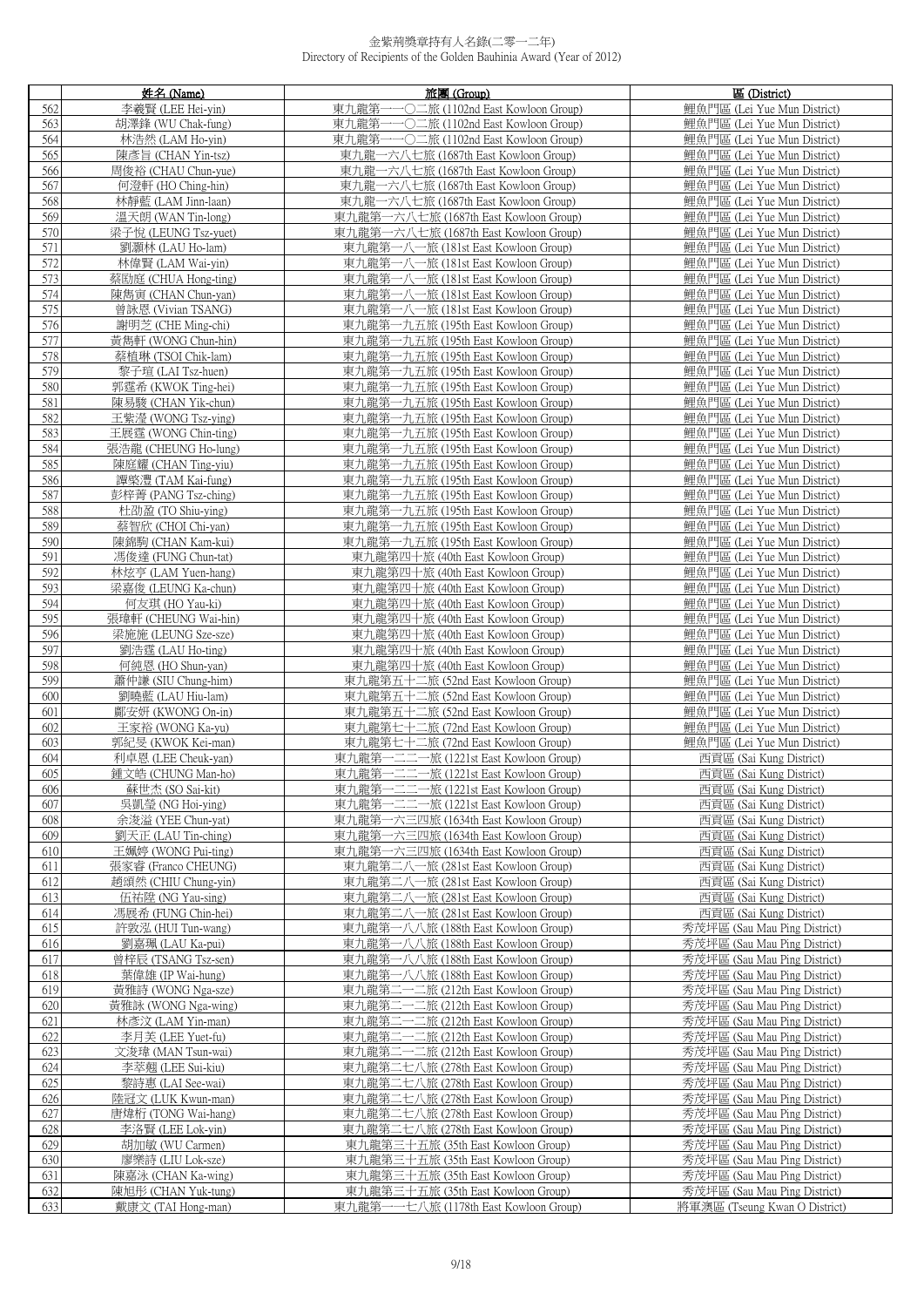|            | 姓名 (Name)                                   | 旅團 (Group)                                                                            | 區 (District)                                                   |
|------------|---------------------------------------------|---------------------------------------------------------------------------------------|----------------------------------------------------------------|
| 634        | 馮沛樂 (FUNG Pui-lok, Annette)                 | 東九龍第<br>一七八旅 (1178th East Kowloon Group)                                              | 將軍澳區 (Tseung Kwan O District)                                  |
| 635        | 趙囿誠 (CHIU Yau-shing)                        | 東九龍第-<br>七八旅 (1178th East Kowloon Group)                                              | 將軍澳區 (Tseung Kwan O District)                                  |
| 636        | 霍映霖 (FOK Ying-lam)                          | 東九龍第-<br>一一七八旅 (1178th East Kowloon Group)                                            | 將軍澳區 (Tseung Kwan O District)                                  |
| 637        | 梁迦南 (LEUNG Ka-nam, Ryan)                    | 東九龍第-<br>---七八旅 (1178th East Kowloon Group)                                           | 將軍澳區 (Tseung Kwan O District)                                  |
| 638        | 劉康逸 (LAU Hong-yat, Rex)                     | 東九龍第-<br>·七八旅 (1178th East Kowloon Group)<br>將軍澳區 (Tseung Kwan O District)            |                                                                |
| 639        | 吳穎甄 (NG Wing-yan, Bella)                    | 東九龍第<br>·七八旅 (1178th East Kowloon Group)                                              | 將軍澳區 (Tseung Kwan O District)                                  |
| 640        | 陳息壤 (CHAN Sik-yeung)                        | 東九龍第<br>一七八旅 (1178th East Kowloon Group)                                              | 將軍澳區 (Tseung Kwan O District)                                  |
| 641        | 林天晴 (LAM Tin-ching, Ivory)                  | 東九龍第-<br>・七八旅 (1178th East Kowloon Group)                                             | 將軍澳區 (Tseung Kwan O District)                                  |
| 642        | 洪焌桓 (HUNG Chun-wun)                         | 東九龍第·<br>·七八旅 (1178th East Kowloon Group)                                             | 將軍澳區 (Tseung Kwan O District)                                  |
| 643        | 顏清源 (NGAN Angus)                            | 東九龍第-<br>---七八旅 (1178th East Kowloon Group)                                           | 將軍澳區 (Tseung Kwan O District)                                  |
| 644        | 黃景希 (WONG King-hei)                         | 東九龍第-<br>・七八旅 (1178th East Kowloon Group)                                             | 將軍澳區 (Tseung Kwan O District)                                  |
| 645        | 鄺曉芊 (KONG Hiu-tsin)                         | 東九龍第<br>七八旅 (1178th East Kowloon Group)<br>一七八旅 (1178th East Kowloon Group)           | 將軍澳區 (Tseung Kwan O District)                                  |
| 646<br>647 | 劉天恩 (LAU Tin-yan)<br>樊浚澧 (FAN Chun-lai)     | 東九龍第<br>東九龍第-<br>七八旅 (1178th East Kowloon Group)                                      | 將軍澳區 (Tseung Kwan O District)<br>將軍澳區 (Tseung Kwan O District) |
| 648        | 胡力濤 (WU Lik-to)                             | 東九龍第-<br>一七八旅 (1178th East Kowloon Group)                                             | 將軍澳區 (Tseung Kwan O District)                                  |
| 649        | 梁雯希 (LEUNG Zoe)                             | 東九龍第一一七八旅 (1178th East Kowloon Group)                                                 | 將軍澳區 (Tseung Kwan O District)                                  |
| 650        | 余柏慧 (YU Pak-wai)                            | 東九龍第一五八五旅 (1585th East Kowloon Group)                                                 | 將軍澳區 (Tseung Kwan O District)                                  |
| 651        | 何家葦 (HO Ka-wai)                             | 東九龍第一五八五旅 (1585th East Kowloon Group)                                                 | 將軍澳區 (Tseung Kwan O District)                                  |
| 652        | 吳卓桁 (NG Cheuk-haang)                        | 東九龍第一五八五旅 (1585th East Kowloon Group)                                                 | 將軍澳區 (Tseung Kwan O District)                                  |
| 653        | 梁家軒 (LEUNG Ka-hin)                          | 東九龍第一五八五旅 (1585th East Kowloon Group)                                                 | 將軍澳區 (Tseung Kwan O District)                                  |
| 654        | 鍾秉烝 (CHUNG Ping-shing)                      | 東九龍第一五八五旅 (1585th East Kowloon Group)                                                 | 將軍澳區 (Tseung Kwan O District)                                  |
| 655        | 葉殷池 (YIP Yan-chi)                           | 東九龍第一五八五旅 (1585th East Kowloon Group)                                                 | 將軍澳區 (Tseung Kwan O District)                                  |
| 656        | 陳諾勤 (CHAN Nok-kan)                          | 東九龍第一五八五旅 (1585th East Kowloon Group)                                                 | 將軍澳區 (Tseung Kwan O District)                                  |
| 657        | 陸建諮 (LUK Kin-chi)                           | 東九龍第一五八五旅 (1585th East Kowloon Group)                                                 | 將軍澳區 (Tseung Kwan O District)                                  |
| 658        | 李柏熙 (LI Pak-hei)                            | 東九龍第一五八五旅 (1585th East Kowloon Group)                                                 | 將軍澳區 (Tseung Kwan O District)                                  |
| 659        | 馬衍濤 (MA Hien-to)                            | 東九龍第一五八五旅 (1585th East Kowloon Group)                                                 | 將軍澳區 (Tseung Kwan O District)                                  |
| 660        | 何松軒 (HO Chung-hin)                          | 東九龍第一五八五旅 (1585th East Kowloon Group)                                                 | 將軍澳區 (Tseung Kwan O District)                                  |
| 661        | 黃瑋裕 (WONG Wai-yu)                           | 東九龍第一五八五旅 (1585th East Kowloon Group)                                                 | 將軍澳區 (Tseung Kwan O District)                                  |
| 662<br>663 | 盧狄韋 (LO Tik-wai)                            | 東九龍第一五八五旅 (1585th East Kowloon Group)                                                 | 將軍澳區 (Tseung Kwan O District)                                  |
| 664        | 王葆瑤 (Natalie WONG)<br>陳康盈 (Antonia CHAN)    | 東九龍第一五九四旅 (1594th East Kowloon Group)<br>東九龍第一五九四旅 (1594th East Kowloon Group)        | 將軍澳區 (Tseung Kwan O District)<br>將軍澳區 (Tseung Kwan O District) |
| 665        | 陳凱欣 (CHAN Hoi-yan)                          | 東九龍第一五九四旅 (1594th East Kowloon Group)                                                 | 將軍澳區 (Tseung Kwan O District)                                  |
| 666        | 林懿珩 (LAM Yi-heng)                           | 東九龍第一五九四旅 (1594th East Kowloon Group)                                                 | 將軍澳區 (Tseung Kwan O District)                                  |
| 667        | 莊泳捷 (CH'NG Yong-jie)                        | 東九龍第一五九四旅 (1594th East Kowloon Group)                                                 | 將軍澳區 (Tseung Kwan O District)                                  |
| 668        | 卓巧盈 (CHEUK Hau-ying)                        | 東九龍第一五九四旅 (1594th East Kowloon Group)                                                 | 將軍澳區 (Tseung Kwan O District)                                  |
| 669        | 楊心橋 (Melody YEUNG)                          | 東九龍第一五九四旅 (1594th East Kowloon Group)                                                 | 將軍澳區 (Tseung Kwan O District)                                  |
| 670        | 劉卓謙 (LAU Cheuk-him)                         | 東九龍第一五九四旅 (1594th East Kowloon Group)                                                 | 將軍澳區 (Tseung Kwan O District)                                  |
| 671        | 梁紓喬 (LEUNG Shu-kiu)                         | 東九龍第一五九四旅 (1594th East Kowloon Group)                                                 | 將軍澳區 (Tseung Kwan O District)                                  |
| 672        | 楊子晴 (YEUNG Tsz-ching)                       | 東九龍第一五九四旅 (1594th East Kowloon Group)                                                 | 將軍澳區 (Tseung Kwan O District)                                  |
| 673        | 莊濼頤 (Lorie CHONG)                           | 東九龍第一五九四旅 (1594th East Kowloon Group)                                                 | 將軍澳區 (Tseung Kwan O District)                                  |
| 674<br>675 | 凌濼軒 (LING Lok-hin)<br>鄭穎堦 (CHENG Wing-kaai) | 東九龍第一五九四旅 (1594th East Kowloon Group)<br>東九龍第一海童軍旅 (1st East Kowloon Sea Scout Group) | 將軍澳區 (Tseung Kwan O District)<br>將軍澳區 (Tseung Kwan O District) |
| 676        | 林倩婷 (LAM Sin-ting)                          | 東九龍第一海童軍旅 (1st East Kowloon Sea Scout Group)                                          | 將軍澳區 (Tseung Kwan O District)                                  |
| 677        | 馬錦華 (MA Kam-wah)                            | 東九龍第一海童軍旅 (1st East Kowloon Sea Scout Group)                                          | 將軍澳區 (Tseung Kwan O District)                                  |
| 678        | 高芷欣 (KO Tsz-van)                            | 東九龍第一海童軍旅 (1st East Kowloon Sea Scout Group)                                          | 將軍澳區 (Tseung Kwan O District)                                  |
| 679        | 梁泳堯 (LEUNG Wing-yiu)                        | 東九龍第一海童軍旅 (1st East Kowloon Sea Scout Group)                                          | 將軍澳區 (Tseung Kwan O District)                                  |
| 680        | 黃衍豐 (William WONG Hin-fung)                 | 東九龍第一海童軍旅 (1st East Kowloon Sea Scout Group)                                          | 將軍澳區 (Tseung Kwan O District)                                  |
| 681        | 劉婥穎 (LAU Cheuk-wing)                        | 東九龍第一海童軍旅 (1st East Kowloon Sea Scout Group)                                          | 將軍澳區 (Tseung Kwan O District)                                  |
| 682        | 周昫佑 (CHOW Hui-yau)                          | 東九龍第一海童軍旅 (1st East Kowloon Sea Scout Group)                                          | 將軍澳區 (Tseung Kwan O District)                                  |
| 683        | 龔卓希 (KUNG Cheuk-hei)                        | 東九龍第五旅 (5th East Kowloon Group)                                                       | 將軍澳區 (Tseung Kwan O District)                                  |
| 684        | 馮逸雋 (FUNG Yat-chun)                         | 東九龍第五旅 (5th East Kowloon Group)                                                       | 將軍澳區 (Tseung Kwan O District)                                  |
| 685        | 林溢堂 (Martin LAM)                            | 東九龍第一〇八七旅 (1087th East Kowloon Group)                                                 | 慈雲山區 (Tsz Wan Shan District)                                   |
| 686        | 江庭銳 (KONG Ting-yui)                         | 東九龍第一〇八七旅 (1087th East Kowloon Group)                                                 | 慈雲山區 (Tsz Wan Shan District)                                   |
| 687        | 周澔泓 (CHOW Ho-wang)                          | 東九龍第一二五旅 (125th East Kowloon Group)                                                   | 慈雲山區 (Tsz Wan Shan District)                                   |
| 688        | 莫梓皓 (MOK Tsz-ho)<br>余澤豪 (YU Chak-ho)        | 東九龍第一二五旅 (125th East Kowloon Group)                                                   | 慈雲山區 (Tsz Wan Shan District)                                   |
| 689<br>690 | 李志康 (LEE Chi-hong)                          | 東九龍第一二五旅 (125th East Kowloon Group)<br>東九龍第一二五旅 (125th East Kowloon Group)            | 慈雲山區 (Tsz Wan Shan District)<br>慈雲山區 (Tsz Wan Shan District)   |
| 691        | 謝浚培 (TSE Tsun-pui)                          | 東九龍第一二五旅 (125th East Kowloon Group)                                                   | 慈雲山區 (Tsz Wan Shan District)                                   |
| 692        | 李思宏 (LEE Sze-wang)                          | 東九龍第一二五旅 (125th East Kowloon Group)                                                   | 慈雲山區 (Tsz Wan Shan District)                                   |
| 693        | 袁世昌 (YUEN Sai-cheong)                       | 東九龍第一二五旅 (125th East Kowloon Group)                                                   | 慈雲山區 (Tsz Wan Shan District)                                   |
| 694        | 曾耀權 (TSANG Yiu-kuen)                        | 東九龍第二六四旅 (264th East Kowloon Group)                                                   | 慈雲山區 (Tsz Wan Shan District)                                   |
| 695        | 吳愷暉 (Ernest NG)                             | 東九龍第二六四旅 (264th East Kowloon Group)                                                   | 慈雲山區 (Tsz Wan Shan District)                                   |
| 696        | 黃詩淇 (Jamie Sze Ki WONG)                     | 東九龍第四十九旅 (49th East Kowloon Group)                                                    | 慈雲山區 (Tsz Wan Shan District)                                   |
| 697        | 莫配琳 (MOK Pui-lam)                           | 東九龍第四十九旅 (49th East Kowloon Group)                                                    | 慈雲山區 (Tsz Wan Shan District)                                   |
| 698        | 陳紀燕 (CHAN Kei-yin)                          | 東九龍第九十三旅 (93rd East Kowloon Group)                                                    | 慈雲山區 (Tsz Wan Shan District)                                   |
| 699        | 麥善陽 (MAK Sin-yeung)                         | 東九龍第九十三旅 (93rd East Kowloon Group)                                                    | 慈雲山區 (Tsz Wan Shan District)                                   |
| 700        | 黎思澄 (LAI Sze-ching)                         | 東九龍第九十三旅 (93rd East Kowloon Group)                                                    | 慈雲山區 (Tsz Wan Shan District)                                   |
| 701        | 張家瑜 (CHEUNG Ka-yu)                          | 東九龍第九十三旅 (93rd East Kowloon Group)                                                    | 慈雲山區 (Tsz Wan Shan District)                                   |
| 702<br>703 | 陳靖 (CHAN Ching)                             | 東九龍第九十三旅 (93rd East Kowloon Group)                                                    | 慈雲山區 (Tsz Wan Shan District)                                   |
| 704        | 黃嘉豪 (WONG Ka-ho)<br>吳瑋洛 (NG Wai-lok)        | 東九龍第一一一旅 (111th East Kowloon Group)<br>東九龍第一一一旅 (111th East Kowloon Group)            | 黃大仙區 (Wong Tai Sin District)<br>黃大仙區 (Wong Tai Sin District)   |
| 705        | 邱玟琛 (YAU Man-sum)                           | 東九龍第一二六旅 (126th East Kowloon Group)                                                   | 黃大仙區 (Wong Tai Sin District)                                   |
|            |                                             |                                                                                       |                                                                |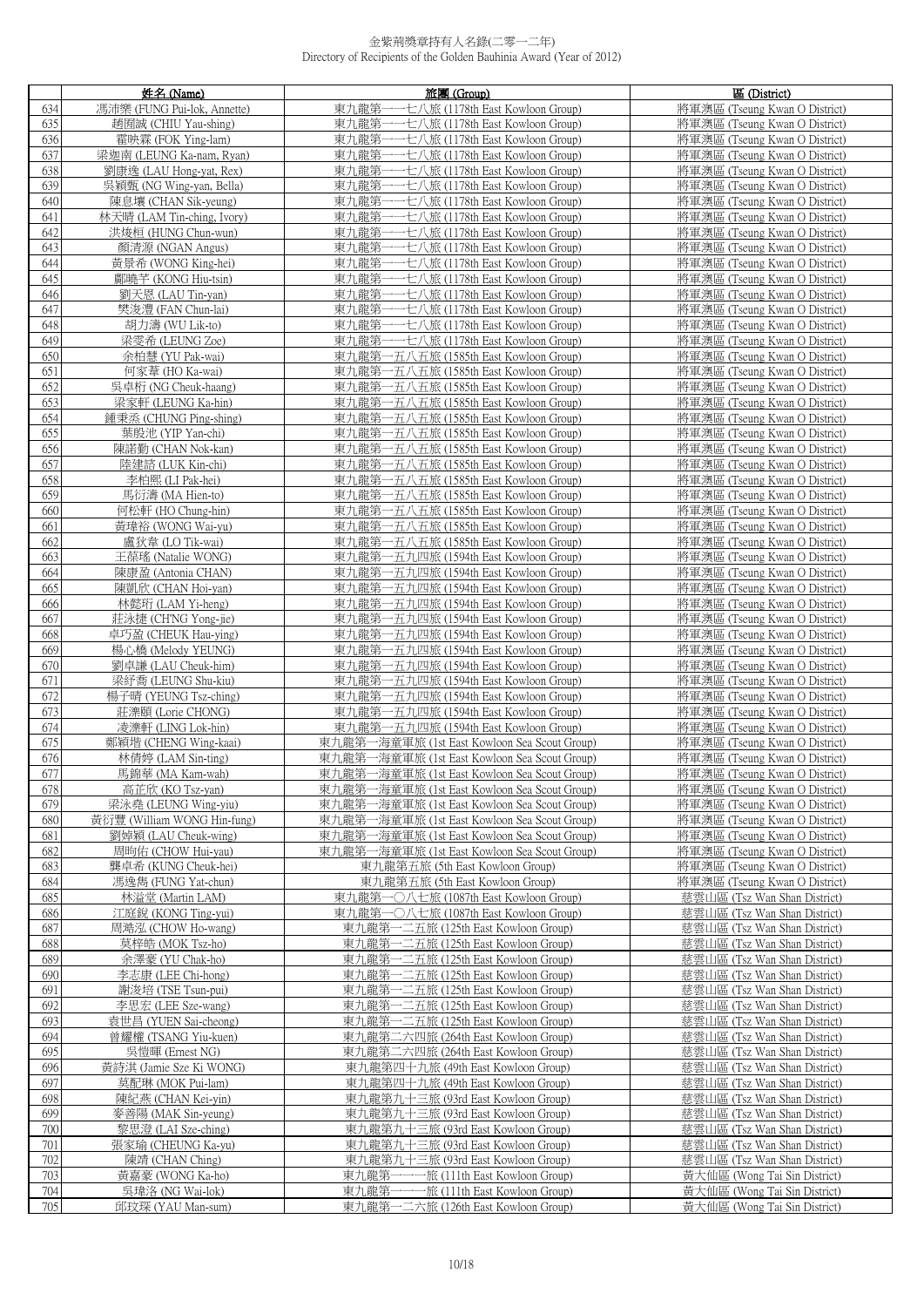|     | 姓名 (Name)            | 旅團 (Group)                          | 區 (District)                 |
|-----|----------------------|-------------------------------------|------------------------------|
| 706 | 馮綽妍 (FUNG Cheuk-vin) | 東九龍第一二六旅 (126th East Kowloon Group) | 黃大仙區 (Wong Tai Sin District) |
| 707 | 梁樂仁 (LEUNG Lok-van)  | 東九龍第一二六旅 (126th East Kowloon Group) | 黃大仙區 (Wong Tai Sin District) |
| 708 | 李峻賢 (LEE Tsun-yin)   | 東九龍第一二六旅 (126th East Kowloon Group) | 黃大仙區 (Wong Tai Sin District) |
| 709 | 劉偉亮 (LAU Wai-leung)  | 東九龍第一二六旅 (126th East Kowloon Group) | 黃大仙區 (Wong Tai Sin District) |
| 710 | 吳家洛 (NG Ka-lok)      | 東九龍第一二六旅 (126th East Kowloon Group) | 黃大仙區 (Wong Tai Sin District) |
| 711 | 楊鈺婷 (YEUNG Yuk-ting) | 東九龍第一二六旅 (126th East Kowloon Group) | 黃大仙區 (Wong Tai Sin District) |
| 712 | 周慶悅 (CHOW Hing-yuet) | 東九龍第一二六旅 (126th East Kowloon Group) | 黃大仙區 (Wong Tai Sin District) |
| 713 | 葉穎蕎 (YIP Wing-kiu)   | 東九龍第一八五旅 (185th East Kowloon Group) | 黃大仙區 (Wong Tai Sin District) |
| 714 | 宋結超 (SUNG Kit-chiu)  | 東九龍第十八旅 (18th East Kowloon Group)   | 黃大仙區 (Wong Tai Sin District) |
| 715 | 周沛芹 (CHAU Pui-kan)   | 東九龍第十八旅 (18th East Kowloon Group)   | 黃大仙區 (Wong Tai Sin District) |
| 716 | 麥嘉樂 (MAK Ka-lok)     | 東九龍第十八旅 (18th East Kowloon Group)   | 黃大仙區 (Wong Tai Sin District) |
| 717 | 鄭子善 (CHENG Tsz-sin)  | 東九龍第十八旅 (18th East Kowloon Group)   | 黃大仙區 (Wong Tai Sin District) |
| 718 | 譚子健 (TAM Tsz-kin)    | 東九龍第十八旅 (18th East Kowloon Group)   | 黃大仙區 (Wong Tai Sin District) |
| 719 | 羅海琳 (LO Hoi-lam)     | 東九龍第二十旅 (20th East Kowloon Group)   | 黃大仙區 (Wong Tai Sin District) |
| 720 | 張天殷 (CHEUNG Tin-yan) | 東九龍第二十旅 (20th East Kowloon Group)   | 黃大仙區 (Wong Tai Sin District) |
| 721 | 薛朗 (SHIK Long)       | 東九龍第二十旅 (20th East Kowloon Group)   | 黃大仙區 (Wong Tai Sin District) |
| 722 | 區灝堃 (AU Ho-kwan)     | 東九龍第二十七旅 (27th East Kowloon Group)  | 黃大仙區 (Wong Tai Sin District) |
| 723 | 文頌喬 (MAN Chung-kiu)  | 東九龍第二十七旅 (27th East Kowloon Group)  | 黃大仙區 (Wong Tai Sin District) |
| 724 | 余卓賢 (YU Cheuk-vin)   | 東九龍第二十七旅 (27th East Kowloon Group)  | 黃大仙區 (Wong Tai Sin District) |
| 725 | 史卓杰 (SZE Cheuk-kit)  | 東九龍第二十七旅 (27th East Kowloon Group)  | 黃大仙區 (Wong Tai Sin District) |
| 726 | 劉俊杰 (LAU Chun-kit)   | 東九龍第二十七旅 (27th East Kowloon Group)  | 黃大仙區 (Wong Tai Sin District) |
| 727 | 黃樂瑤 (WONG Lok-yiu)   | 東九龍第二十七旅 (27th East Kowloon Group)  | 黃大仙區 (Wong Tai Sin District) |
| 728 | 李淳致 (LI Shun-chi)    | 東九龍第二十七旅 (27th East Kowloon Group)  | 黃大仙區 (Wong Tai Sin District) |
| 729 | 周宇恆 (CHOW Yu-hang)   | 東九龍第二十七旅 (27th East Kowloon Group)  | 黃大仙區 (Wong Tai Sin District) |
| 730 | 莫進彥 (MOK Chun-yin)   | 東九龍第二十七旅 (27th East Kowloon Group)  | 黃大仙區 (Wong Tai Sin District) |
| 731 | 吳曉東 (NG Hiu-tung)    | 東九龍第六十七旅 (67th East Kowloon Group)  | 黃大仙區 (Wong Tai Sin District) |
| 732 | 余家豪 (YU Ka-ho)       | 東九龍第六十七旅 (67th East Kowloon Group)  | 黃大仙區 (Wong Tai Sin District) |
| 733 | 杜子弘 (TO Tsz-wang)    | 東九龍第六十七旅 (67th East Kowloon Group)  | 黃大仙區 (Wong Tai Sin District) |
| 734 | 唐永琪 (TONG Wing-ki)   | 東九龍第六十七旅 (67th East Kowloon Group)  | 黃大仙區 (Wong Tai Sin District) |
| 735 | 饒沁媚 (YIU Sum-mei)    | 東九龍第六十七旅 (67th East Kowloon Group)  | 黃大仙區 (Wong Tai Sin District) |
| 736 | 周莉茵 (CHOW Lee-yan)   | 東九龍第九十六旅 (96th East Kowloon Group)  | 黃大仙區 (Wong Tai Sin District) |
| 737 | 黎海盈 (LAI Hoi-ving)   | 東九龍第九十六旅 (96th East Kowloon Group)  | 黃大仙區 (Wong Tai Sin District) |
| 738 | 杜弘昊 (TO Wang-ho)     | 東九龍第九十六旅 (96th East Kowloon Group)  | 黃大仙區 (Wong Tai Sin District) |
| 739 | 廖沅娸 (LIU Yuen-ki)    | 東九龍第九十六旅 (96th East Kowloon Group)  | 黃大仙區 (Wong Tai Sin District) |
| 740 | 吳浩彰 (NG Ho-cheung)   | 東九龍第九十六旅 (96th East Kowloon Group)  | 黃大仙區 (Wong Tai Sin District) |
| 741 | 吳浩暢 (NG Ho-cheong)   | 東九龍第九十六旅 (96th East Kowloon Group)  | 黃大仙區 (Wong Tai Sin District) |
| 742 | 司徒皓旻 (SZETO Ho-man)  | 東九龍第九十六旅 (96th East Kowloon Group)  | 黃大仙區 (Wong Tai Sin District) |
| 743 | 李美如 (LEE Mei-yu)     | 東九龍第九十六旅 (96th East Kowloon Group)  | 黃大仙區 (Wong Tai Sin District) |
| 744 | 楊甯宇 (YEUNG Ning-yu)  | 東九龍第九十六旅 (96th East Kowloon Group)  | 黃大仙區 (Wong Tai Sin District) |
| 745 | 羅梓豪 (LAW Tsz-ho)     | 東九龍第九十六旅 (96th East Kowloon Group)  | 黃大仙區 (Wong Tai Sin District) |
| 746 | 林俊豪 (LAM Chun-ho)    | 東九龍第九十六旅 (96th East Kowloon Group)  | 黃大仙區 (Wong Tai Sin District) |

### 新界地域 (New Territories Region)

|     | 姓名 (Name)                             | 旅團 (Group)                              | 區 (District)                     |
|-----|---------------------------------------|-----------------------------------------|----------------------------------|
| 747 | 張澤維 (CHEUNG Chak-wai)                 | 離島第十三旅 (13th Islands Group)             | 離島區 (Island District)            |
| 748 | 李展睿 (Eugene LI Chun-yui)              | 離島第十三旅 (13th Islands Group)             | 離島區 (Island District)            |
| 749 | 葉韻嘉 (YIP Wan-ka)                      | 離島第十三旅 (13th Islands Group)             | 離島區 (Island District)            |
| 750 | 李嘉羲 (LI Ka-hei, Jason)                | 離島第十三旅 (13th Islands Group)             | 離島區 (Island District)            |
| 751 | 林智傑 (LAM Chi-kit)                     | 離島第十八旅 (18th Islands Group)             | 離島區 (Island District)            |
| 752 | 翁曉烽 (YUNG Hiu-fung)                   | 離島第十八旅 (18th Islands Group)             | 離島區 (Island District)            |
| 753 | 鍾瑋恒 (CHUNG Wai-hang)                  | 離島第十八旅 (18th Islands Group)             | 離島區 (Island District)            |
| 754 | 鍾沛恩 (O' Donnell CHUNG Pui-yan, Alice) | 離島第二十旅 (20th Islands Group)             | 離島區 (Island District)            |
| 755 | 屈洛君 (WAT Lok-kwan, Lorraine)          | 離島第二十旅 (20th Islands Group)             | 離島區 (Island District)            |
| 756 | 石芷瑩 (SHEK Tsz-ying)                   | 離島第二十旅 (20th Islands Group)             | 離島區 (Island District)            |
| 757 | 李思慧 (LI Sze-wai)                      | 離島第二十旅 (20th Islands Group)             | 離島區 (Island District)            |
| 758 | 邱逸嵐 (YAU Yat-laam)                    | 離島第二十旅 (20th Islands Group)             | 離島區 (Island District)            |
| 759 | 張可蕎 (CHEUNG Ho-kiu)                   | 離島第二十旅 (20th Islands Group)             | 離島區 (Island District)            |
| 760 | 張伊琳 (CHEUNG, Jovian Y.)               | 離島第二十旅 (20th Islands Group)             | 離島區 (Island District)            |
| 761 | 嚴浩文 (YIM Ho-man)                      | 離島第二十旅 (20th Islands Group)             | 離島區 (Island District)            |
| 762 | 李敬瀅 (LEE King-ying)                   | 北葵涌第十旅 (10th North Kwai Chung Group)    | 北葵涌區 (North Kwai Chung District) |
| 763 | 魏俊瑩 (NGAI Chun-ying)                  | 北葵涌第十旅 (10th North Kwai Chung Group)    | 北葵涌區 (North Kwai Chung District) |
| 764 | 楊靜峰 (YEUNG Ching-fung)                | 北葵涌第十旅 (10th North Kwai Chung Group)    | 北葵涌區 (North Kwai Chung District) |
| 765 | 蔡嘉駿 (CHOY Ka-chun)                    | 北葵涌第十旅 (10th North Kwai Chung Group)    | 北葵涌區 (North Kwai Chung District) |
| 766 | 霍兆希 (FOK Siu-hei)                     | 新界第一四三一旅 (1431st New Territories Group) | 北葵涌區 (North Kwai Chung District) |
| 767 | 馮樂希 (FUNG Lok-hey)                    | 新界第一四三一旅 (1431st New Territories Group) | 北葵涌區 (North Kwai Chung District) |
| 768 | 柯瑋楠 (OR Wai-nam)                      | 新界第一四三一旅 (1431st New Territories Group) | 北葵涌區 (North Kwai Chung District) |
| 769 | 李頌揚 (LEE Chung-yeung)                 | 新界第一四三一旅 (1431st New Territories Group) | 北葵涌區 (North Kwai Chung District) |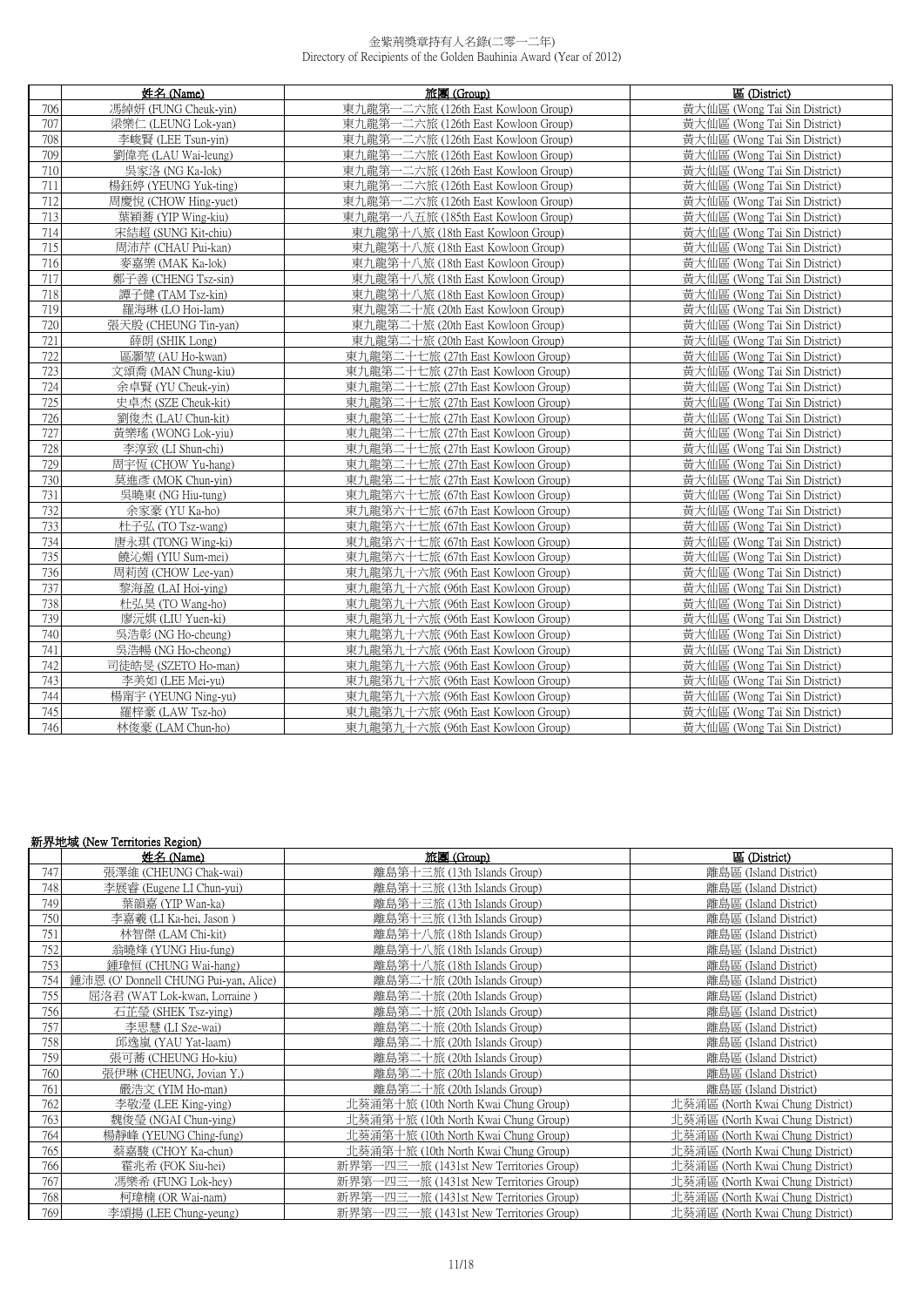|            | 姓名 (Name)                                                                                                                                | 旅團 (Group)                                                                          | 區 (District)                                                         |
|------------|------------------------------------------------------------------------------------------------------------------------------------------|-------------------------------------------------------------------------------------|----------------------------------------------------------------------|
| 770        | 陳錦恩 (CHAN Kam-yan)                                                                                                                       | 新界第一四三一旅 (1431st New Territories Group)                                             | 北葵涌區 (North Kwai Chung District)                                     |
| 771        | 鄧祖軒 (TANG Cho-hin)                                                                                                                       | 新界第一四三一旅 (1431st New Territories Group)                                             | 北葵涌區 (North Kwai Chung District)                                     |
| 772        | 黃婥琳 (WONG Cheuk-lam)                                                                                                                     | 北葵涌第一旅 (1st North Kwai Chung Group)                                                 | 北葵涌區 (North Kwai Chung District)                                     |
| 773        | 李健青 (LI Kin-ching)                                                                                                                       | 新界第一三六四旅 (1364th New Territories Group)                                             | 十八鄉區 (Shap Pat Heung District)                                       |
| 774        | 馮梓頌 (FUNG Tsz-chung)                                                                                                                     | 新界第一三六四旅 (1364th New Territories Group)                                             | 十八鄉區 (Shap Pat Heung District)                                       |
| 776        | 775<br>梁頌彥 (LEUNG Chung-yin)<br>新界第一三六四旅 (1364th New Territories Group)<br>新界第一三六四旅 (1364th New Territories Group)<br>王以諾 (WONG Yee-nok) |                                                                                     | 十八鄉區 (Shap Pat Heung District)<br>十八鄉區 (Shap Pat Heung District)     |
| 777        | 陳諾恆 (CHAN Nok-hang)                                                                                                                      | 新界第一三六四旅 (1364th New Territories Group)                                             | 十八鄉區 (Shap Pat Heung District)                                       |
| 778        | 馮思行 (FUNG Sze-hang)                                                                                                                      | 新界第一三六四旅 (1364th New Territories Group)                                             | 十八鄉區 (Shap Pat Heung District)                                       |
| 779        | 吳柏亨 (NG Pak-hang, Jason)                                                                                                                 | 新界第一三六四旅 (1364th New Territories Group)                                             | 十八鄉區 (Shap Pat Heung District)                                       |
| 780        | 陳港政 (CHAN Kong-ching)                                                                                                                    | 新界第一三六四旅 (1364th New Territories Group)                                             | 十八鄉區 (Shap Pat Heung District)                                       |
| 781        | 呂俊熙 (LUI Chen-hei)                                                                                                                       | 新界第一三六四旅 (1364th New Territories Group)                                             | 十八鄉區 (Shap Pat Heung District)                                       |
| 782        | 劉晉翹 (LAU Chun-kiu)                                                                                                                       | 新界第一三六四旅 (1364th New Territories Group)                                             | 十八鄉區 (Shap Pat Heung District)                                       |
| 783        | 胡寶禧 (WOO Po-hei, Ryan)                                                                                                                   | 新界第一三六四旅 (1364th New Territories Group)                                             | 十八鄉區 (Shap Pat Heung District)                                       |
| 784        | 蔡梓游 (CHOI Tsz-yau)                                                                                                                       | 新界第一三六四旅 (1364th New Territories Group)                                             | 十八鄉區 (Shap Pat Heung District)                                       |
| 785        | 姚璟晞 (YIU King-hei)                                                                                                                       | 新界第一三六四旅 (1364th New Territories Group)                                             | 十八鄉區 (Shap Pat Heung District)                                       |
| 786        | 吳智桓 (NG Chi-wun)                                                                                                                         | 新界第一六五四旅 (1654th New Territories Group)                                             | 十八鄉區 (Shap Pat Heung District)                                       |
| 787        | 李海暉 (LI Hoi-fai)                                                                                                                         | 新界第一六五四旅 (1654th New Territories Group)                                             | 十八鄉區 (Shap Pat Heung District)                                       |
| 788        | 趙浩賢 (CHIU Ho-yin)                                                                                                                        | 新界第一六五四旅 (1654th New Territories Group)                                             | 十八鄉區 (Shap Pat Heung District)                                       |
| 789<br>790 | 鍾諾賢 (CHUNG Nok-yin)<br>蔡榮軒 (CHAY Wing-hin)                                                                                               | 新界第一六五四旅 (1654th New Territories Group)<br>新界第一六五四旅 (1654th New Territories Group)  | 十八郷區 (Shap Pat Heung District)                                       |
| 791        | 李俊毅 (LEE Chun-ngai)                                                                                                                      | 新界第一六五四旅 (1654th New Territories Group)                                             | 十八鄉區 (Shap Pat Heung District)<br>十八鄉區 (Shap Pat Heung District)     |
| 792        | 陳漢新 (CHAN Hon-sang)                                                                                                                      | 新界第一六五四旅 (1654th New Territories Group)                                             | 十八鄉區 (Shap Pat Heung District)                                       |
| 793        | 曾子霖 (TSANG Tsz-lam)                                                                                                                      | 十八鄉第二十二旅 (22nd Shap Pat Heung Group)                                                | 十八鄉區 (Shap Pat Heung District)                                       |
| 794        | 梁卓豐 (LEUNG Cheuk-fung)                                                                                                                   | 十八鄉第二十二旅 (22nd Shap Pat Heung Group)                                                | 十八鄉區 (Shap Pat Heung District)                                       |
| 795        | 梁展弘 (LEUNG Chin-wang)                                                                                                                    | 十八鄉第二十二旅 (22nd Shap Pat Heung Group)                                                | 十八鄉區 (Shap Pat Heung District)                                       |
| 796        | 鍾雯靜 (CHUNG Man-ching)                                                                                                                    | 十八鄉第二十二旅 (22nd Shap Pat Heung Group)                                                | 十八鄉區 (Shap Pat Heung District)                                       |
| 797        | 梁可娟 (LEUNG Ho-kueng)                                                                                                                     | 十八鄉第二十二旅 (22nd Shap Pat Heung Group)                                                | 十八鄉區 (Shap Pat Heung District)                                       |
| 798        | 盧冠雄 (LO Kwng-hung)                                                                                                                       | 十八鄉第二十二旅 (22nd Shap Pat Heung Group)                                                | 十八鄉區 (Shap Pat Heung District)                                       |
| 799        | 梁浩賢 (LEUNG Ho-yin)                                                                                                                       | 十八鄉第二旅 (2nd Shap Pat Heung Group)                                                   | 十八鄉區 (Shap Pat Heung District)                                       |
| 800        | 廖悅韵 (LIU Yuet-kun)                                                                                                                       | 十八鄉第二旅 (2nd Shap Pat Heung Group)                                                   | 十八鄉區 (Shap Pat Heung District)                                       |
| 801        | 盧致㮾 (LO Chi-long)                                                                                                                        | 十八鄉第二旅 (2nd Shap Pat Heung Group)                                                   | 十八鄉區 (Shap Pat Heung District)                                       |
| 802        | 康希潼 (HONG Hei-tung)                                                                                                                      | 十八鄉第九旅 (9th Shap Pat Heung Group)                                                   | 十八鄉區 (Shap Pat Heung District)                                       |
| 803<br>804 | 郭奕中 (KWOK Yik-chung)                                                                                                                     | 十八鄉第九旅 (9th Shap Pat Heung Group)                                                   | 十八鄉區 (Shap Pat Heung District)                                       |
| 805        | 顏諾彤 (NGAN Nok-tung)<br>梁子健 (LEUNG Tsz-kin)                                                                                               | 十八鄉第九旅 (9th Shap Pat Heung Group)<br>十八鄉第九旅 (9th Shap Pat Heung Group)              | 十八鄉區 (Shap Pat Heung District)<br>十八鄉區 (Shap Pat Heung District)     |
| 806        | 梁浩軒 (LEONG Ho-hin)                                                                                                                       | 十八鄉第九旅 (9th Shap Pat Heung Group)                                                   | 十八鄉區 (Shap Pat Heung District)                                       |
| 807        | 鄧穎崙 (TANG Wing-lun)                                                                                                                      | 十八鄉第九旅 (9th Shap Pat Heung Group)                                                   | 十八鄉區 (Shap Pat Heung District)                                       |
| 808        | 吳芷晴 (NG Tze-chang, Stephanie)                                                                                                            | 十八鄉第九旅 (9th Shap Pat Heung Group)                                                   | 十八鄉區 (Shap Pat Heung District)                                       |
| 809        | 林晉業 (LAM Chun-yip)                                                                                                                       | 十八鄉第九旅 (9th Shap Pat Heung Group)                                                   | 十八鄉區 (Shap Pat Heung District)                                       |
| 810        | 劉曉慈 (LAU Hiu-chi)                                                                                                                        | 十八鄉第九旅 (9th Shap Pat Heung Group)                                                   | 十八鄉區 (Shap Pat Heung District)                                       |
| 811        | 譚浩駿 (TAM Ho-chun)                                                                                                                        | 新界第一一一二旅 (1112th New Territories Group)                                             | 南葵涌區 (South Kwai Chung District)                                     |
| 812        | 黃敏瑤 (WONG Man-yiu)                                                                                                                       | 新界第一一八九旅 (1189th New Territories Group)                                             | 南葵涌區 (South Kwai Chung District)                                     |
| 813        | 陳芷悅 (CHAN Tsz-yuet)                                                                                                                      | 新界第一一八九旅 (1189th New Territories Group)                                             | 南葵涌區 (South Kwai Chung District)                                     |
| 814        | 黃君衡 (WONG Kwan-hang)                                                                                                                     | 新界第一一八九旅 (1189th New Territories Group)                                             | 南葵涌區 (South Kwai Chung District)                                     |
| 815        | 李泓欣 (LI Wang-yan)                                                                                                                        | 新界第一一八九旅 (1189th New Territories Group)                                             | 南葵涌區 (South Kwai Chung District)                                     |
| 816        | 普瀚霆 (PO Hon-ting)                                                                                                                        | 南葵涌第二十四旅 (24th South Kwai Chung Group)<br>南葵涌第二十四旅 (24th South Kwai Chung Group)    | 南葵涌區 (South Kwai Chung District)                                     |
| 817<br>818 | 尹灝鏗 (WAN Ho-hang, Draco)<br>梁毅駿 (LEUNG Ngai-chun)                                                                                        | 南葵涌第二十四旅 (24th South Kwai Chung Group)                                              | 南葵涌區 (South Kwai Chung District)<br>南葵涌區 (South Kwai Chung District) |
| 819        | 梁雪晴 (LEUNG Suet-ching)                                                                                                                   | 南葵涌第二十四旅 (24th South Kwai Chung Group)                                              | 南葵涌區 (South Kwai Chung District)                                     |
| 820        | 陳明志 (CHAN Ming-chi)                                                                                                                      | 南葵涌第二旅 (2nd South Kwai Chung Group)                                                 | 南葵涌區 (South Kwai Chung District)                                     |
| 821        | 蔡展文 (CHOY Chin-man)                                                                                                                      | 新界第-<br>---七三旅 (1173rd New Territories Group)                                       | 青衣區 (Tsing Yi District)                                              |
| 822        | 陳蔓儀 (CHAN Man-yee)                                                                                                                       | ---七三旅 (1173rd New Territories Group)<br>新界第-                                       | 青衣區 (Tsing Yi District)                                              |
| 823        | 郭嘉晉 (KWOK Ka-chun)                                                                                                                       | ---七三旅 (1173rd New Territories Group)<br>新界第-                                       | 青衣區 (Tsing Yi District)                                              |
| 824        | 林曉薇 (LAM Hiu-mei)                                                                                                                        | --九九旅 (1199th New Territories Group)<br>新界第-                                        | 青衣區 (Tsing Yi District)                                              |
| 825        | 余朗僖 (YU Long-hei)                                                                                                                        | 新界第-<br>--九九旅 (1199th New Territories Group)                                        | 青衣區 (Tsing Yi District)                                              |
| 826        | 郭聿薇 (KWOK Yuet-mei)                                                                                                                      | 新界第-<br>--九九旅 (1199th New Territories Group)                                        | 青衣區 (Tsing Yi District)                                              |
| 827        | 袁家略 (YUEN Ka-leuk)                                                                                                                       | 新界第-<br>-九九旅 (1199th New Territories Group)                                         | 青衣區 (Tsing Yi District)                                              |
| 828        | 嚴子杰 (YIM Tsz-kit)                                                                                                                        | 新界第-<br>--九九旅 (1199th New Territories Group)                                        | 青衣區 (Tsing Yi District)                                              |
| 829        | 趙佩霖 (CHIU Pui-lam)                                                                                                                       | 新界第一一九九旅 (1199th New Territories Group)                                             | 青衣區 (Tsing Yi District)                                              |
| 830<br>831 | 任子淳 (YAM Tsz-shun)                                                                                                                       | -九九旅 (1199th New Territories Group)<br>新界第-<br>新界第·                                 | 青衣區 (Tsing Yi District)                                              |
| 832        | 謝文渙 (TSE Man-woon)<br>蘇浩晴 (SO Ho-ching)                                                                                                  | -九九旅 (1199th New Territories Group)<br>新界第-<br>--九九旅 (1199th New Territories Group) | 青衣區 (Tsing Yi District)<br>青衣區 (Tsing Yi District)                   |
| 833        | 陳映彤 (CHAN Ying-tung)                                                                                                                     | 新界第-<br>-九九旅 (1199th New Territories Group)                                         | 青衣區 (Tsing Yi District)                                              |
| 834        | 鄺晞榆 (KWONG Hei-yu)                                                                                                                       | 新界第-<br>--九九旅 (1199th New Territories Group)                                        | 青衣區 (Tsing Yi District)                                              |
| 835        | 黃樂琳 (WONG Lok-lam)                                                                                                                       | 新界第一二三七旅 (1237th New Territories Group)                                             | 青衣區 (Tsing Yi District)                                              |
| 836        | 李梓菁 (LEE Tsz-ching)                                                                                                                      | 新界第一二三七旅 (1237th New Territories Group)                                             | 青衣區 (Tsing Yi District)                                              |
| 837        | 李倩淇 (LEE Sin-ki)                                                                                                                         | 新界第一二三七旅 (1237th New Territories Group)                                             | 青衣區 (Tsing Yi District)                                              |
| 838        | 鄭智鋒 (Timothy CHENG Chi-fung)                                                                                                             | 青衣第十五旅 (15th Tsing Yi Group)                                                        | 青衣區 (Tsing Yi District)                                              |
| 839        | 黃梓悅 (WONG Tsz-yuet)                                                                                                                      | 荃灣第十一旅 (11th Tsuen Wan Group)                                                       | 荃灣區 (Tsuen Wan District)                                             |
| 840        | 沈家浩 (SUM Ka-ho)                                                                                                                          | 荃灣第十一旅 (11th Tsuen Wan Group)                                                       | 荃灣區 (Tsuen Wan District)                                             |
| 841        | 林欣彤 (LAM Yan-tung)                                                                                                                       | 荃灣第十四旅 (14th Tsuen Wan Group)                                                       | 荃灣區 (Tsuen Wan District)                                             |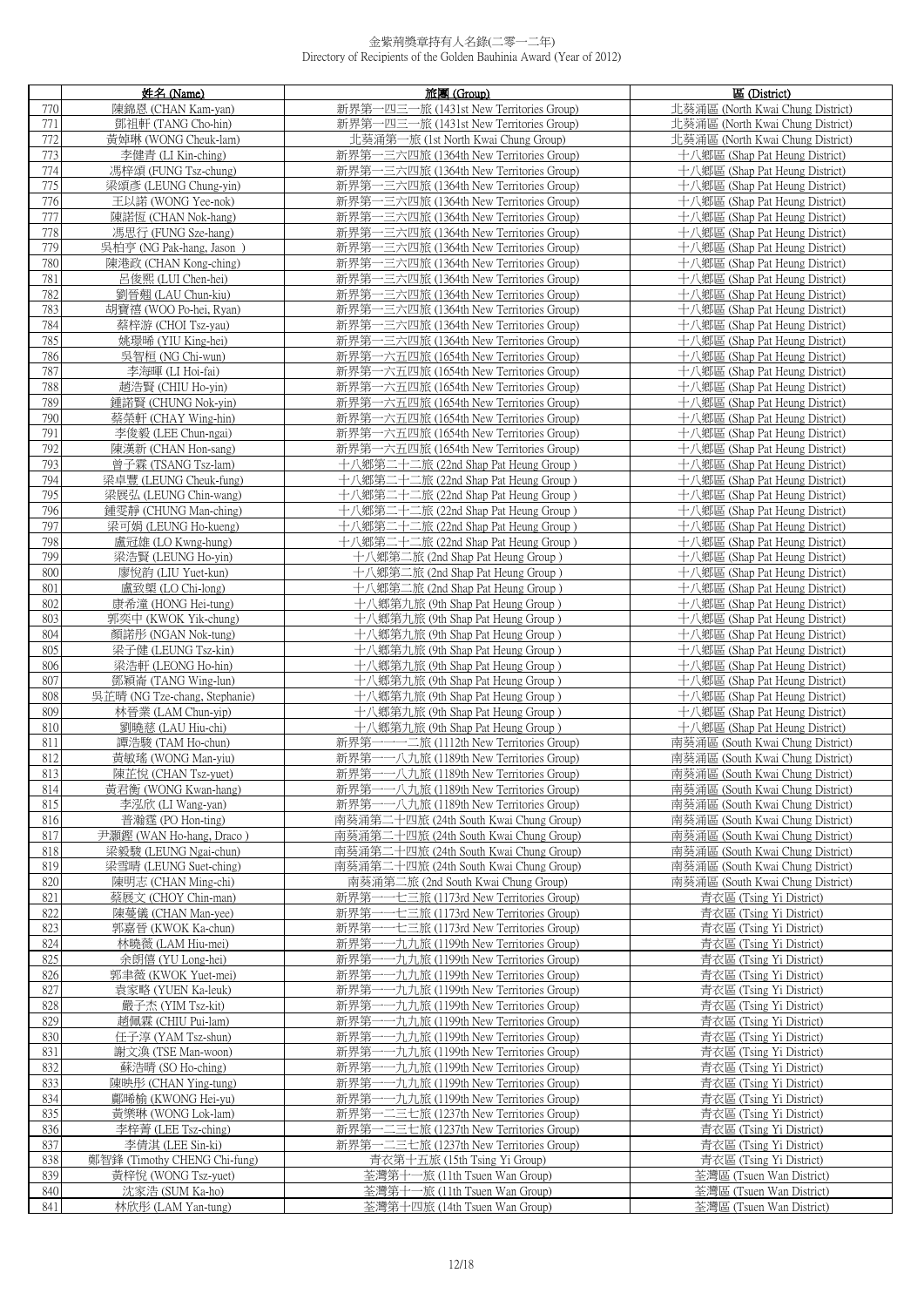|            | 姓名 (Name)                                           | 旅團 (Group)                                                                         | 區 (District)                                                   |
|------------|-----------------------------------------------------|------------------------------------------------------------------------------------|----------------------------------------------------------------|
| 842        | 區曉晴 (AU Hiu-ching)                                  | 荃灣第十四旅 (14th Tsuen Wan Group)                                                      | 荃灣區 (Tsuen Wan District)                                       |
| 843        | 陳樂謙 (CHAN Lok-him)                                  | 荃灣第十四旅 (14th Tsuen Wan Group)                                                      | 荃灣區 (Tsuen Wan District)                                       |
| 844        | 張澤亨 (CHEUNG Chak-hang)                              | 荃灣第十四旅 (14th Tsuen Wan Group)                                                      | 荃灣區 (Tsuen Wan District)                                       |
| 845        | 崔家琦 (CHUI Ka-kei)                                   | 荃灣第十四旅 (14th Tsuen Wan Group)                                                      | 荃灣區 (Tsuen Wan District)                                       |
| 846<br>847 | 吳澤榮 (NG Chak-wing, Benny)<br>邱樂彬 (YAU Lok-bun)      | 荃灣第十四旅 (14th Tsuen Wan Group)<br>新界第一五六四旅 (1564th New Territories Group)           | 荃灣區 (Tsuen Wan District)<br>荃灣區 (Tsuen Wan District)           |
| 848        | 黃廸康 (WONG Di-hong, Woody)                           | 荃灣第二十三旅 (23rd Tsuen Wan Group)                                                     | 荃灣區 (Tsuen Wan District)                                       |
| 849        | 佘嘉寶 (SAIR Ka-po)                                    | 荃灣第二十三旅 (23rd Tsuen Wan Group)                                                     | 荃灣區 (Tsuen Wan District)                                       |
| 850        | 蔡頌恩 (CHOI Chung-yan)                                | 荃灣第二十三旅 (23rd Tsuen Wan Group)                                                     | 荃灣區 (Tsuen Wan District)                                       |
| 851        | 林佩鈿 (LAM Pui-tin)                                   | 荃灣第二十三旅 (23rd Tsuen Wan Group)                                                     | 荃灣區 (Tsuen Wan District)                                       |
| 852        | 高毅盛 (KO Ngai-shing)                                 | 荃灣第二十三旅 (23rd Tsuen Wan Group)                                                     | 荃灣區 (Tsuen Wan District)                                       |
| 853        | 甘奕熙 (KAM Yik-hei)                                   | 荃灣第二十三旅 (23rd Tsuen Wan Group)                                                     | 荃灣區 (Tsuen Wan District)                                       |
| 854        | 陳康慈 (CHAN Hong-chi)                                 | 荃灣第二十三旅 (23rd Tsuen Wan Group)                                                     | 荃灣區 (Tsuen Wan District)                                       |
| 855<br>856 | 梁凱琳 (LEUNG Hoi-lam)<br>聞浩鈞 (MAN Ho-kwan)            | 荃灣第二十三旅 (23rd Tsuen Wan Group)<br>荃灣第二十三旅 (23rd Tsuen Wan Group)                   | 荃灣區 (Tsuen Wan District)<br>荃灣區 (Tsuen Wan District)           |
| 857        | 池晉軒 (CHI Chun-hin)                                  | 荃灣第二十八旅 (28th Tsuen Wan Group)                                                     | 荃灣區 (Tsuen Wan District)                                       |
| 858        | 蘇寶翹 (SO Po-kiu)                                     | 荃灣第二十八旅 (28th Tsuen Wan Group)                                                     | 荃灣區 (Tsuen Wan District)                                       |
| 859        | 李銘軒 (LI Ming-hin)                                   | 荃灣第二十八旅 (28th Tsuen Wan Group)                                                     | 荃灣區 (Tsuen Wan District)                                       |
| 860        | 李樂軒 (LEE Lok-hin)                                   | 荃灣第二旅 (2nd Tsuen Wan Group)                                                        | 荃灣區 (Tsuen Wan District)                                       |
| 861        | 林穎愉 (LAM Wing-yu)                                   | 荃灣第二旅 (2nd Tsuen Wan Group)                                                        | 荃灣區 (Tsuen Wan District)                                       |
| 862        | 李錦盈 (LI Kam-ying)                                   | 荃灣第二旅 (2nd Tsuen Wan Group)                                                        | 荃灣區 (Tsuen Wan District)                                       |
| 863        | 黃詩浩 (WONG Sze-ho)                                   | 荃灣第五旅 (5th Tsuen Wan Group)                                                        | 荃灣區 (Tsuen Wan District)                                       |
| 864<br>865 | 羅翊銘 (LAW Yick-ming)<br>容俊熙 (YUNG Chun-hei)          | 荃灣第五旅 (5th Tsuen Wan Group)<br>荃灣第五旅 (5th Tsuen Wan Group)                         | 荃灣區 (Tsuen Wan District)<br>荃灣區 (Tsuen Wan District)           |
| 866        | 陳礽劻 (CHAN Ying-hong)                                | 荃灣第五旅 (5th Tsuen Wan Group)                                                        | 荃灣區 (Tsuen Wan District)                                       |
| 867        | 楊旻澤 (YEUNG Man-chak)                                | 荃灣第八旅 (8th Tsuen Wan Group)                                                        | 荃灣區 (Tsuen Wan District)                                       |
| 868        | 馮家瑜 (FUNG Ka-yu)                                    | 荃灣第八旅 (8th Tsuen Wan Group)                                                        | 荃灣區 (Tsuen Wan District)                                       |
| 869        | 梁瑋杰 (LEUNG Wai-kit)                                 | 荃灣第八旅 (8th Tsuen Wan Group)                                                        | 荃灣區 (Tsuen Wan District)                                       |
| 870        | 戴綺霖 (TAI Yee-lam)                                   | 新界第一五三八旅 (1538th New Territories Group)                                            | 屯門東區 (Tuen Mun East District)                                  |
| 871        | 黎穎彤 (LAI Wing-tung)                                 | 新界第一五三八旅 (1538th New Territories Group)                                            | 屯門東區 (Tuen Mun East District)                                  |
| 872<br>873 | 龐淬行 (PONG Sui-hang)<br>徐銘禧 (CHUI Ming-hei)          | 新界第一五三八旅 (1538th New Territories Group)<br>新界第一五三八旅 (1538th New Territories Group) | 屯門東區 (Tuen Mun East District)<br>屯門東區 (Tuen Mun East District) |
| 874        | 黃藹欣 (WONG Oi-yan)                                   | 新界第一五三八旅 (1538th New Territories Group)                                            | 屯門東區 (Tuen Mun East District)                                  |
| 875        | 陳佩珊 (CHAN Pui-shan)                                 | 新界第一五三八旅 (1538th New Territories Group)                                            | 屯門東區 (Tuen Mun East District)                                  |
| 876        | 曾梓諾 (TSANG Tsz-nok)                                 | 新界第一五三八旅 (1538th New Territories Group)                                            | 屯門東區 (Tuen Mun East District)                                  |
| 877        | 張美玉 (CHEUNG Mei-yuk)                                | 新界第一五三八旅 (1538th New Territories Group)                                            | 屯門東區 (Tuen Mun East District)                                  |
| 878        | 李猷龍 (LEE Jonathan Yau-lung)                         | 新界第一五三八旅 (1538th New Territories Group)                                            | 屯門東區 (Tuen Mun East District)                                  |
| 879        | 郭宇軒 (KWOK Yu-hin)                                   | 屯門東第二十五旅 (25th Tuen Mun East Group)                                                | 屯門東區 (Tuen Mun East District)                                  |
| 880<br>881 | 梁嘉軒 (LEUNG Ka-hin)<br>雷諾檒 (LOU Lok-fung)            | 屯門東第二十五旅 (25th Tuen Mun East Group)<br>屯門東第三十五旅 (35th Tuen Mun East Group)         | 屯門東區 (Tuen Mun East District)<br>屯門東區 (Tuen Mun East District) |
| 882        | 何焯賢 (HO Cheuk-yin)                                  | 屯門東第三十五旅 (35th Tuen Mun East Group)                                                | 屯門東區 (Tuen Mun East District)                                  |
| 883        | 張升燾 (CHEUNG Sing-to)                                | 屯門東第三十五旅 (35th Tuen Mun East Group)                                                | 屯門東區 (Tuen Mun East District)                                  |
| 884        | 李逸悅 (LI Yat-yuet)                                   | 屯門東第五十七旅 (57th Tuen Mun East Group)                                                | 屯門東區 (Tuen Mun East District)                                  |
| 885        | 戴芷晴 (DAI Tsz-ching)                                 | 屯門東第五十七旅 (57th Tuen Mun East Group)                                                | 屯門東區 (Tuen Mun East District)                                  |
| 886        | 陳瑋泓 (CHAN Cheuk-wang)                               | 屯門東第五十七旅 (57th Tuen Mun East Group)                                                | 屯門東區 (Tuen Mun East District)                                  |
| 887        | 陳紫晴 (CHAN Tsz-ching)                                | 屯門東第五十七旅 (57th Tuen Mun East Group)                                                | 屯門東區 (Tuen Mun East District)                                  |
| 888<br>889 | 潘曉峰 (POON Hiu-fung)<br>羅裕霖 (LAW Yu-lam)             | 屯門東第五十七旅 (57th Tuen Mun East Group)<br>屯門東第五十七旅 (57th Tuen Mun East Group)         | 屯門東區 (Tuen Mun East District)<br>屯門東區 (Tuen Mun East District) |
| 890        | 黃慧嘉 (WONG Wai-ka)                                   | 新界第一〇九八旅 (1098th New Territories Group)                                            | 屯門西區 (Tuen Mun West District)                                  |
| 891        | 陳晉杰 (CHAN Chun-kit)                                 | 新界第一〇九八旅 (1098th New Territories Group)                                            | 屯門西區 (Tuen Mun West District)                                  |
| 892        | 鄒籽瑩 (CHOW Chi-ying)                                 | 新界第一〇九八旅 (1098th New Territories Group)                                            | 屯門西區 (Tuen Mun West District)                                  |
| 893        | 譚浩璟 (TAM Ho-king)                                   | 新界第一〇九八旅 (1098th New Territories Group)                                            | 屯門西區 (Tuen Mun West District)                                  |
| 894        | 梁寶琳 (LEUNG Po-lam)                                  | 新界第一〇九八旅 (1098th New Territories Group)                                            | 屯門西區 (Tuen Mun West District)                                  |
| 895<br>896 | 丁瑋澄 (TING Wai-ching)                                | 新界第一一○○旅 (1100th New Territories Group)<br>•○○旅 (1100th New Territories Group)     | 屯門西區 (Tuen Mun West District)<br>屯門西區 (Tuen Mun West District) |
| 897        | 盧芷欣 (LO Tsz-yan)<br>詹浠瑜 (JIM Hei-yu)                | 新界第-<br>新界第一一〇〇旅 (1100th New Territories Group)                                    | 屯門西區 (Tuen Mun West District)                                  |
| 898        | 陳晙熹 (CHAN Chun-hei)                                 | 屯門西第十九旅 (19th Tune Mun West Group)                                                 | 屯門西區 (Tuen Mun West District)                                  |
| 899        | 王齊樂 (WONG Chai-lok)                                 | 屯門西第十九旅 (19th Tune Mun West Group)                                                 | 屯門西區 (Tuen Mun West District)                                  |
| 900        | 陸俊恆 (LUK Chun-hang)                                 | 屯門西第十九旅 (19th Tune Mun West Group)                                                 | 屯門西區 (Tuen Mun West District)                                  |
| 901        | 蕭浩東 (SIU Ho-tung, Marco)                            | 屯門西第十九旅 (19th Tune Mun West Group)                                                 | 屯門西區 (Tuen Mun West District)                                  |
| 902        | 冀學勤 (CHEE Hok-kan)                                  | 屯門西第十九旅 (19th Tune Mun West Group)                                                 | 屯門西區 (Tuen Mun West District)                                  |
| 903<br>904 | 朱狄彪 (CHU Tik-piu)                                   | 屯門西第十九旅 (19th Tune Mun West Group)                                                 | 屯門西區 (Tuen Mun West District)                                  |
| 905        | 鄺卓賢 (KWONG Cheuk-yin, Kelvin)<br>金澤暉 (KAM Chak-fai) | 屯門西第十九旅 (19th Tune Mun West Group)<br>屯門西第十九旅 (19th Tune Mun West Group)           | 屯門西區 (Tuen Mun West District)<br>屯門西區 (Tuen Mun West District) |
| 906        | 鄧戩曦 (TANG Chin-hei)                                 | 屯門西第十九旅 (19th Tune Mun West Group)                                                 | 屯門西區 (Tuen Mun West District)                                  |
| 907        | 陳開元 (CHAN Hoi-yuen)                                 | 屯門西第十九旅 (19th Tune Mun West Group)                                                 | 屯門西區 (Tuen Mun West District)                                  |
| 908        | 陳宇軒 (CHAN Yu-hin)                                   | 屯門西第十九旅 (19th Tune Mun West Group)                                                 | 屯門西區 (Tuen Mun West District)                                  |
| 909        | 冀學仁 (CHEE Hok-yan)                                  | 屯門西第十九旅 (19th Tune Mun West Group)                                                 | 屯門西區 (Tuen Mun West District)                                  |
| 910        | 樊偉岳 (FAN Wai-ngok)                                  | 屯門西第三十三旅 (33rd Tune Mun West Group)                                                | 屯門西區 (Tuen Mun West District)                                  |
| 911        | 樊忠岳 (FAN Chung-ngok)                                | 屯門西第三十三旅 (33rd Tune Mun West Group)                                                | 屯門西區 (Tuen Mun West District)                                  |
| 912<br>913 | 鄧俊汶 (TANG Chun-man)<br>張俊深 (CHEUNG Chun-sum)        | 屯門西第三十三旅 (33rd Tune Mun West Group)<br>屯門西第三十三旅 (33rd Tune Mun West Group)         | 屯門西區 (Tuen Mun West District)<br>屯門西區 (Tuen Mun West District) |
|            |                                                     |                                                                                    |                                                                |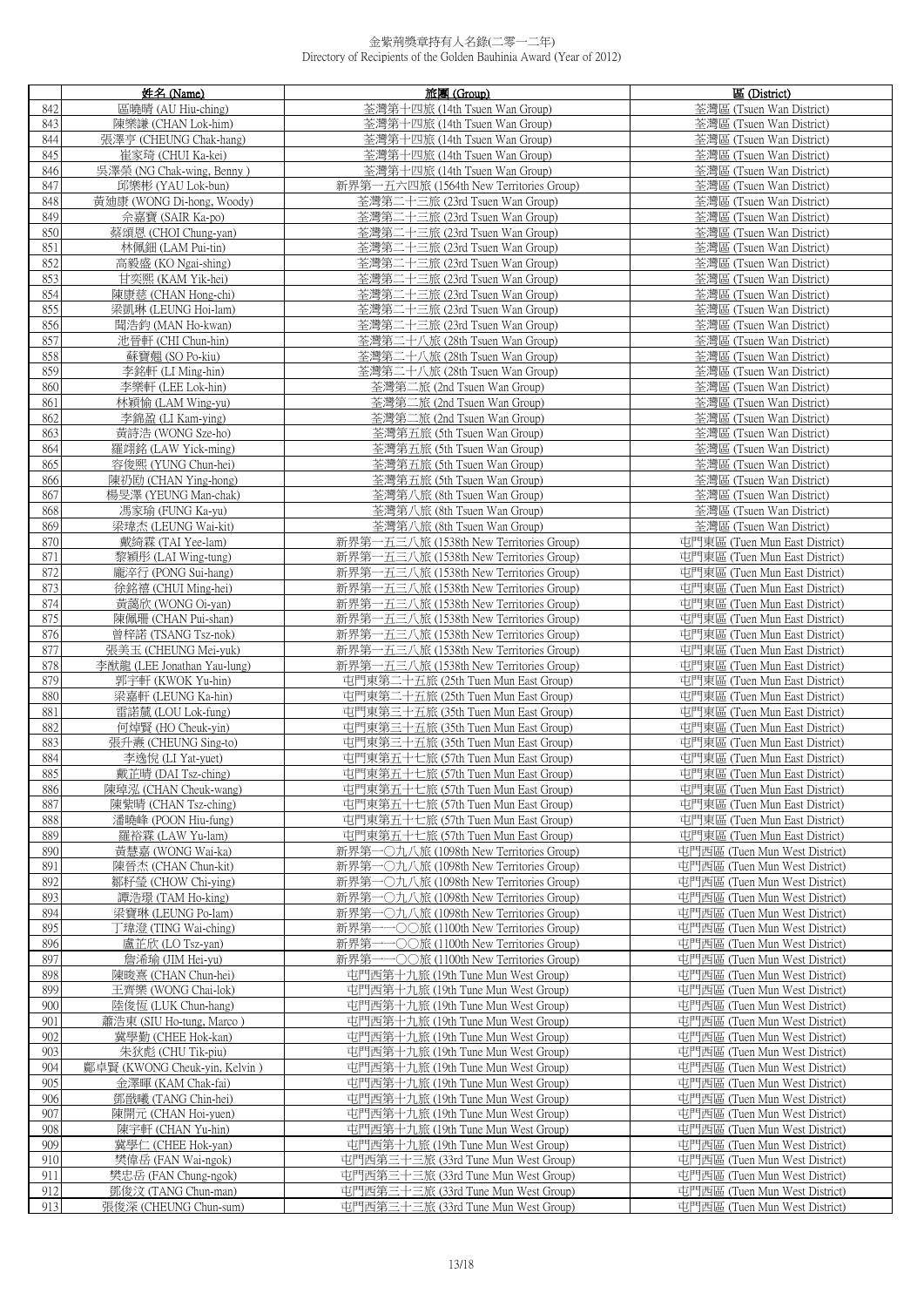|                          | 姓名 (Name)                                                       | 旅團 (Group)                                                                         | 區 (District)                                                     |
|--------------------------|-----------------------------------------------------------------|------------------------------------------------------------------------------------|------------------------------------------------------------------|
| 914                      | 鍾曉淇 (CHUNG Hiu-ki)                                              | 屯門西第三十三旅 (33rd Tune Mun West Group)<br>屯門西區 (Tuen Mun West District)               |                                                                  |
| 915                      | 李婷宜 (LI Ting-yi)                                                | 屯門西第三十三旅 (33rd Tune Mun West Group)<br>屯門西區 (Tuen Mun West District)               |                                                                  |
| 916                      | 蘇靖皓 (SO Ching-ho)<br>屯門西第三十三旅 (33rd Tune Mun West Group)        |                                                                                    | 屯門西區 (Tuen Mun West District)                                    |
| 917<br>黃苡童 (WONG I-tung) |                                                                 | 屯門西第三旅 (3rd Tune Mun West Group)                                                   | 屯門西區 (Tuen Mun West District)                                    |
| 919                      | 918<br>張友維 (CHEUNG Yau-wai)<br>屯門西第三旅 (3rd Tune Mun West Group) |                                                                                    | 屯門西區 (Tuen Mun West District)<br>屯門西區 (Tuen Mun West District)   |
| 920                      | 周珮珊 (CHAO Pui-shan)<br>謝泳賢 (TSE Wing-yin)                       | 屯門西第三旅 (3rd Tune Mun West Group)<br>屯門西第三旅 (3rd Tune Mun West Group)               | 屯門西區 (Tuen Mun West District)                                    |
| 921                      | 游沁賢 (YAU Tsam-yin)                                              | 屯門西第三旅 (3rd Tune Mun West Group)                                                   | 屯門西區 (Tuen Mun West District)                                    |
| 922                      | 陶綺婷 (TO Yee-ting)                                               | 屯門西第三旅 (3rd Tune Mun West Group)                                                   | 屯門西區 (Tuen Mun West District)                                    |
| 923                      | 方家俊 (FONG Ka-chun)                                              | 屯門西第四十三旅 (43th Tune Mun West Group)                                                | 屯門西區 (Tuen Mun West District)                                    |
| 924                      | 黃文瀚 (WONG Man-hon)                                              | 屯門西第四十三旅 (43th Tune Mun West Group)                                                | 屯門西區 (Tuen Mun West District)                                    |
| 925                      | 張俊銘 (CHANG Chun-ming)                                           | 屯門西第四十九旅 (49th Tune Mun West Group)                                                | 屯門西區 (Tuen Mun West District)                                    |
| 926                      | 楊柏浩 (YEUNG Pak-ho)                                              | 屯門西第四十九旅 (49th Tune Mun West Group)                                                | 屯門西區 (Tuen Mun West District)                                    |
| 927                      | 黃鈞龍 (WONG Kwan-lung)                                            | 屯門西第四十九旅 (49th Tune Mun West Group)                                                | 屯門西區 (Tuen Mun West District)                                    |
| 928                      | 葉凱琳 (YIP Hoi-lam)                                               | 屯門西第四十九旅 (49th Tune Mun West Group)                                                | 屯門西區 (Tuen Mun West District)                                    |
| 929                      | 傅詠琳 (FU Wing-lam)                                               | 新界第一三四九旅 (1349th New Territories Group)                                            | 元朗東區 (Yuen Long East District)                                   |
| 930<br>931               | 楊芋皓 (YANG Chi-ho)<br>梁焯然 (LEUNG Cheuk-yin)                      | 新界第一三四九旅 (1349th New Territories Group)<br>新界第一三四九旅 (1349th New Territories Group) | 元朗東區 (Yuen Long East District)<br>元朗東區 (Yuen Long East District) |
| 932                      | 關洛旻 (KWAN Lok-man)                                              | 新界第一三四九旅 (1349th New Territories Group)                                            | 元朗東區 (Yuen Long East District)                                   |
| 933                      | 黃紫淳 (WONG Tsz-shun)                                             | 新界第一三四九旅 (1349th New Territories Group)                                            | 元朗東區 (Yuen Long East District)                                   |
| 934                      | 羅麗萍 (LAW Lai-ping)                                              | 新界第一三四九旅 (1349th New Territories Group)                                            | 元朗東區 (Yuen Long East District)                                   |
| 935                      | 陳海林 (CHAN Hoi-lam)                                              | 新界第一三四九旅 (1349th New Territories Group)                                            | 元朗東區 (Yuen Long East District)                                   |
| 936                      | 黎巧恩 (LAI Hau-yan)                                               | 新界第一三四九旅 (1349th New Territories Group)                                            | 元朗東區 (Yuen Long East District)                                   |
| 937                      | 陸嘉俊 (LUK Ka-chun)                                               | 新界第一三四九旅 (1349th New Territories Group)                                            | 元朗東區 (Yuen Long East District)                                   |
| 938                      | 嚴卓希 (YIM Cheuk-hei)                                             | 新界第一三四九旅 (1349th New Territories Group)                                            | 元朗東區 (Yuen Long East District)                                   |
| 939                      | 李寶栘 (LI Po-yi)                                                  | 新界第一三四九旅 (1349th New Territories Group)                                            | 元朗東區 (Yuen Long East District)                                   |
| 940<br>941               | 梁澤然 (LEUNG Chak-yin)                                            | 新界第一四二七旅 (1427th New Territories Group)<br>元朗東第十四旅 (14th Yuen Long East Group)     | 元朗東區 (Yuen Long East District)                                   |
| 942                      | 孫寶毅 (SUN Po-ngai)<br>高極生 (KO Kik-sang)                          | 元朗東第十四旅 (14th Yuen Long East Group)                                                | 元朗東區 (Yuen Long East District)<br>元朗東區 (Yuen Long East District) |
| 943                      | 簡銘賢 (KAN Ming-yin, Marco)                                       | 元朗東第十四旅 (14th Yuen Long East Group)                                                | 元朗東區 (Yuen Long East District)                                   |
| 944                      | 袁浩揚 (YUEN Ho-yeung)                                             | 元朗東第十四旅 (14th Yuen Long East Group)                                                | 元朗東區 (Yuen Long East District)                                   |
| 945                      | 譚曉桐 (TAM Hui-tung)                                              | 元朗東第五十二旅 (52nd Yuen Long East Group)                                               | 元朗東區 (Yuen Long East District)                                   |
| 946                      | 楊力雋 (Morgan Sanders)                                            | 元朗東第五十二旅 (52nd Yuen Long East Group)                                               | 元朗東區 (Yuen Long East District)                                   |
| 947                      | 李卓麟 (LEE Cheuk-lun)                                             | 元朗東第五十二旅 (52nd Yuen Long East Group)                                               | 元朗東區 (Yuen Long East District)                                   |
| 948                      | 李旻昊 (LI Man-ho)                                                 | 元朗東第五十二旅 (52nd Yuen Long East Group)                                               | 元朗東區 (Yuen Long East District)                                   |
| 949                      | 符國彥 (FU Kwok-yin)                                               | 元朗東第五十二旅 (52nd Yuen Long East Group)                                               | 元朗東區 (Yuen Long East District)                                   |
| 950                      | 蔡諾希 (CHOY Nok-hei)                                              | 元朗東第五十二旅 (52nd Yuen Long East Group)                                               | 元朗東區 (Yuen Long East District)                                   |
| 951<br>952               | 溫焯欣 (WAN Cheuk-yan)<br>洪敏淇 (HUNG Man-ki)                        | 元朗東第五十二旅 (52nd Yuen Long East Group)<br>元朗東第五十二旅 (52nd Yuen Long East Group)       | 元朗東區 (Yuen Long East District)<br>元朗東區 (Yuen Long East District) |
| 953                      | 王柏軒 (WONG Pak-hin)                                              | 元朗東第五十二旅 (52nd Yuen Long East Group)                                               | 元朗東區 (Yuen Long East District)                                   |
| 954                      | 陳鎮洋 (CHAN Chun-yeung)                                           | 元朗東第五十二旅 (52nd Yuen Long East Group)                                               | 元朗東區 (Yuen Long East District)                                   |
| 955                      | 郭逸朗 (KWOK Yat-long)                                             | 元朗東第五十二旅 (52nd Yuen Long East Group)                                               | 元朗東區 (Yuen Long East District)                                   |
| 956                      | 周浩賢 (CHOW Ho-yin)                                               | 元朗東第五十二旅 (52nd Yuen Long East Group)                                               | 元朗東區 (Yuen Long East District)                                   |
| 957                      | 馬偉俊 (MA Wai-chun)                                               | 元朗東第五十二旅 (52nd Yuen Long East Group)                                               | 元朗東區 (Yuen Long East District)                                   |
| 958                      | 葉恩圻 (YIP Yanki)                                                 | 元朗西第十四旅 (14th Yuen Long West Group)                                                | 元朗西區 (Yuen Long West District)                                   |
| 959                      | 林愷蕎 (LAM Hidy)                                                  | 元朗西第十四旅 (14th Yuen Long West Group)                                                | 元朗西區 (Yuen Long West District)                                   |
| 960<br>961               | 黃諾言 (WONG Nok-yin)<br>劉卓燊 (LAU Cheuk-san)                       | 元朗西第十四旅 (14th Yuen Long West Group)<br>元朗西第十四旅 (14th Yuen Long West Group)         | 元朗西區 (Yuen Long West District)<br>元朗西區 (Yuen Long West District) |
| 962                      | 陳卓孜 (CHAN Cheuk-chi)                                            | 元朗西第十四旅 (14th Yuen Long West Group)                                                | 元朗西區 (Yuen Long West District)                                   |
| 963                      | 趙柏亨 (CHIU Pak-hang)                                             | 元朗西第十五旅 (15th Yuen Long West Group)                                                | 元朗西區 (Yuen Long West District)                                   |
| 964                      | 吳芷慧 (NG Tsz-wai)                                                | 元朗西第十五旅 (15th Yuen Long West Group)                                                | 元朗西區 (Yuen Long West District)                                   |
| 965                      | 周啟弘 (CHOW Kai-wang)                                             | 元朗西第二十四旅 (24th Yuen Long West Group)                                               | 元朗西區 (Yuen Long West District)                                   |
| 966                      | 伍浩澄 (NG Ho-ching)                                               | 元朗西第二十四旅 (24th Yuen Long West Group)                                               | 元朗西區 (Yuen Long West District)                                   |
| 967                      | 陳旨澤 (CHAN Tsz-chak)                                             | 元朗西第二十四旅 (24th Yuen Long West Group)                                               | 元朗西區 (Yuen Long West District)                                   |
| 968                      | 盧劭軒 (LO Siu-hin)                                                | 元朗西第二十四旅 (24th Yuen Long West Group)                                               | 元朗西區 (Yuen Long West District)                                   |
| 969                      | 梁曉彤 (LEUNG Hiu-tung)                                            | 元朗西第二十四旅 (24th Yuen Long West Group)                                               | 元朗西區 (Yuen Long West District)                                   |
| 970<br>971               | 廖明毅 (LIU Ming-ngai)<br>唐寶兒 (TONG Po-yee)                        | 元朗西第二十四旅 (24th Yuen Long West Group)<br>元朗西第二十四旅 (24th Yuen Long West Group)       | 元朗西區 (Yuen Long West District)<br>元朗西區 (Yuen Long West District) |
| 972                      | 彭梓鏘 (PANG Tsz-cheong)                                           | 元朗西第二十四旅 (24th Yuen Long West Group)                                               | 元朗西區 (Yuen Long West District)                                   |
| 973                      | 冼穎謙 (SIN Wing-him)                                              | 元朗西第二十四旅 (24th Yuen Long West Group)                                               | 元朗西區 (Yuen Long West District)                                   |
| 974                      | 伍泳橋 (NG Wing-kiu, Anson )                                       | 元朗西第二十四旅 (24th Yuen Long West Group)                                               | 元朗西區 (Yuen Long West District)                                   |
| 975                      | 蔡子裕 (CHOI Tsz-yu)                                               | 元朗西第二十四旅 (24th Yuen Long West Group)                                               | 元朗西區 (Yuen Long West District)                                   |
| 976                      | 戴瑋恩 (TAI Wai-yan)                                               | 元朗西第二十四旅 (24th Yuen Long West Group)                                               | 元朗西區 (Yuen Long West District)                                   |
| 977                      | 張子曜 (CHEUNG Tsz-yiu)                                            | 元朗西第二十四旅 (24th Yuen Long West Group)                                               | 元朗西區 (Yuen Long West District)                                   |
| 978                      | 鄧杰桑 (TANG Kit-sun)                                              | 元朗西第二十四旅 (24th Yuen Long West Group)                                               | 元朗西區 (Yuen Long West District)                                   |
| 979<br>980               | 鄭焯文 (CHENG Cheuk-man)<br>張澔銘 (CHEUNG Ho-ming)                   | 元朗西第二十四旅 (24th Yuen Long West Group)<br>元朗西第二十四旅 (24th Yuen Long West Group)       | 元朗西區 (Yuen Long West District)<br>元朗西區 (Yuen Long West District) |
| 981                      | 張智朗 (CHEUNG Chi-long)                                           | 元朗西第二十四旅 (24th Yuen Long West Group)                                               | 元朗西區 (Yuen Long West District)                                   |
| 982                      | 黃志軒 (WONG Chi-hin)                                              | 元朗西第二十四旅 (24th Yuen Long West Group)                                               | 元朗西區 (Yuen Long West District)                                   |
| 983                      | 黃舒暉 (WONG She-fai)                                              | 元朗西第四十二旅 (42nd Yuen Long West Group)                                               | 元朗西區 (Yuen Long West District)                                   |
| 984                      | 廖嶢君 (LIU Yao-jun)                                               | 元朗西第四十二旅 (42nd Yuen Long West Group)                                               | 元朗西區 (Yuen Long West District)                                   |
| 985                      | 梁明潔 (LEUNG Ming-kit Joyce)                                      | 元朗西第四十二旅 (42nd Yuen Long West Group)                                               | 元朗西區 (Yuen Long West District)                                   |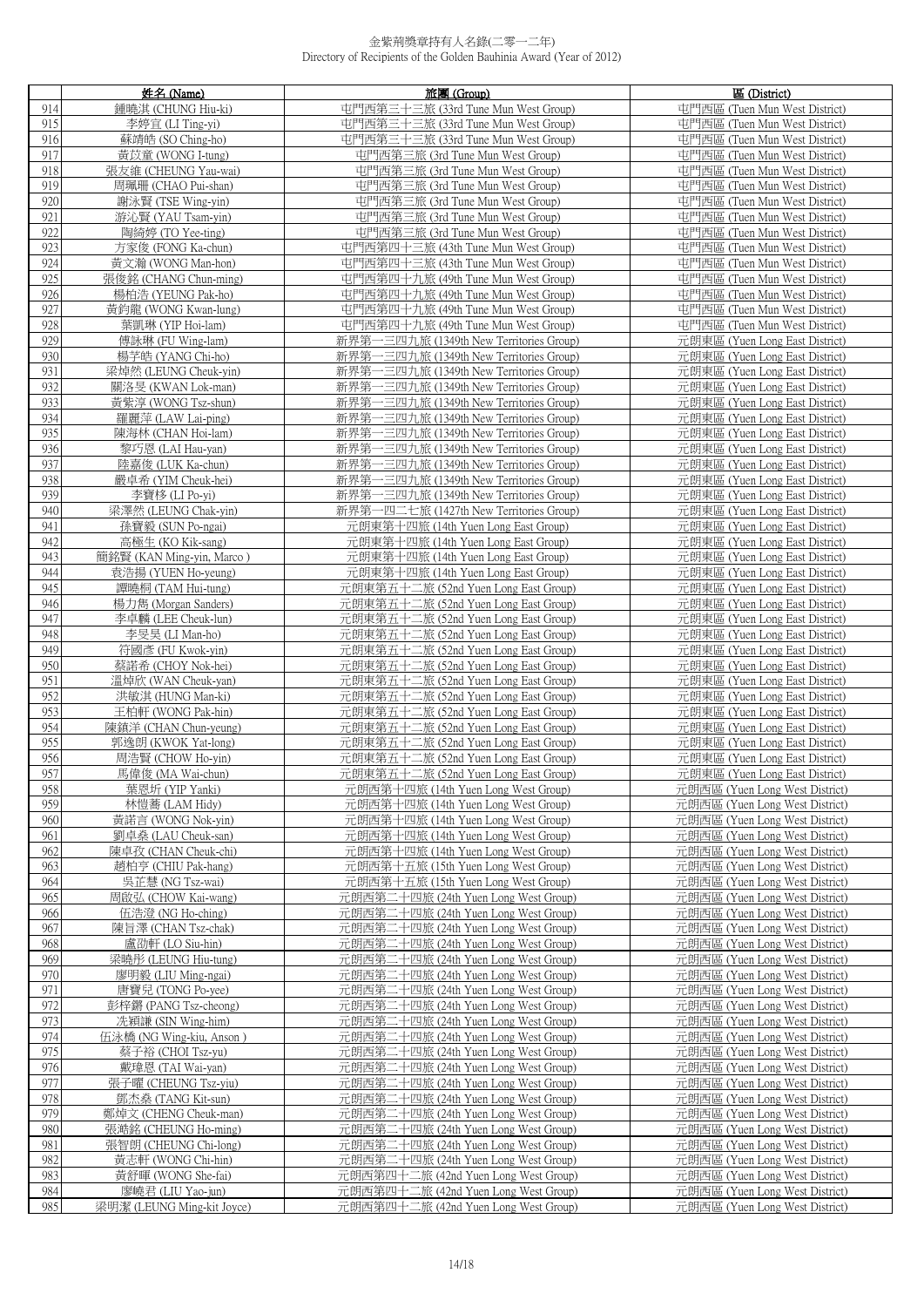|      | .<br><b>Service</b><br>'Name)             | ' (Group)<br>旅馆                                                                                             | $\sim$<br>District)                                      |
|------|-------------------------------------------|-------------------------------------------------------------------------------------------------------------|----------------------------------------------------------|
| 986. | 11<br>ONG<br>د ملہ ہ<br>Chi-ho<br>- 東 心 多 | $-$<br>$\overline{1}$<br>.<br>Group<br>$  -$<br>Yuen Long<br>42 n G<br>亡閃卫<br>v est<br>$\rightarrow$<br>-4- | $-$<br>۳Y<br>West<br>儿胡四區 (1<br>. District)<br>Yuen Long |

# 新界東地域 (New Territories East Region)

|      | 姓名 (Name)                      | 旅團 (Group)                                    | 區 (District)                 |
|------|--------------------------------|-----------------------------------------------|------------------------------|
| 987  | 吳莉群 (NG Lee-kwun)              | 新界東第一一一八旅 (1118th New Territories East Group) | 壁峰區 (Pik Fung District)      |
| 988  | 吳冰瑩 (NG Ping-ying)             | 新界東第一一一八旅 (1118th New Territories East Group) | 壁峰區 (Pik Fung District)      |
| 989  | 李沅盈 (LEE Yuen-ying)            | 新界東第一一一八旅 (1118th New Territories East Group) | 壁峰區 (Pik Fung District)      |
|      |                                |                                               |                              |
| 990  | 彭嘉茵 (PANG Ka-yan Joyce)        | 新界東第一一一八旅 (1118th New Territories East Group) | 壁峰區 (Pik Fung District)      |
| 991  | 鍾文鈞 (CHUNG Man-kwan)           | 新界東第一一一八旅 (1118th New Territories East Group) | 壁峰區 (Pik Fung District)      |
| 992  | 楊家樂 (YEUNG Ka-lok)             | 新界東第一一一八旅 (1118th New Territories East Group) | 壁峰區 (Pik Fung District)      |
| 993  | 司徒梓炘 (SZETO Tse-yan)           | 新界東第一一一八旅 (1118th New Territories East Group) | 壁峰區 (Pik Fung District)      |
| 994  | 王安琪 (WONG On-ki)               | 璧峰第十六旅 (16th Pik Fung Group)                  | 壁峰區 (Pik Fung District)      |
| 995  | 鄒永華 (CHOW Wing-wa)             | 璧峰第十六旅 (16th Pik Fung Group)                  | 壁峰區 (Pik Fung District)      |
|      |                                |                                               |                              |
| 996  | 李樂儀 (LEE Lok-yee)              | 璧峰第十六旅 (16th Pik Fung Group)                  | 壁峰區 (Pik Fung District)      |
| 997  | 陳家玲 (CHAN Ka-ling)             | 璧峰第十六旅 (16th Pik Fung Group)                  | 壁峰區 (Pik Fung District)      |
| 998  | 陳凱欣 (CHAN Hoi-yan)             | 璧峰第十六旅 (16th Pik Fung Group)                  | 壁峰區 (Pik Fung District)      |
| 999  | 李玟嫻 (LI Man-han)               | 璧峰第十六旅 (16th Pik Fung Group)                  | 壁峰區 (Pik Fung District)      |
| 1000 | 歐斐婷 (AU Fei-ting)              | 璧峰第十六旅 (16th Pik Fung Group)                  | 壁峰區 (Pik Fung District)      |
| 1001 | 鄧偉謙 (TANG Wai-him)             | 璧峰第三十二旅 (32nd Pik Fung Group)                 | 壁峰區 (Pik Fung District)      |
| 1002 | 陳藹晴 (CHAN Oi-ching)            | 璧峰第三十二旅 (32nd Pik Fung Group)                 | 壁峰區 (Pik Fung District)      |
| 1003 |                                | 璧峰第三十二旅 (32nd Pik Fung Group)                 | 壁峰區 (Pik Fung District)      |
|      | 林灝柏 (LAM Ho-pak)               |                                               |                              |
| 1004 | 岑泓諺 (SHAM Wang-yin)            | 璧峰第三十二旅 (32nd Pik Fung Group)                 | 壁峰區 (Pik Fung District)      |
| 1005 | 王焯思 (WONG Cheuk-sze)           | 璧峰第三十二旅 (32nd Pik Fung Group)                 | 壁峰區 (Pik Fung District)      |
| 1006 | 黃梓瑜 (WONG Tsz-yu)              | 璧峰第三十二旅 (32nd Pik Fung Group)                 | 壁峰區 (Pik Fung District)      |
| 1007 | 高穎瑜 (KO Wing-yu, Vivian)       | 璧峰第六旅 (6th Pik Fung Group)                    | 壁峰區 (Pik Fung District)      |
| 1008 | 彭衍華 (PANG Hin-wah)             | 璧峰第六旅 (6th Pik Fung Group)                    | 壁峰區 (Pik Fung District)      |
| 1009 | 林鈞鴻 (LAM Kwan-hung)            | 璧峰第六旅 (6th Pik Fung Group)                    | 壁峰區 (Pik Fung District)      |
| 1010 | 彭琛妍 (PANG Sam-yin)             | 璧峰第六旅 (6th Pik Fung Group)                    | 壁峰區 (Pik Fung District)      |
|      |                                |                                               |                              |
| 1011 | 何泳琴 (HO Wing-kam)              | 璧峰第六旅 (6th Pik Fung Group)                    | 壁峰區 (Pik Fung District)      |
| 1012 | 冼柏樑 (SIN Pak-leung)            | 璧峰第六旅 (6th Pik Fung Group)                    | 壁峰區 (Pik Fung District)      |
| 1013 | 王洛瑤 (WONG Lok-yiu)             | 璧峰第六旅 (6th Pik Fung Group)                    | 壁峰區 (Pik Fung District)      |
| 1014 | 張凱晴 (CHEUNG Hoi-ching)         | 璧峰第六旅 (6th Pik Fung Group)                    | 壁峰區 (Pik Fung District)      |
| 1015 | 鄭穎言 (CHENG Wing-yin)           | 璧峰第六旅 (6th Pik Fung Group)                    | 壁峰區 (Pik Fung District)      |
| 1016 | 王栢晞 (WONG Pak-hei)             | 璧峰第六旅 (6th Pik Fung Group)                    | 壁峰區 (Pik Fung District)      |
| 1017 | 王愛林 (WONG Oi-lam)              | 璧峰第六旅 (6th Pik Fung Group)                    | 壁峰區 (Pik Fung District)      |
| 1018 | 梁振曜 (LEUNG Chun-yiu)           | 璧峰第七旅 (7th Pik Fung Group)                    | 壁峰區 (Pik Fung District)      |
|      |                                |                                               |                              |
| 1019 | 黎駿傑 (LAI Chun-kit)             | 璧峰第七旅 (7th Pik Fung Group)                    | 壁峰區 (Pik Fung District)      |
| 1020 | 甄文迪 (YAN Man-tik)              | 璧峰第七旅 (7th Pik Fung Group)                    | 壁峰區 (Pik Fung District)      |
| 1021 | 梁進浩 (LEUNG Chun-ho, Ryan)      | 新界東第一六四四旅 (1644th New Territories East Group) | 沙田東區 (Shatin East District)  |
| 1022 | 陳天慧 (CHAN Tin-wai, Ruby)       | 沙田東第十八旅 (18th Shatin East Group)              | 沙田東區 (Shatin East District)  |
| 1023 | 陳俊航 (CHAN Chun-hong)           | 沙田東第十八旅 (18th Shatin East Group)              | 沙田東區 (Shatin East District)  |
| 1024 | 冼芷熙 (SIN Chi-hei)              | 沙田東第十八旅 (18th Shatin East Group)              | 沙田東區 (Shatin East District)  |
| 1025 | 馮柏熙 (FUNG Pak-hei)             | 沙田東第十八旅 (18th Shatin East Group)              | 沙田東區 (Shatin East District)  |
| 1026 | 林珮瑩 (LIM Pui-ying)             | 沙田東第十八旅 (18th Shatin East Group)              | 沙田東區 (Shatin East District)  |
|      |                                |                                               |                              |
| 1027 | 戚子樂 (CHEK Tsz-lok)             | 沙田東第十八旅 (18th Shatin East Group)              | 沙田東區 (Shatin East District)  |
| 1028 | 徐婉晴 (CHUI Yuen-ching, Heather) | 沙田東第十八旅 (18th Shatin East Group)              | 沙田東區 (Shatin East District)  |
| 1029 | 何禧賢 (HO Hei-yin)               | 沙田東第三十六旅 (36th Shatin East Group)             | 沙田東區 (Shatin East District)  |
| 1030 | 何冠熹 (HO Kwun-hei)              | 沙田東第三十六旅 (36th Shatin East Group)             | 沙田東區 (Shatin East District)  |
| 1031 | 陳以諾 (CHAN Yee-nok,Enoch)       | 沙田東第三十六旅 (36th Shatin East Group)             | 沙田東區 (Shatin East District)  |
| 1032 | 楊佩儀 (YEUNG Pui-yee)            | 沙田東第三十六旅 (36th Shatin East Group)             | 沙田東區 (Shatin East District)  |
| 1033 | 鄒鈞堯 (CHAU Kwan-yiu)            | 沙田東第八旅 (8th Shatin East Group)                | 沙田東區 (Shatin East District)  |
| 1034 | 黃施恩 (WONG Sze-yan, Cheryl)     | 沙田北第十旅 (10th Shatin North Group)              | 沙田北區 (Shatin North District) |
|      |                                |                                               |                              |
| 1035 | 李子芊 (LEE Tsz-chin)             | 沙田北第十旅 (10th Shatin North Group)              | 沙田北區 (Shatin North District) |
| 1036 | 梁御封 (LEUNG Yue-fung)           | 新界東第一五一二旅 (1512th New Territories East Group) | 沙田北區 (Shatin North District) |
| 1037 | 劉柏成 (LAU Pak-shing)            | 新界東第一五一二旅 (1512th New Territories East Group) | 沙田北區 (Shatin North District) |
| 1038 | 潘穎希 (POON Wing-hei)            | 沙田北第一旅 (1st Shatin North Group)               | 沙田北區 (Shatin North District) |
| 1039 | 蔡富之 (CHOY Fu-chee, Jeff)       | 沙田北第一旅 (1st Shatin North Group)               | 沙田北區 (Shatin North District) |
| 1040 | 鄭頴琳 (CHENG Wing-lam)           | 沙田北第一旅 (1st Shatin North Group)               | 沙田北區 (Shatin North District) |
| 1041 | 胡依玲 (Elaine WOO)               | 沙田北第一旅 (1st Shatin North Group)               | 沙田北區 (Shatin North District) |
|      |                                |                                               | 沙田北區 (Shatin North District) |
| 1042 | 馮芷欣 (FUNG Tsz-yan)             | 沙田北第一旅 (1st Shatin North Group)               |                              |
| 1043 | 梁錦榮 (LUONG Kam-wing)           | 沙田北第一旅 (1st Shatin North Group)               | 沙田北區 (Shatin North District) |
| 1044 | 陳煥婷 (CHAN Wun-ting)            | 沙田北第一旅 (1st Shatin North Group)               | 沙田北區 (Shatin North District) |
| 1045 | 黎曦璟 (LAI Hei-king)             | 沙田北第一旅 (1st Shatin North Group)               | 沙田北區 (Shatin North District) |
| 1046 | 袁天朗 (YUEN Tin-long)            | 沙田北第一旅 (1st Shatin North Group)               | 沙田北區 (Shatin North District) |
| 1047 | 李傲賢 (LEE Ngo-yin)              | 沙田北第一旅 (1st Shatin North Group)               | 沙田北區 (Shatin North District) |
|      |                                |                                               |                              |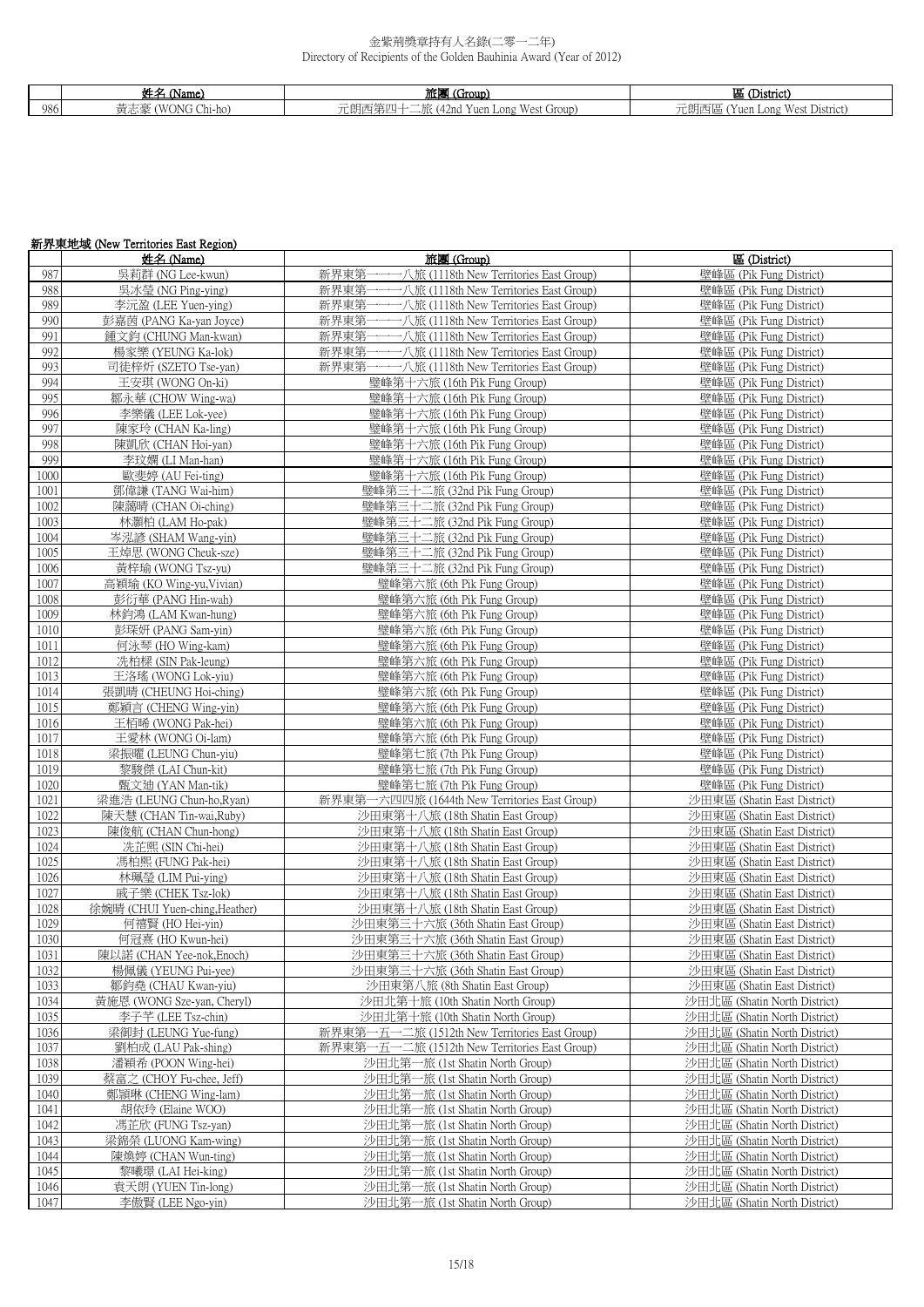|              | 姓名 (Name)                                     | 旅團 (Group)                                                                                          | 區 (District)                                                 |
|--------------|-----------------------------------------------|-----------------------------------------------------------------------------------------------------|--------------------------------------------------------------|
| 1048         | 簡泳桐 (KAN Wing-tung)                           | 沙田北第五旅 (5th Shatin North Group)                                                                     | 沙田北區 (Shatin North District)                                 |
| 1049         | 黃可詠 (WONG Ho-wing)                            | 沙田北第五旅 (5th Shatin North Group)                                                                     | 沙田北區 (Shatin North District)                                 |
| 1050         | 郭日朗 (KWOK Yat-long)                           | 沙田北第五旅 (5th Shatin North Group)                                                                     | 沙田北區 (Shatin North District)                                 |
| 1051         | 江沛衡 (KONG Pui-hang)                           | 沙田北第五旅 (5th Shatin North Group)                                                                     | 沙田北區 (Shatin North District)                                 |
| 1052<br>1053 | 郭俊軒 (KOWK Chun-hin)<br>李朗軒 (LEE Long-hin)     | 沙田北第五旅 (5th Shatin North Group)<br>新界東第一四六〇旅 (1460th New Territories East Group)                    | 沙田北區 (Shatin North District)<br>沙田南區 (Shatin South District) |
| 1054         | 梁嘉渝 (LEUNG Ka-yu)                             | 新界東第一四六〇旅 (1460th New Territories East Group)                                                       | 沙田南區 (Shatin South District)                                 |
| 1055         | 戴綽慧 (TAI Cheuk-wei)                           | 新界東第一四六〇旅 (1460th New Territories East Group)                                                       | 沙田南區 (Shatin South District)                                 |
| 1056         | 羅安順 (LAW On-shun)                             | 新界東第一四六〇旅 (1460th New Territories East Group)                                                       | 沙田南區 (Shatin South District)                                 |
| 1057         | 譚浩勤 (TAM Ho-kan)                              | 新界東第一四六〇旅 (1460th New Territories East Group)                                                       | 沙田南區 (Shatin South District)                                 |
| 1058         | 劉穎楷 (LAU Wing-kai)                            | 新界東第一四六〇旅 (1460th New Territories East Group)                                                       | 沙田南區 (Shatin South District)                                 |
| 1059         | 吳博文 (NG Pok-man)                              | 新界東第一六七八旅 (1678th New Territories East Group)                                                       | 沙田南區 (Shatin South District)                                 |
| 1060         | 李誥霖 (LEE Ho-lam, Davy)                        | 新界東第一六七八旅 (1678th New Territories East Group)                                                       | 沙田南區 (Shatin South District)                                 |
| 1061         | 徐文賀 (CHUI Man-ho, Liz)                        | 新界東第一六七八旅 (1678th New Territories East Group)                                                       | 沙田南區 (Shatin South District)                                 |
|              | 1062 陳曉健 (CHAN Hiu-kin)                       | 新界東第一六七八旅 (1678th New Territories East Group)                                                       | 沙田南區 (Shatin South District)                                 |
| 1063<br>1064 | 陳冠言 (CHAN Kwun-yin)<br>林梓民 (LAM Jack Chi-man) | 新界東第一六七八旅 (1678th New Territories East Group)<br>新界東第一六七八旅 (1678th New Territories East Group)      | 沙田南區 (Shatin South District)<br>沙田南區 (Shatin South District) |
| 1065         | 羅卓嘉 (LAW Cheuk-ka)                            | 新界東第一六七八旅 (1678th New Territories East Group)                                                       | 沙田南區 (Shatin South District)                                 |
| 1066         | 林在恩 (LAM Isaac Yan)                           | 新界東第一六七八旅 (1678th New Territories East Group)                                                       | 沙田南區 (Shatin South District)                                 |
| 1067         | 鍾皓盈 (CHUNG Ho-ving)                           | 新界東第一六七八旅 (1678th New Territories East Group)                                                       | 沙田南區 (Shatin South District)                                 |
| 1068         | 謝昀熹 (TSE Wan-hei)                             | 新界東第一六七八旅 (1678th New Territories East Group)                                                       | 沙田南區 (Shatin South District)                                 |
| 1069         | 林翰然 (LAM Hon-yin)                             | 新界東第一六七八旅 (1678th New Territories East Group)                                                       | 沙田南區 (Shatin South District)                                 |
| 1070         | 梁正日 (Ian LEUNG)                               | 新界東第一六七八旅 (1678th New Territories East Group)                                                       | 沙田南區 (Shatin South District)                                 |
| 1071         | 陳凱璇 (Amenda CHAN)                             | 新界東第一六七八旅 (1678th New Territories East Group)                                                       | 沙田南區 (Shatin South District)                                 |
| 1072         | 曾穎妍 (Mimmy TSANG)<br>周詩澄 (CHOW Sze-ching)     | 新界東第一六七八旅 (1678th New Territories East Group)<br>新界東第一六七八旅 (1678th New Territories East Group)      | 沙田南區 (Shatin South District)                                 |
| 1073<br>1074 | 顏梓霖 (NGAN Tsz-lam)                            | 新界東第一六七八旅 (1678th New Territories East Group)                                                       | 沙田南區 (Shatin South District)<br>沙田南區 (Shatin South District) |
| 1075         | 廖凱晴 (LIU Hoi-ching, Samantha)                 | 新界東第一六七八旅 (1678th New Territories East Group)                                                       | 沙田南區 (Shatin South District)                                 |
| 1076         | 何銘曦 (Dawnie HO)                               | 新界東第一六七八旅 (1678th New Territories East Group)                                                       | 沙田南區 (Shatin South District)                                 |
| 1077         | 鍾穎瑤 (CHUNG Wing-yiu)                          | 沙田南第十六旅 (16th Shatin South Group)                                                                   | 沙田南區 (Shatin South District)                                 |
| 1078         | 黃婉瑩 (WONG Yuen-ying)                          | 沙田南第十六旅 (16th Shatin South Group)                                                                   | 沙田南區 (Shatin South District)                                 |
| 1079         | 劉竑軒 (LAU Wang-hin)                            | 沙田南第十六旅 (16th Shatin South Group)                                                                   | 沙田南區 (Shatin South District)                                 |
| 1080         | 鄧永瑤 (TANG Wing-yiu)                           | 沙田南第十六旅 (16th Shatin South Group)                                                                   | 沙田南區 (Shatin South District)                                 |
| 1081         | 余志迪 (YU Chi-tik)                              | 沙田南第十六旅 (16th Shatin South Group)                                                                   | 沙田南區 (Shatin South District)                                 |
| 1082<br>1083 | 周梓軒 (CHAU Tsz-hin)                            | 沙田南第十六旅 (16th Shatin South Group)                                                                   | 沙田南區 (Shatin South District)<br>沙田南區 (Shatin South District) |
| 1084         | 羅可怡 (LAW Ho-yi)<br>陳楚翹 (CHAN Chor-kiu)        | 沙田南第十六旅 (16th Shatin South Group)<br>沙田南第十六旅 (16th Shatin South Group)                              | 沙田南區 (Shatin South District)                                 |
| 1085         | 羅詠恩 (LAW Wing-yan)                            | 沙田南第三十旅 (30th Shatin South Group)                                                                   | 沙田南區 (Shatin South District)                                 |
| 1086         | 周彩暉 (CHAU Choi-fai)                           | 沙田南第三十旅 (30th Shatin South Group)                                                                   | 沙田南區 (Shatin South District)                                 |
| 1087         | 鍾敬培 (CHUNG King-pui)                          | 沙田南第四十五旅 (45th Shatin South Group)                                                                  | 沙田南區 (Shatin South District)                                 |
| 1088         | 溫朗星 (WAN Long-sing)                           | 沙田南第五十九旅 (59th Shatin South Group)                                                                  | 沙田南區 (Shatin South District)                                 |
| 1089         | 何希昕 (HO Hei-yan)                              | 沙田南第五十九旅 (59th Shatin South Group)                                                                  | 沙田南區 (Shatin South District)                                 |
| 1090         | 楊淑玲 (YEUNG Shuk-ling)                         | 沙田南第五十九旅 (59th Shatin South Group)                                                                  | 沙田南區 (Shatin South District)                                 |
| 1091         | 葉浩明 (YIP Ho-ming)                             | 沙田南第五十九旅 (59th Shatin South Group)                                                                  | 沙田南區 (Shatin South District)                                 |
| 1092<br>1093 | 陳梓樂 (CHAN Tsz-lok)<br>范旭曜 (Arthur FAN)        | 沙田西第十旅 (10th Shatin West Group)<br>沙田西第十旅 (10th Shatin West Group)                                  | 沙田西區 (Shatin West District)<br>沙田西區 (Shatin West District)   |
| 1094         | 郭浩然 (KWOK Ho-yin)                             | 沙田西第十旅 (10th Shatin West Group)                                                                     | 沙田西區 (Shatin West District)                                  |
| 1095         | 梁蔚琛 (LEUNG Wai-sum)                           | 沙田西第十旅 (10th Shatin West Group)                                                                     | 沙田西區 (Shatin West District)                                  |
| 1096         | 楊展衡 (YEUNG Chin-hang)                         | 沙田西第十旅 (10th Shatin West Group)                                                                     | 沙田西區 (Shatin West District)                                  |
| 1097         | 陳韋曦 (Jack CHAN)                               | 沙田西第十旅 (10th Shatin West Group)                                                                     | 沙田西區 (Shatin West District)                                  |
| 1098         | 林峻 (Brenton LIN)                              | 新界東第-<br>→→→○旅 (1110th New Territories East Group)                                                  | 沙田西區 (Shatin West District)                                  |
| 1099         | 陳加佳 (CHEN Jia-jia, Michelle)                  | 新界東第一一-<br>•○旅 (1110th New Territories East Group)                                                  | 沙田西區 (Shatin West District)                                  |
| 1100         | 王楚蕙 (WONG Cho-wai)                            | 新界東第一一一〇旅 (1110th New Territories East Group)                                                       | 沙田西區 (Shatin West District)                                  |
| 1101<br>1102 | 陳家永 (Gareth CHAN)<br>區瑋恩 (AU Wai-yan)         | 新界東第一一一〇旅 (1110th New Territories East Group)<br>−○旅 (1110th New Territories East Group)<br>新界東第一一– | 沙田西區 (Shatin West District)<br>沙田西區 (Shatin West District)   |
| 1103         | 陳諾行 (CHAN Nok-hang)                           | 新界東第一一一〇旅 (1110th New Territories East Group)                                                       | 沙田西區 (Shatin West District)                                  |
| 1104         | 廖子豐 (LIU Tsz-fung)                            | 新界東第一一-<br>−○旅 (1110th New Territories East Group)                                                  | 沙田西區 (Shatin West District)                                  |
| 1105         | 關淽瀠 (KWAN Chi-ying,Charlotte)                 | 新界東第一<br>•○旅 (1110th New Territories East Group)                                                    | 沙田西區 (Shatin West District)                                  |
| 1106         | 吳星樂 (Adrian NG)                               | 新界東第一一一〇旅 (1110th New Territories East Group)                                                       | 沙田西區 (Shatin West District)                                  |
| 1107         | 凌振祈 (LING Chun-kei)                           | 新界東第一一一〇旅 (1110th New Territories East Group)                                                       | 沙田西區 (Shatin West District)                                  |
| 1108         | 葉采妮 (YIP Choi-ni)                             | •○旅 (1110th New Territories East Group)<br>新界東第一一-                                                  | 沙田西區 (Shatin West District)                                  |
| 1109         | 梁悅儀 (LEUNG Yuet-yee)                          | 沙田西第三十七旅 (37th Shatin West Group)                                                                   | 沙田西區 (Shatin West District)                                  |
| 1110         | 羅適式 (LAW Sik-sik)                             | 沙田西第三十七旅 (37th Shatin West Group)                                                                   | 沙田西區 (Shatin West District)                                  |
| 1111<br>1112 | 鄧穎希 (TANG Wing-hei)<br>溫漫楚 (WAN Man-cho)      | 沙田西第三十七旅 (37th Shatin West Group)<br>雙魚第二十旅 (20th Sheung Yue Group)                                 | 沙田西區 (Shatin West District)<br>雙魚區 (Sheung Yue District)     |
| 1113         | 林鈺琪 (LAM Yuk-ki)                              | 雙魚第二十旅 (20th Sheung Yue Group)                                                                      | 雙魚區 (Sheung Yue District)                                    |
| 1114         | 廖欣欣 (LIU Yan-yan)                             | 雙魚第二十旅 (20th Sheung Yue Group)                                                                      | 雙魚區 (Sheung Yue District)                                    |
| 1115         | 楊嘉瑩 (YEUNG Ka-ying)                           | 雙魚第二十旅 (20th Sheung Yue Group)                                                                      | 雙魚區 (Sheung Yue District)                                    |
| 1116         | 孫曉婷 (SUEN Hiu-ting)                           | 雙魚第二十旅 (20th Sheung Yue Group)                                                                      | 雙魚區 (Sheung Yue District)                                    |
| 1117         | 周琨翔 (CHOW Kwan-cheung)                        | 雙魚第二十旅 (20th Sheung Yue Group)                                                                      | 雙魚區 (Sheung Yue District)                                    |
| 1118         | 盧潤生 (LO Yun-sang)                             | 雙魚第二十旅 (20th Sheung Yue Group)                                                                      | 雙魚區 (Sheung Yue District)                                    |
| 1119         | 梁維展 (LEUNG Wai-chin)                          | 雙魚第二十旅 (20th Sheung Yue Group)                                                                      | 雙魚區 (Sheung Yue District)                                    |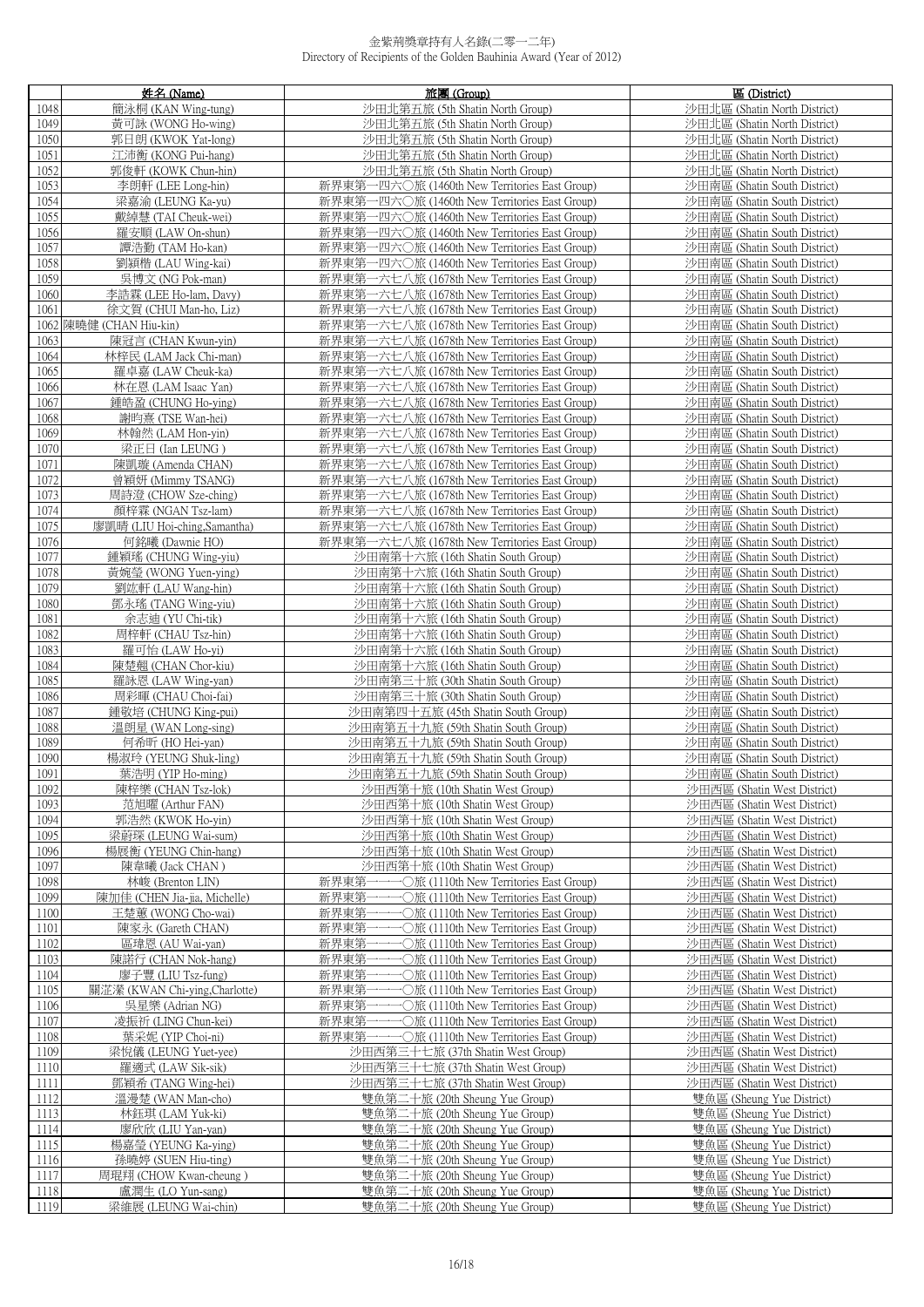|              | 姓名 (Name)                                        | 旅團 (Group)                                                                                     | 區 (District)                                                 |
|--------------|--------------------------------------------------|------------------------------------------------------------------------------------------------|--------------------------------------------------------------|
| 1120         | 羅愷軒 (LO Hoi-hin)                                 | 雙魚第四旅 (4th Sheung Yue Group)                                                                   | 雙魚區 (Sheung Yue District)                                    |
| 1121         | 林凯祺 (LAM Hoi-ki)                                 | 雙魚第四旅 (4th Sheung Yue Group)                                                                   | 雙魚區 (Sheung Yue District)                                    |
| 1122         | 何曦悅 (HO Hei-yuet)                                | 雙魚第四旅 (4th Sheung Yue Group)                                                                   | 雙魚區 (Sheung Yue District)                                    |
| 1123         | 侯浩文 (HAU Ho-man)                                 | 雙魚第四旅 (4th Sheung Yue Group)                                                                   | 雙魚區 (Sheung Yue District)                                    |
| 1124         | 彭智軒 (PANG Chi-hin)                               | 雙魚第四旅 (4th Sheung Yue Group)                                                                   | 雙魚區 (Sheung Yue District)                                    |
| 1125         | 林景朗 (LAM King-long)                              | 雙魚第四旅 (4th Sheung Yue Group)                                                                   | 雙魚區 (Sheung Yue District)                                    |
| 1126         | 許洪華 (HUI Hung-wa)                                | 雙魚第五旅 (5th Sheung Yue Group)                                                                   | 雙魚區 (Sheung Yue District)                                    |
| 1127         | 陳旭豐 (CHAN Yuk-fung)                              | 雙魚第五旅 (5th Sheung Yue Group)                                                                   | 雙魚區 (Sheung Yue District)                                    |
| 1128         | 陳志豪 (CHAN Chi-ho)                                | 雙魚第五旅 (5th Sheung Yue Group)                                                                   | 雙魚區 (Sheung Yue District)                                    |
| 1129         | 張君豪 (CHEUNG Kwan-ho)                             | 雙魚第五旅 (5th Sheung Yue Group)                                                                   | 雙魚區 (Sheung Yue District)                                    |
| 1130         | 黃星潤 (WONG Sing-yun)                              | 雙魚第五旅 (5th Sheung Yue Group)                                                                   | 雙魚區 (Sheung Yue District)                                    |
| 1131<br>1132 | 謝偉麟 (TSE Wai-lun)<br>李家俊 (LI Ka-chun)            | 雙魚第五旅 (5th Sheung Yue Group)<br>雙魚第五旅 (5th Sheung Yue Group)                                   | 雙魚區 (Sheung Yue District)<br>雙魚區 (Sheung Yue District)       |
| 1133         | 何詠恒 (HO Wing-hang)                               | 雙魚第五旅 (5th Sheung Yue Group)                                                                   | 雙魚區 (Sheung Yue District)                                    |
| 1134         | 梁家寶 (LEUNG Ka-po)                                | 雙魚第五旅 (5th Sheung Yue Group)                                                                   | 雙魚區 (Sheung Yue District)                                    |
| 1135         | 潘文栩 (POON Man-hui)                               | 大埔北第十旅 (10th Tai Po North Group)                                                               | 大埔北區 (Tai Po North District)                                 |
| 1136         | 李曉淘 (LEE Hiu-to)                                 | 大埔北第十二旅 (12th Tai Po North Group)                                                              | 大埔北區 (Tai Po North District)                                 |
| 1137         | 林嘉略 (LAM Ka-leuk)                                | 大埔北第十二旅 (12th Tai Po North Group)                                                              | 大埔北區 (Tai Po North District)                                 |
| 1138         | 徐家謙 (TSUI Ka-him)                                | 大埔北第十二旅 (12th Tai Po North Group)                                                              | 大埔北區 (Tai Po North District)                                 |
| 1139         | 張嘉希 (CHEUNG Ka-hei)                              | 大埔北第十二旅 (12th Tai Po North Group)                                                              | 大埔北區 (Tai Po North District)                                 |
| 1140         | 黃振熹 (WONG Chun-hei)                              | 大埔北第十二旅 (12th Tai Po North Group)                                                              | 大埔北區 (Tai Po North District)                                 |
| 1141         | 黃景鋒 (WONG King-fung)                             | 大埔北第十二旅 (12th Tai Po North Group)                                                              | 大埔北區 (Tai Po North District)                                 |
| 1142         | 黎詠晴 (LAI Wing-ching)                             | 大埔北第十二旅 (12th Tai Po North Group)                                                              | 大埔北區 (Tai Po North District)                                 |
| 1143         | 譚天濠 (TAM Tin-ho)                                 | 大埔北第十二旅 (12th Tai Po North Group)                                                              | 大埔北區 (Tai Po North District)                                 |
| 1144         | 關浩然 (KWAN Ho-yin, Brian)                         | 大埔北第十二旅 (12th Tai Po North Group)                                                              | 大埔北區 (Tai Po North District)                                 |
| 1145         | 何沛霆 (HO Pui-ting)                                | 新界東第一四五九旅 (1459th New Territories East Group)                                                  | 大埔北區 (Tai Po North District)                                 |
| 1146         | 梁凱欣 (Venus LEUNG)                                | 新界東第一四五九旅 (1459th New Territories East Group)                                                  | 大埔北區 (Tai Po North District)                                 |
| 1147<br>1148 | 馮子晴 (FUNG Tsz-ching,Charmie)                     | 新界東第一四五九旅 (1459th New Territories East Group)<br>新界東第一四五九旅 (1459th New Territories East Group) | 大埔北區 (Tai Po North District)                                 |
| 1149         | 鍾鋇汶 (CHUNG Bui-man)<br>蘇啟樂 (SO Kai-lok)          | 新界東第一四七六旅 (1476th New Territories East Group)                                                  | 大埔北區 (Tai Po North District)<br>大埔北區 (Tai Po North District) |
| 1150         | 柯嘉希 (O Ka-hei)                                   | 新界東第一四七六旅 (1476th New Territories East Group)                                                  | 大埔北區 (Tai Po North District)                                 |
| 1151         | 祁若薇 (KI Yuek-mei)                                | 新界東第一四七六旅 (1476th New Territories East Group)                                                  | 大埔北區 (Tai Po North District)                                 |
| 1152         | 李卓華 (LEI Cheuk-wa)                               | 新界東第一四七六旅 (1476th New Territories East Group)                                                  | 大埔北區 (Tai Po North District)                                 |
| 1153         | 朱重源 (CHU Chung-yuen)                             | 新界東第一四七六旅 (1476th New Territories East Group)                                                  | 大埔北區 (Tai Po North District)                                 |
| 1154         | 張天灝 (CHEUNG Tin-ho, Benjamin)                    | 新界東第一四七六旅 (1476th New Territories East Group)                                                  | 大埔北區 (Tai Po North District)                                 |
| 1155         | 伍君浩 (NG Kwan-ho)                                 | 大埔北第十七旅 (17th Tai Po North Group)                                                              | 大埔北區 (Tai Po North District)                                 |
| 1156         | 張琛妍 (CHEUNG Sum-in)                              | 大埔北第十七旅 (17th Tai Po North Group)                                                              | 大埔北區 (Tai Po North District)                                 |
| 1157         | 曾冠霖 (TSANG Kwun-lam)                             | 大埔北第十七旅 (17th Tai Po North Group)                                                              | 大埔北區 (Tai Po North District)                                 |
| 1158<br>1159 | 宋涴媚 (SUNG Yuen-mei)                              | 大埔北第十七旅 (17th Tai Po North Group)                                                              | 大埔北區 (Tai Po North District)                                 |
| 1160         | 廖柏皓 (LIU Pak-ho)<br>高洭澄 (KO Hon-ching)           | 大埔北第十七旅 (17th Tai Po North Group)<br>大埔北第十七旅 (17th Tai Po North Group)                         | 大埔北區 (Tai Po North District)<br>大埔北區 (Tai Po North District) |
| 1161         | 黃俊朗 (WONG Chun-long)                             | 大埔北第十七旅 (17th Tai Po North Group)                                                              | 大埔北區 (Tai Po North District)                                 |
| 1162         | 李駿安 (LI Tsun-on)                                 | 大埔北第十七旅 (17th Tai Po North Group)                                                              | 大埔北區 (Tai Po North District)                                 |
| 1163         | 李芷晴 (LI Tsz-ching)                               | 大埔北第十七旅 (17th Tai Po North Group)                                                              | 大埔北區 (Tai Po North District)                                 |
| 1164         | 石子為 (SHEK Tsz-wai)                               | 大埔北第十七旅 (17th Tai Po North Group)                                                              | 大埔北區 (Tai Po North District)                                 |
| 1165         | 冼朗廷 (SIN Long-ting)                              | 大埔北第十七旅 (17th Tai Po North Group)                                                              | 大埔北區 (Tai Po North District)                                 |
| 1166         | 李鈞偉 (LI Kwan-wai)                                | 大埔北第十七旅 (17th Tai Po North Group)                                                              | 大埔北區 (Tai Po North District)                                 |
| 1167         | 司徒志峯 (SZETO Chi-fung, Anderson)                  | 大埔北第十七旅 (17th Tai Po North Group)                                                              | 大埔北區 (Tai Po North District)                                 |
| 1168         | 劉宏畧 (LAU Wang-leuk)                              | 大埔北第十七旅 (17th Tai Po North Group)                                                              | 大埔北區 (Tai Po North District)                                 |
| 1169<br>1170 | 李展晴 (LEE Chin-ching)<br>石皓權 (SHEK Ho-kuen)       | 大埔北第十七旅 (17th Tai Po North Group)<br>大埔北第十七旅 (17th Tai Po North Group)                         | 大埔北區 (Tai Po North District)<br>大埔北區 (Tai Po North District) |
| 1171         | 黃悅瀅 (WONG Yuet-ying)                             | 大埔北第十八旅 (18th Tai Po North Group)                                                              | 大埔北區 (Tai Po North District)                                 |
| 1172         | 賀軍皓 (HU Kwan-ho)                                 | 大埔北第十八旅 (18th Tai Po North Group)                                                              | 大埔北區 (Tai Po North District)                                 |
| 1173         | 李俊彥 (LEE Chun-yin)                               | 大埔北第十八旅 (18th Tai Po North Group)                                                              | 大埔北區 (Tai Po North District)                                 |
| 1174         | 黃穎桐 (WONG Wing-tung)                             | 新界東第一〇五六旅 (1056th New Territories East Group)                                                  | 大埔南區 (Tai Po South District)                                 |
| 1175         | 譚詠欣 (TAM Wing-yan)                               | 新界東第一〇五六旅 (1056th New Territories East Group)                                                  | 大埔南區 (Tai Po South District)                                 |
| 1176         | 陳泳希 (CHAN Wing-hei)                              | 新界東第一〇五六旅 (1056th New Territories East Group)                                                  | 大埔南區 (Tai Po South District)                                 |
| 1177         | 鄭匯銅 (CHENG Wui-tung)                             | 新界東第一〇五六旅 (1056th New Territories East Group)                                                  | 大埔南區 (Tai Po South District)                                 |
| 1178         | 陳凱鋒 (CHAN Hoi-fung)                              | 新界東第一〇五六旅 (1056th New Territories East Group)                                                  | 大埔南區 (Tai Po South District)                                 |
| 1179         | 陳柏羲 (CHAN Pak-hei)                               | 新界東第一六八一旅 (1681st New Territories East Group)                                                  | 大埔南區 (Tai Po South District)                                 |
| 1180<br>1181 | 阮晉硏 (Johnny YUEN)<br>陳啟彥 (CHAN Kai-yiu, Kenneth) | 新界東第一六八一旅 (1681st New Territories East Group)<br>大埔南第十七旅 (17th Tai Po South Group)             | 大埔南區 (Tai Po South District)<br>大埔南區 (Tai Po South District) |
| 1182         | 李芷晴 (LEE Tsz-ching)                              | 大埔南第十七旅 (17th Tai Po South Group)                                                              | 大埔南區 (Tai Po South District)                                 |
| 1183         | 李曉彤 (LEE Hiu-tung)                               | 大埔南第十七旅 (17th Tai Po South Group)                                                              | 大埔南區 (Tai Po South District)                                 |
| 1184         | 崔海文 (CHUI Hoi-man, Hermione)                     | 大埔南第十七旅 (17th Tai Po South Group)                                                              | 大埔南區 (Tai Po South District)                                 |
| 1185         | 羅琬茵 (LAW Yuen-yan)                               | 大埔南第十七旅 (17th Tai Po South Group)                                                              | 大埔南區 (Tai Po South District)                                 |
| 1186         | 鄭塏誼 (CHENG Hoi-yi,Enrica)                        | 大埔南第十七旅 (17th Tai Po South Group)                                                              | 大埔南區 (Tai Po South District)                                 |
| 1187         | 鄭堯迅 (CHENG Yiu-shun, Kelvin)                     | 大埔南第十七旅 (17th Tai Po South Group)                                                              | 大埔南區 (Tai Po South District)                                 |
| 1188         | 蔣穎瑤 (CHANG Wing-yiu, Phoebe)                     | 大埔南第十七旅 (17th Tai Po South Group)                                                              | 大埔南區 (Tai Po South District)                                 |
| 1189         | 何浩泓 (HO Ho-wang)                                 | 大埔南第十七旅 (17th Tai Po South Group)                                                              | 大埔南區 (Tai Po South District)                                 |
| 1190<br>1191 | 黃曉彤 (WONG Hiu-tung)<br>葉梓善 (YIP Tsz-sin)         | 大埔南第二十四旅 (24th Tai Po South Group)<br>大埔南第二十四旅 (24th Tai Po South Group)                       | 大埔南區 (Tai Po South District)<br>大埔南區 (Tai Po South District) |
|              |                                                  |                                                                                                |                                                              |